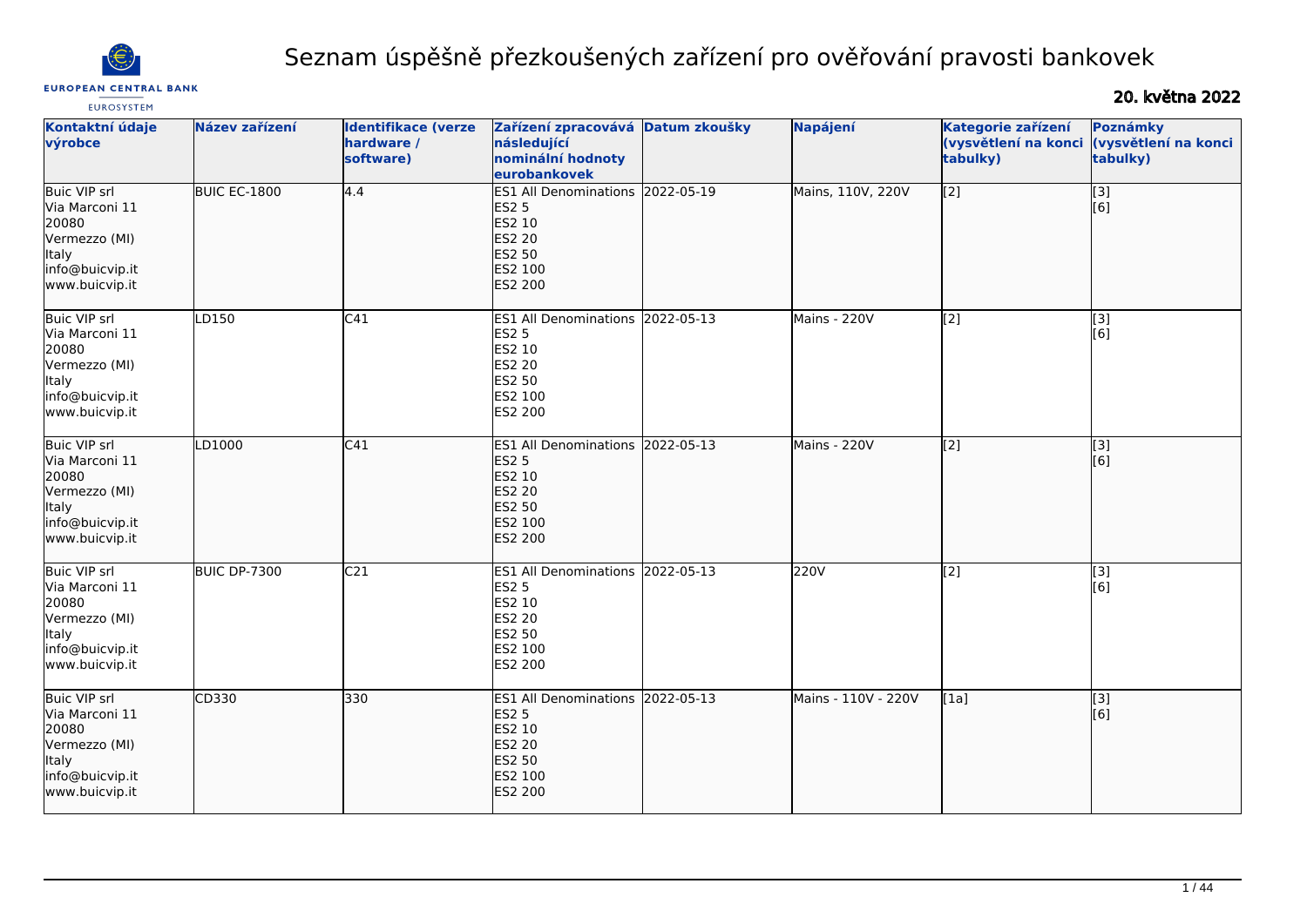

| Kontaktní údaje<br>výrobce                                                                                                                              | Název zařízení       | <b>Identifikace (verze</b><br>hardware /<br>software) | Zařízení zpracovává Datum zkoušky<br>následující<br>nominální hodnoty<br>eurobankovek                                              | Napájení  | Kategorie zařízení<br>(vysvětlení na konci<br>tabulky) | Poznámky<br>(vysvětlení na konci<br>tabulky) |
|---------------------------------------------------------------------------------------------------------------------------------------------------------|----------------------|-------------------------------------------------------|------------------------------------------------------------------------------------------------------------------------------------|-----------|--------------------------------------------------------|----------------------------------------------|
| Lidix Co Ltd<br>505 Kolon Digital<br>Tower Billant 222-7,<br>Guro-Dong, Goro-Gu<br>152-777<br>Seoul<br>Korea<br>www.lidix.co.kr                         | $CL-2$               | CL-MAIN V05                                           | ES1 All Denominations 2022-05-12<br><b>ES2 5</b><br>ES2 10<br>ES2 20<br>ES2 50<br>ES2 100<br>ES2 200                               | 100V-240V | $\overline{[2]}$                                       | $\overline{[3]}$                             |
| Crane Payment<br>Innovations<br>109 Chemin du Pont-du<br>Centenaire<br>CH-1228<br>Plan-les-Quates<br>Switzerland<br>www.CranePI.com                     | <b>BNR</b> series    | 481EUR05018                                           | ES1 All Denominations 2022-05-04<br><b>ES2 5</b><br>ES2 10<br><b>ES2 20</b><br>ES2 50<br>ES2 100<br>ES2 200                        | 24V, 220V | [1b]                                                   | $\vert$ [3]<br>[6]                           |
| <b>ICM Europe GmbH</b><br>Mündelheimer Weg 60<br>40472<br>Düsseldorf<br>Germany<br>info@jcmglobal.eu<br>www.jcmglobal.eu                                | <b>EBA-4x Series</b> | $V1.56-41$                                            | ES1 All Denominations 2022-05-04<br><b>ES2 5</b><br>ES2 10<br><b>ES2 20</b><br>ES2 50<br>ES2 100<br>ES2 200                        | 12V/24V   | [1b]                                                   | $\overline{[3]}$                             |
| Kisan Electronics Co<br>Ltd<br>273-1 Sungsoo-Dong<br>2GA 3 Dong<br>Sungdong-Gu 133, 831<br>Seoul<br>South Korea<br>yshin21@kisane.com<br>www.kisane.com | NEWTON mini          |                                                       | Main: v1.6, Reco: v1.6 ES1 All Denominations 2022-04-28<br><b>ES2 5</b><br>ES2 10<br><b>ES2 20</b><br>ES2 50<br>ES2 100<br>ES2 200 | 110; 220V | $\overline{[2]}$                                       | $\overline{[3]}$<br>[6]                      |
| CM Europe B.V.<br>Danzigweg 15<br>7418 EN<br>Deventer<br>Nederland<br>info@cmeurope.com                                                                 | <b>B110</b>          | $C21-1$                                               | ES1 All Denominations 2022-04-21<br><b>ES2 5</b><br>ES2 10<br>ES2 20<br>ES2 50<br>ES2 100                                          | 100-240V  | [2]                                                    | [3]<br>[6]                                   |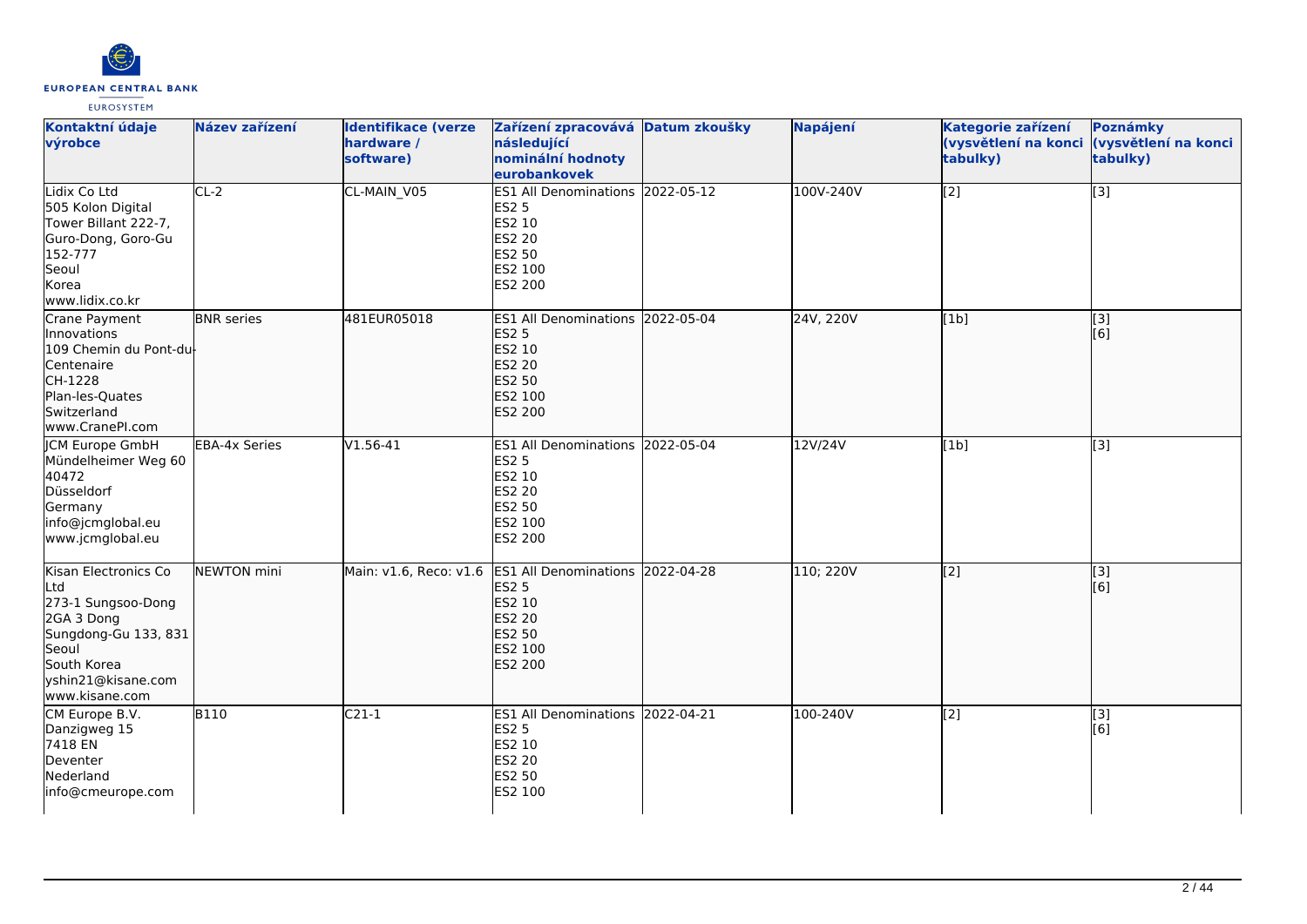

| Kontaktní údaje<br>výrobce                                                                                                           | Název zařízení  | <b>Identifikace (verze</b><br>hardware /<br>software) | Zařízení zpracovává Datum zkoušky<br>následující<br>nominální hodnoty<br>eurobankovek                              | Napájení                                                                         | Kategorie zařízení<br>tabulky) | Poznámky<br>(vysvětlení na konci (vysvětlení na konci<br>tabulky) |
|--------------------------------------------------------------------------------------------------------------------------------------|-----------------|-------------------------------------------------------|--------------------------------------------------------------------------------------------------------------------|----------------------------------------------------------------------------------|--------------------------------|-------------------------------------------------------------------|
| www.cmeurope.com                                                                                                                     |                 |                                                       | ES2 200                                                                                                            |                                                                                  |                                |                                                                   |
| Iternet-European<br>Distribution<br>Via S. Merli 64/66<br>29122<br>Piacenza<br>Italy<br>lwww.iternet-<br>securitysystems.com         | HT-6070         | V12                                                   | ES1 All Denominations 2022-04-14<br><b>ES2 5</b><br>ES2 10<br><b>ES2 20</b><br>ES2 50<br>ES2 100<br><b>ES2 200</b> | DC 12 Vdc                                                                        | [1a]                           | $\overline{[}3]$<br>[6]                                           |
| Iternet-European<br>Distribution<br>Via S. Merli 64/66<br>29122<br>Piacenza<br>Italy<br>www.iternet-<br>securitysystems.com          | HT-7100         | CO <sub>2</sub>                                       | ES1 All Denominations 2022-04-14<br><b>ES2 5</b><br>ES2 10<br><b>ES2 20</b><br><b>ES2 50</b><br>ES2 100<br>ES2 200 | Rechargeable battery - [1a]<br>Adapter (INPUT:100-24<br>OVac-<br>OUTPUT:12Vdc/1A |                                | [3]<br>[6]                                                        |
| Masterwork<br>Automodules<br>4F, 223, Chong Yang<br><b>Rd</b><br>115 Nangang<br>Taipei<br>Taiwan<br>www.automodules.com              | CashPoint (OEM) | EUR 002.110                                           | ES1 All Denominations 2022-04-14<br><b>ES2 5</b><br>ES2 10<br><b>ES2 20</b><br>ES2 50<br>ES2 100<br><b>ES2 200</b> | 110V; 220V                                                                       | [1b]                           | [3]<br>[6]                                                        |
| Cashtester/Amwit<br>Security B.V.<br>De Corridor 9<br>3621 ZA<br>Breukelen<br>Netherlands<br>mw@cashtester.com<br>www.cashtester.com | CT411           | V1.81                                                 | ES1 All Denominations 2022-04-12<br><b>ES2 5</b><br>ES2 10<br>ES2 20<br><b>ES2 50</b><br>ES2 100<br>ES2 200        | Other: 12V                                                                       | [1a]                           | [3]<br>[6]                                                        |
| Masterwork<br>Automodules<br>4F, 223, Chong Yang<br>Rd)<br>115 Nangang                                                               | <b>BEAM</b>     | EUR 002.117                                           | ES1 All Denominations 2022-04-11<br><b>ES2 5</b><br>ES2 10<br><b>ES2 20</b><br><b>ES2 50</b>                       | 110-220V                                                                         | $\overline{[2]}$               | [3]<br>[6]                                                        |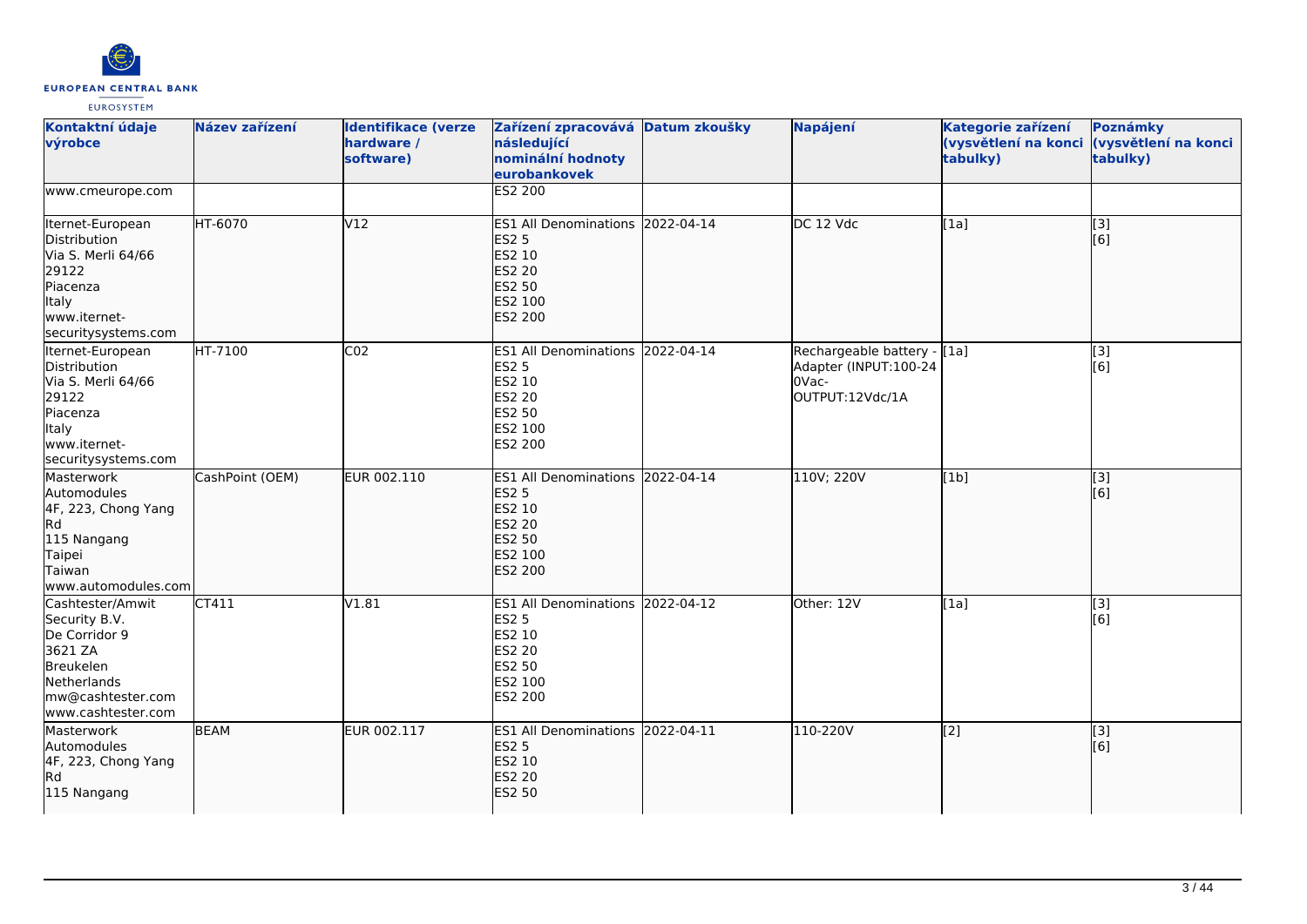

| Kontaktní údaje<br>výrobce                                                                                                           | Název zařízení   | <b>Identifikace (verze</b><br>hardware /<br>software)                                          | Zařízení zpracovává Datum zkoušky<br>následující<br>nominální hodnoty<br>eurobankovek                                                      |            | Napájení    | Kategorie zařízení<br>tabulky) | Poznámky<br>(vysvětlení na konci (vysvětlení na konci<br>tabulky)           |
|--------------------------------------------------------------------------------------------------------------------------------------|------------------|------------------------------------------------------------------------------------------------|--------------------------------------------------------------------------------------------------------------------------------------------|------------|-------------|--------------------------------|-----------------------------------------------------------------------------|
| Taipei<br>Taiwan<br>www.automodules.com                                                                                              |                  |                                                                                                | ES2 100<br>ES2 200                                                                                                                         |            |             |                                |                                                                             |
| <b>TNSi Europe GmbH</b><br>Amsterdamsestrasse<br>230<br>50735<br>Köln<br>Germany<br>www.t-ns.co.jp                                   | <b>BR-7200B</b>  | <b>Banknote Circulary</b><br>Acceptor for Ticketing<br><b>Validation Software</b><br>Val. V.51 | <b>ES15</b><br>ES1 10<br>ES1 20<br>ES1 50<br>ES1 100<br>ES1 200<br><b>ES2 5</b><br>ES2 10<br><b>ES2 20</b><br>ES2 50<br>ES2 100<br>ES2 200 | 2022-03-30 | Other: 24V  | [1b]                           | $\begin{bmatrix} 2 \\ 3 \end{bmatrix}$<br>[6]<br>[8]                        |
| <b>TNSi Europe GmbH</b><br>Amsterdamsestrasse<br>230<br>50735<br>Köln<br>Germany<br>www.t-ns.co.jp                                   | <b>BV-6200G</b>  | <b>Validation Software</b><br>Val. V.51                                                        | ES15<br>ES1 10<br>ES1 20<br>ES1 50<br>ES1 100<br>ES1 200<br><b>ES2 5</b><br>ES2 10<br><b>ES2 20</b><br>ES2 50<br>ES2 100<br>ES2 200        | 2022-03-30 | Other: 24 V | [1b]                           | $\overline{[2]}$<br>$\begin{bmatrix} 1 & 3 \\ 6 & 1 \\ 1 & 6 \end{bmatrix}$ |
| Cashtester/Amwit<br>Security B.V.<br>De Corridor 9<br>3621 ZA<br>Breukelen<br>Netherlands<br>mw@cashtester.com<br>www.cashtester.com | <b>BC 141 SD</b> | C41                                                                                            | ES1 All Denominations 2022-03-29<br><b>ES2 5</b><br>ES2 10<br><b>ES2 20</b><br>ES2 50<br>ES2 100<br>ES2 200                                |            | 220V        | $\overline{[2]}$               | $\overline{[}3]$<br>[6]                                                     |
| <b>l</b> Cashtester/Amwit<br>Security B.V.                                                                                           | <b>BC 241 SD</b> | C41                                                                                            | ES1 All Denominations 2022-03-23<br><b>ES2 5</b>                                                                                           |            | 100-240V    | $\overline{[2]}$               | $\overline{[}3]$<br>[6]                                                     |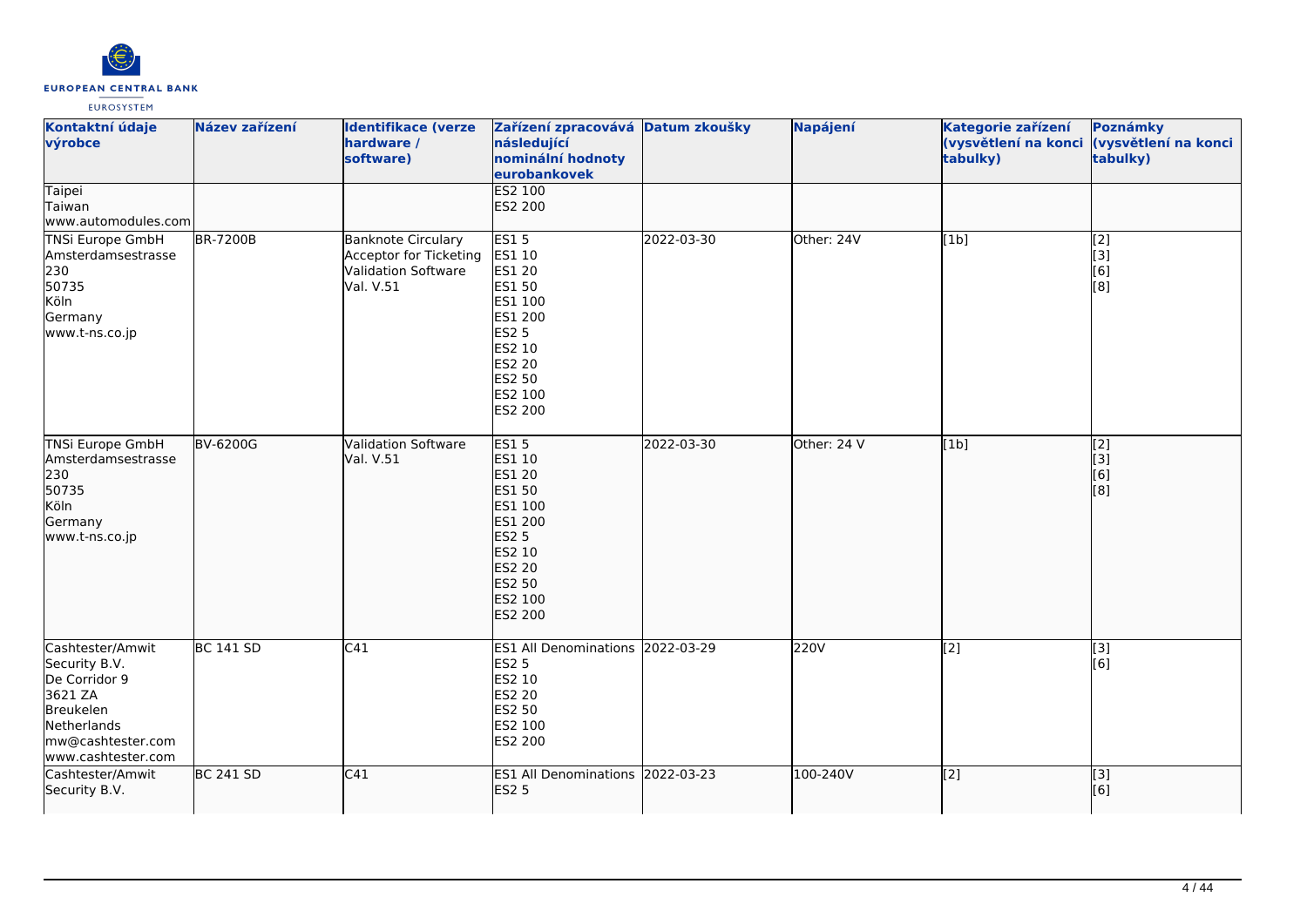

| Kontaktní údaje<br>výrobce                                                                                                                                     | Název zařízení       | <b>Identifikace (verze</b><br>hardware /<br>software) | Zařízení zpracovává Datum zkoušky<br>následující<br>nominální hodnoty<br>eurobankovek                                     | Napájení | Kategorie zařízení<br>(vysvětlení na konci<br>tabulky) | Poznámky<br>(vysvětlení na konci<br>tabulky) |
|----------------------------------------------------------------------------------------------------------------------------------------------------------------|----------------------|-------------------------------------------------------|---------------------------------------------------------------------------------------------------------------------------|----------|--------------------------------------------------------|----------------------------------------------|
| De Corridor 9<br>3621 ZA<br>Breukelen<br>Netherlands<br>mw@cashtester.com<br>www.cashtester.com                                                                |                      |                                                       | <b>ES2 10</b><br><b>ES2 20</b><br>ES2 50<br>ES2 100<br>ES2 200                                                            |          |                                                        |                                              |
| Cashtester/Amwit<br>Security B.V.<br>De Corridor 9<br>3621 ZA<br>Breukelen<br>Netherlands<br>mw@cashtester.com<br>www.cashtester.com                           | CT 334               | C12                                                   | ES1 All Denominations 2022-03-23<br><b>ES2 5</b><br>ES2 10<br><b>ES2 20</b><br><b>ES2 50</b><br>ES2 100<br>ES2 200        | 12V      | [1a]                                                   | [3]<br>[6]<br>[4a]                           |
| Safescan B.V.<br>Heliumstraat 14<br>2718 SL<br>Zoetermeer<br>Holland<br>info@safescan.com<br>www.safescan.com                                                  | Safescan 2865-S (G2) | 2865SG2-E04                                           | ES1 All Denominations 2022-03-16<br><b>ES2 5</b><br>ES2 10<br><b>ES2 20</b><br>ES2 50<br>ES2 100<br>ES2 200               | 100-240V | [2]                                                    | [3]<br>[6]                                   |
| Fujitsu Frontech<br>Limited<br>1766 Yanokuchi, Inagi-<br>shi<br>206-855<br>Tokyo<br>Japan<br>www.frontech.fujitsu.c<br>om/en                                   | G60 BRU              | <b>BV10</b><br>EU35AA                                 | ES1 All Denominations 2022-03-04<br><b>ES2 5</b><br>ES2 10<br><b>ES2 20</b><br>ES2 50<br>ES2 100<br>ES2 200               | 24V DC   | [2]                                                    | [3]                                          |
| Hyundai MIB<br>International Co. Ltd.<br>3301, A Bld, 17, Gosan-<br>ro 148beon-gil<br>15850<br>Gunpo-si, Gyeonggi-do,<br>15850, Gunpo City<br>KOREA (Republic) | MIB-1S               | Main: 5.8; Image: 3.0                                 | ES1 All Denominations 2022-02-24<br><b>ES2 5</b><br>ES2 10<br><b>ES2 20</b><br><b>ES2 50</b><br>ES2 100<br><b>ES2 200</b> | Mains    | [2]                                                    | [3]<br>[6]                                   |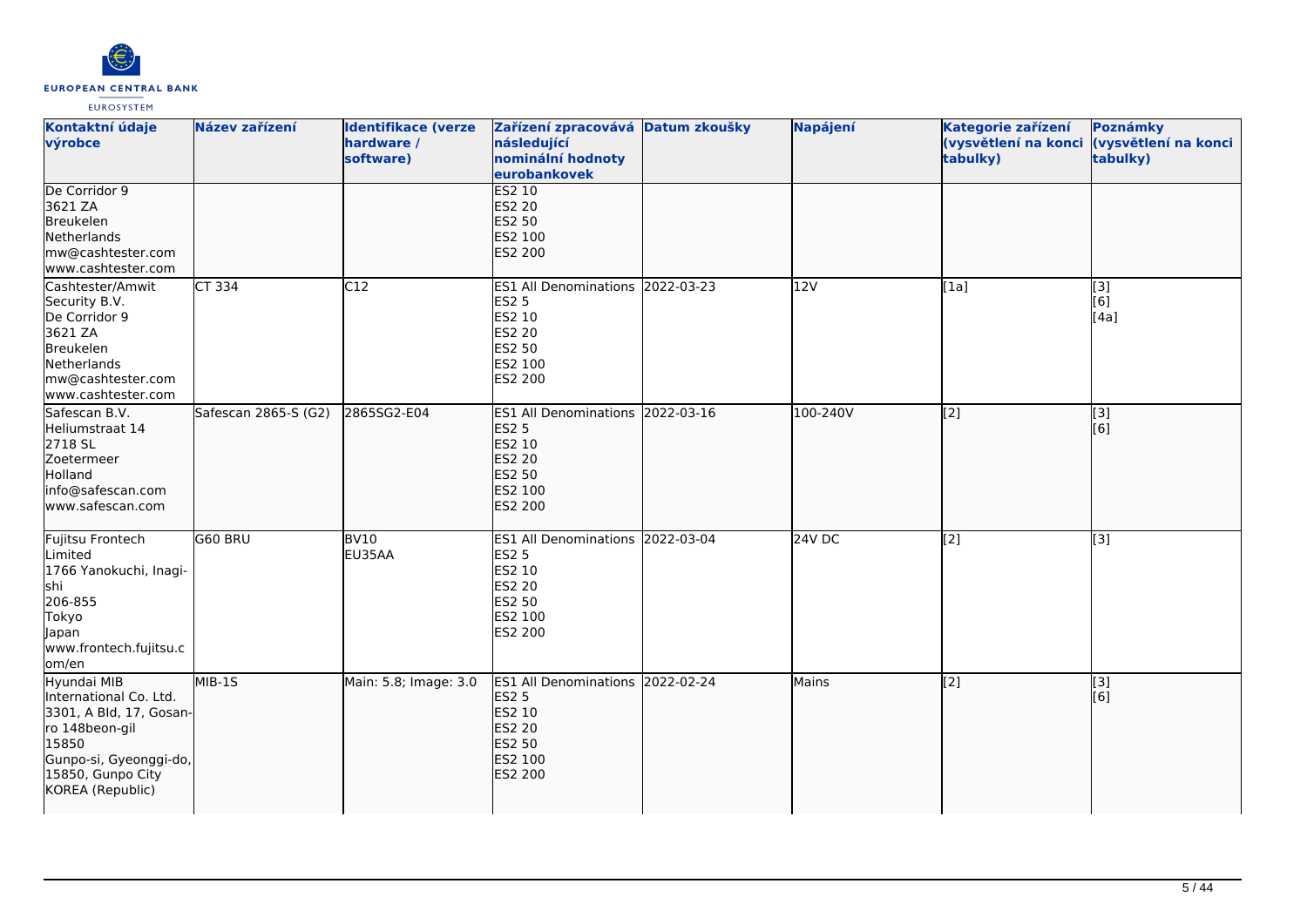

| Kontaktní údaje<br>výrobce                                                                                                                                                                   | Název zařízení    | <b>Identifikace (verze</b><br>hardware /<br>software)                                                               | Zařízení zpracovává Datum zkoušky<br>následující<br>nominální hodnoty<br>eurobankovek                   | Napájení       | Kategorie zařízení<br>(vysvětlení na konci<br>tabulky) | Poznámky<br>(vysvětlení na konci<br>tabulky) |
|----------------------------------------------------------------------------------------------------------------------------------------------------------------------------------------------|-------------------|---------------------------------------------------------------------------------------------------------------------|---------------------------------------------------------------------------------------------------------|----------------|--------------------------------------------------------|----------------------------------------------|
| sjpark5423@hyundaim<br>ib.com<br>www.hyundaimib.com                                                                                                                                          |                   |                                                                                                                     |                                                                                                         |                |                                                        |                                              |
| Comercial del Sur de<br>Papelariá, S.L.<br>C/. Bodequeros, 54<br>29006<br>Málaga<br>Spain<br>www.liderpapel.com                                                                              | KF14930-N2        | C <sub>22</sub>                                                                                                     | ES1 All Denominations 2022-02-22<br><b>ES2 5</b><br>ES2 10<br>ES2 20<br>ES2 50<br>ES2 100<br>ES2 200    | Adapter 12V DC | [1a]                                                   | $\overline{[3]}$                             |
| Nanjing NUMENMATIC<br>TECH Co., LTD<br>$606#$ , Jiuzhou B<br>Building, PingYang<br>325400<br>WenZhou City<br>China<br>brian@numenmatic.co<br>lm.<br>www.numenmatic.com                       | Numenmatic SH-27C | Mainboard; CIS; IR;<br>MG; UV; Motor<br>SW1:11520<br>SW2:A8611333<br>SW3:CSNM06C10306<br>SW4:20220221190159 ES2 100 | ES1 All Denominations 2022-02-21<br><b>ES2 5</b><br>ES2 10<br><b>ES2 20</b><br>ES2 50<br><b>ES2 200</b> | 110V 220V      | $\overline{[2]}$                                       | $\overline{[}3]$<br>[6]                      |
| Suzhou Ribao<br>Technology Co., Ltd<br>No.299, YuanQi Rd<br>Yuanhe Technology<br><b>Park</b><br>Xiangcheng<br>215133<br>Suzhou<br>China<br>info@nippo.com.cn<br>www.ribaotechnology.c<br>lom | $BC-40$           | <b>ECB: 0002</b>                                                                                                    | ES1 All Denominations 2022-02-14<br><b>ES2 5</b><br>ES2 10<br>ES2 20<br>ES2 50<br>ES2 100<br>ES2 200    | 110V, 220V     | [2]                                                    | [3]<br>[6]                                   |
| Masterwork<br>Automodules<br>4F, 223, Chong Yang<br>Rd<br>115 Nangang<br>Taipei                                                                                                              | <b>NC-3301</b>    | EUR 002.007                                                                                                         | ES1 All Denominations 2022-02-09<br><b>ES2 5</b><br><b>ES2 10</b><br><b>ES2 20</b><br>ES2 50<br>ES2 100 | 110V - 220V    | [2]                                                    | $\overline{[}3]$<br>[6]                      |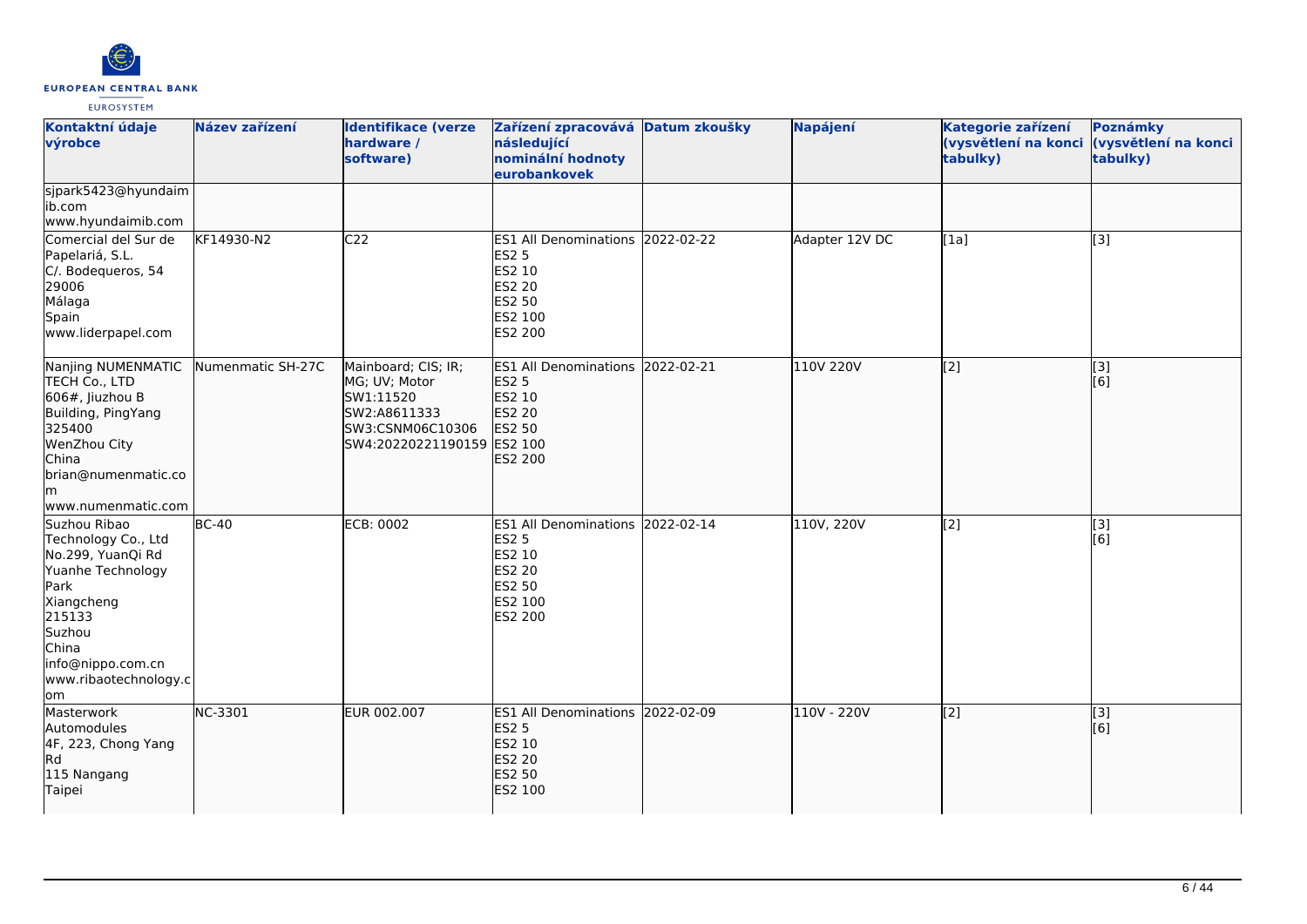

| Kontaktní údaje<br>výrobce                                                                                                           | Název zařízení | <b>Identifikace (verze</b><br>hardware /<br>software) | Zařízení zpracovává Datum zkoušky<br>následující<br>nominální hodnoty<br>eurobankovek                              | Napájení                                 | Kategorie zařízení<br>(vysvětlení na konci (vysvětlení na konci<br>tabulky) | Poznámky<br>tabulky)    |
|--------------------------------------------------------------------------------------------------------------------------------------|----------------|-------------------------------------------------------|--------------------------------------------------------------------------------------------------------------------|------------------------------------------|-----------------------------------------------------------------------------|-------------------------|
| Taiwan<br>www.automodules.com                                                                                                        |                |                                                       | ES2 200                                                                                                            |                                          |                                                                             |                         |
| Masterwork<br>Automodules<br>4F, 223, Chong Yang<br>Rd<br>115 Nangang<br>Taipei<br>Taiwan<br>www.automodules.com                     | <b>NC-3501</b> | EUR 002.007                                           | ES1 All Denominations 2022-02-09<br><b>ES2 5</b><br>ES2 10<br>ES2 20<br><b>ES2 50</b><br>ES2 100<br>ES2 200        | 110V - 220V                              | $\overline{[2]}$                                                            | $\overline{[3]}$<br>[6] |
| Masterwork<br>Automodules<br>4F, 223, Chong Yang<br><b>Rd</b><br>115 Nangang<br>Taipei<br>Taiwan<br>www.automodules.com              | <b>IIAN</b>    | v1.3                                                  | ES1 All Denominations 2022-02-03<br><b>ES2 5</b><br>ES2 10<br><b>ES2 20</b><br>ES2 50<br>ES2 100<br>ES2 200        | Adapter 5V or AA<br>Batterie             | [1b]                                                                        | $\overline{[3]}$<br>[6] |
| Giesecke+Devrient<br>Currency Technology<br><b>GmbH</b><br>Prinzregentenstraße<br>159<br>81677<br>Munich<br>Germany<br>www.gi-de.com | ProNote 1a     | 200.3                                                 | ES1 All Denominations 2022-01-19<br><b>ES2 5</b><br>ES2 10<br><b>ES2 20</b><br>ES2 50<br>ES2 100<br>ES2 200        | 110V/120V, Other:<br>100-240V 50/60Hz 3A | $\overline{[2]}$                                                            | [3]<br>[6]              |
| CM Europe B.V.<br>Danzigweg 15<br>7418 EN<br>Deventer<br>Nederland<br>info@cmeurope.com<br>www.cmeurope.com                          | <b>B108</b>    | 1.0                                                   | ES1 All Denominations 2022-01-17<br><b>ES2 5</b><br>ES2 10<br><b>ES2 20</b><br>ES2 50<br>ES2 100<br><b>ES2 200</b> | Mains 220V                               | $\overline{[2]}$                                                            | $\sqrt{3}$<br>[6]       |
| CM Europe B.V.<br>Danzigweg 15<br>7418 EN<br>Deventer                                                                                | D001           | 329                                                   | ES1 All Denominations 2022-01-17<br><b>ES2 5</b><br>ES2 10<br>ES2 20                                               | Mains 220V                               | [1a]                                                                        | [3]<br>[6]              |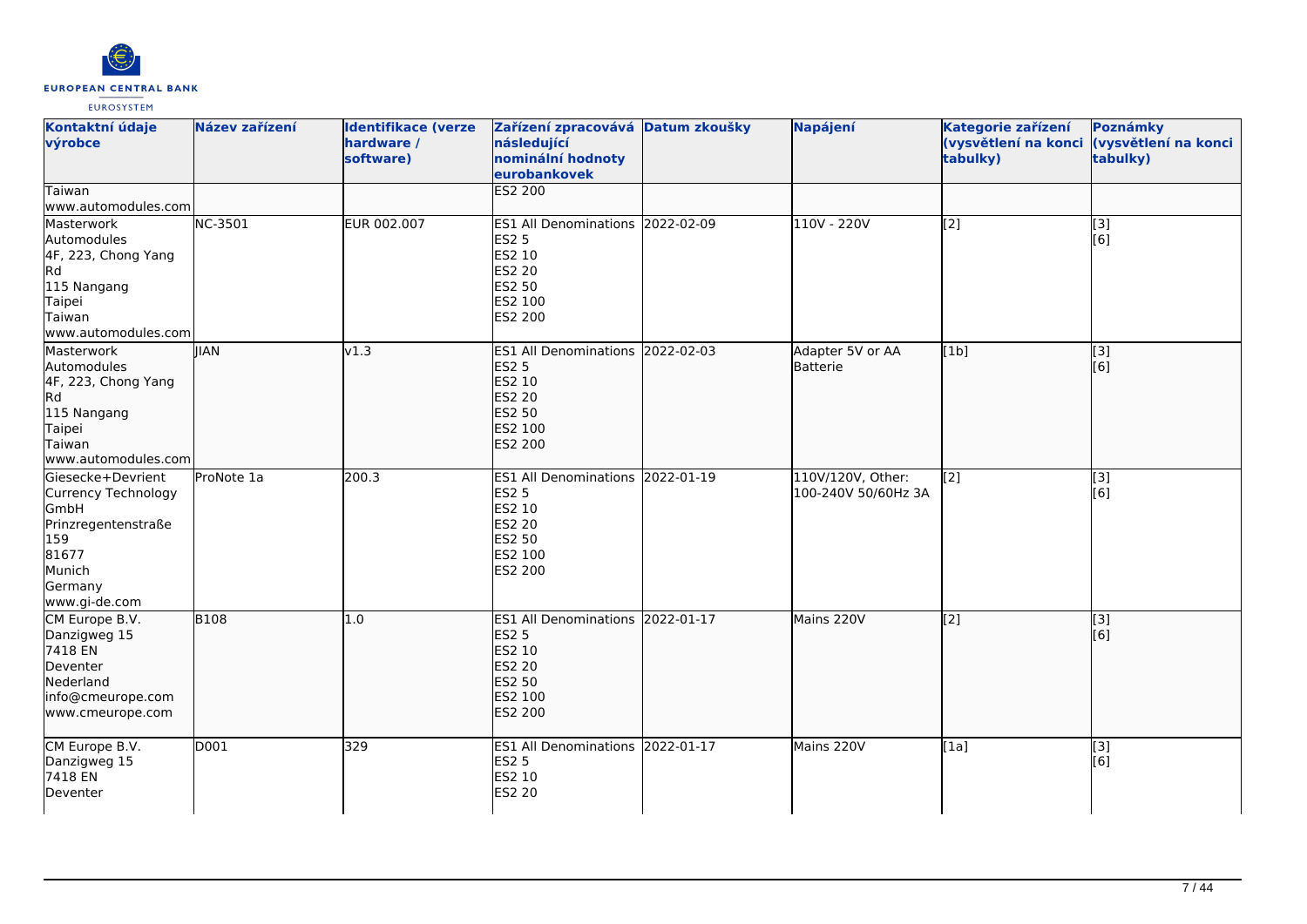

| Kontaktní údaje<br>výrobce                                                                                           | Název zařízení             | <b>Identifikace (verze</b><br>hardware /<br>software) | Zařízení zpracovává Datum zkoušky<br>následující<br>nominální hodnoty<br>eurobankovek                              |            | Napájení        | Kategorie zařízení<br>tabulky) | Poznámky<br>(vysvětlení na konci (vysvětlení na konci<br>tabulky) |
|----------------------------------------------------------------------------------------------------------------------|----------------------------|-------------------------------------------------------|--------------------------------------------------------------------------------------------------------------------|------------|-----------------|--------------------------------|-------------------------------------------------------------------|
| Nederland<br>info@cmeurope.com<br>www.cmeurope.com                                                                   |                            |                                                       | <b>ES2 50</b><br>ES2 100<br>ES2 200                                                                                |            |                 |                                |                                                                   |
| CM Europe B.V.<br>Danzigweg 15<br>7418 EN<br>Deventer<br>Nederland<br>info@cmeurope.com<br>www.cmeurope.com          | D005                       | B21                                                   | ES1 All Denominations 2022-01-17<br><b>ES2 5</b><br>ES2 10<br>ES2 20<br>ES2 50<br>ES2 100<br><b>ES2 200</b>        |            | Mains 220V      | [1a]                           | [3]<br>[6]                                                        |
| Safescan B.V.<br>Heliumstraat 14<br>2718 SL<br><b>Zoetermeer</b><br>Holland<br>info@safescan.com<br>www.safescan.com | Safescan 155-S (GD-<br>R2) | S31-71                                                | ES1 All Denominations 2022-01-12<br><b>ES2 5</b><br>ES2 10<br><b>ES2 20</b><br><b>ES2 50</b><br>ES2 100<br>ES2 200 |            | 110V-220V       | [1a]                           | [3]<br>[6]                                                        |
| Safescan B.V.<br>Heliumstraat 14<br>2718 SL<br>Zoetermeer<br>Holland<br>info@safescan.com<br>www.safescan.com        | Safescan 155-S (NT-<br>R1) | S31-71                                                | ES1 All Denominations 2022-01-12<br><b>ES2 5</b><br>ES2 10<br><b>ES2 20</b><br><b>ES2 50</b><br>ES2 100<br>ES2 200 |            | 110V-220V       | $\overline{[1a]}$              | $\overline{[}3]$<br>[6]                                           |
| Safescan B.V.<br>Heliumstraat 14<br>2718 SL<br>Zoetermeer<br>Holland<br>info@safescan.com<br>www.safescan.com        | Safescan 2665-S            | S61-11                                                | ES1 All Denominations 2022-01-12<br><b>ES2 5</b><br>ES2 10<br><b>ES2 20</b><br>ES2 50<br>ES2 100<br>ES2 200        |            | Mains 110V-220V | [2]                            | [3]<br>[6]                                                        |
| GO Europe GmbH<br>Zum Kraftwerk 1<br>45527                                                                           | <b>NC 620</b>              | U30 008                                               | <b>ES2 5</b><br>ES2 10<br><b>ES2 20</b>                                                                            | 2021-12-15 | Mains, 220V     | [2]                            | [3]<br>[6]                                                        |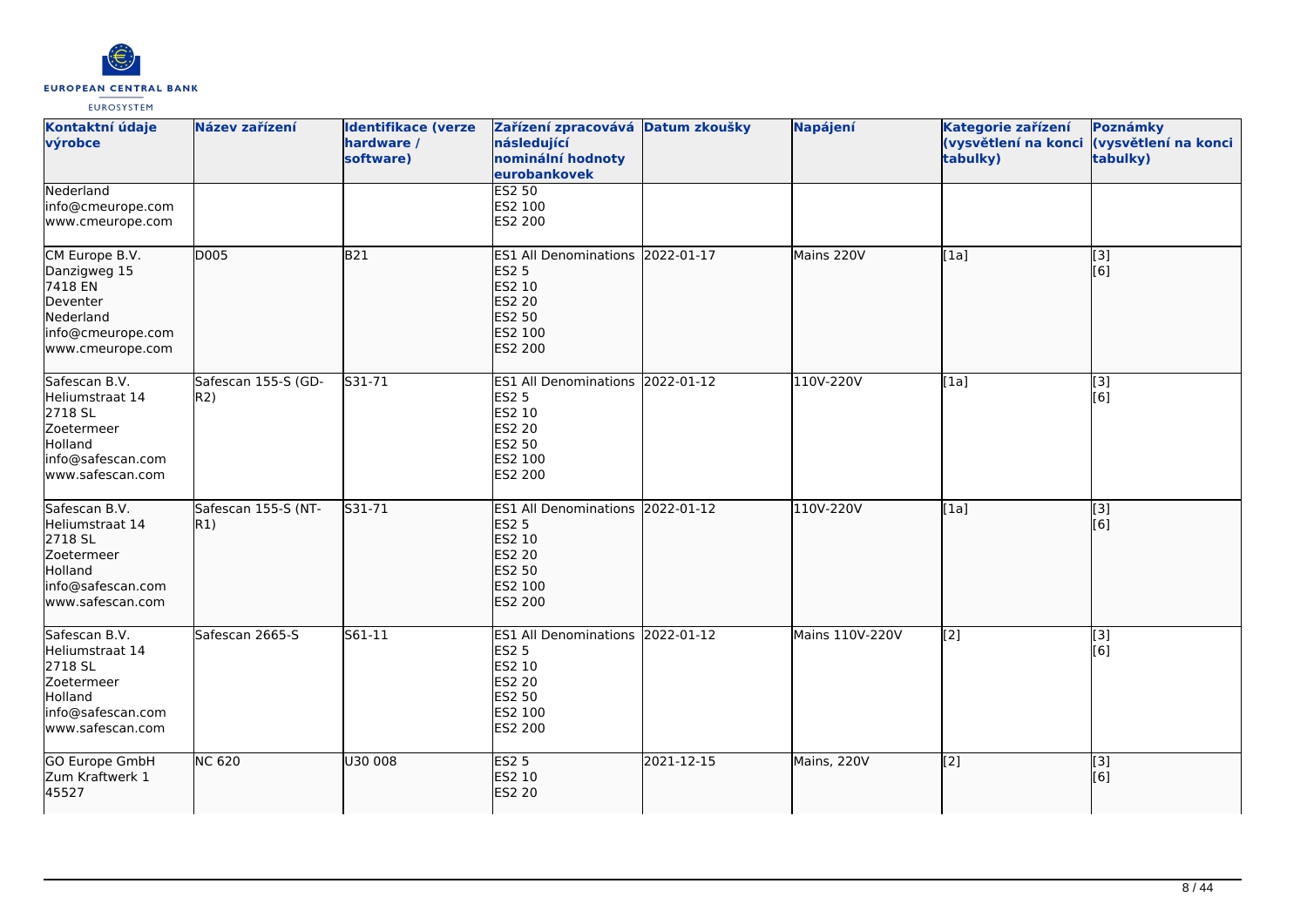

| Kontaktní údaje<br>výrobce                                                                                                      | Název zařízení      | <b>Identifikace (verze</b><br>hardware /<br>software) | Zařízení zpracovává Datum zkoušky<br>následující<br>nominální hodnoty<br>eurobankovek                              |            | Napájení        | Kategorie zařízení<br>tabulky) | Poznámky<br>(vysvětlení na konci (vysvětlení na konci<br>tabulky) |
|---------------------------------------------------------------------------------------------------------------------------------|---------------------|-------------------------------------------------------|--------------------------------------------------------------------------------------------------------------------|------------|-----------------|--------------------------------|-------------------------------------------------------------------|
| Hattingen<br>Germany<br>Bemd.koenig@go-<br>europe.com<br>www.go-europe.com                                                      |                     |                                                       | <b>ES2 50</b><br>ES2 100<br>ES2 200                                                                                |            |                 |                                |                                                                   |
| Safescan B.V.<br>Heliumstraat 14<br>2718 SL<br>Zoetermeer<br>Holland<br>info@safescan.com<br>www.safescan.com                   | Safescan 155-S (G2) | EU-01                                                 | ES1 All Denominations 2021-12-15<br><b>ES2 5</b><br>ES2 10<br><b>ES2 20</b><br>ES2 50<br>ES2 100<br>ES2 200        |            | 110V 220V       | [1a]                           | [3]<br>[6]                                                        |
| Safescan B.V.<br>Heliumstraat 14<br>2718 SL<br>Zoetermeer<br>Holland<br>info@safescan.com<br>lwww.safescan.com                  | Safescan 2465-S     | $555 - 71$                                            | ES1 All Denominations 2021-12-15<br><b>ES2 5</b><br>ES2 10<br><b>ES2 20</b><br>ES2 50<br>ES2 100<br><b>ES2 200</b> |            | Mains 110V 220V | $\overline{[2]}$               | $\overline{[}3]$<br>[6]                                           |
| <b>GO Europe GmbH</b><br>Zum Kraftwerk 1<br>45527<br>Hattingen<br>Germany<br>Bemd.koenig@go-<br>europe.com<br>www.go-europe.com | <b>NC 590</b>       | BJ-LSJ-MB<br>U30 008                                  | <b>ES2 5</b><br>ES2 10<br>ES2 20<br>ES2 50<br>ES2 100<br>ES2 200                                                   | 2021-12-15 | Mains, 220V     | $\overline{[2]}$               | [3]<br>[6]                                                        |
| GO Europe GmbH<br>Zum Kraftwerk 1<br>45527<br>Hattingen<br>Germany<br>Bemd.koenig@go-<br>europe.com<br>www .go-europe.com       | <b>NC 570</b>       | BJ-82+1000-MB<br>U30 008                              | <b>ES2 5</b><br>ES2 10<br><b>ES2 20</b><br><b>ES2 50</b><br>ES2 100<br><b>ES2 200</b>                              | 2021-12-15 | Mains, 220V     | [2]                            | [3]<br>[6]                                                        |
| Cashtester/Amwit<br>Security B.V.                                                                                               | <b>BC 242 SD</b>    | $C21 - 1$                                             | ES1 All Denominations 2021-12-13<br><b>ES2 5</b>                                                                   |            | 100-240V        | [2]                            | [3]<br>[6]                                                        |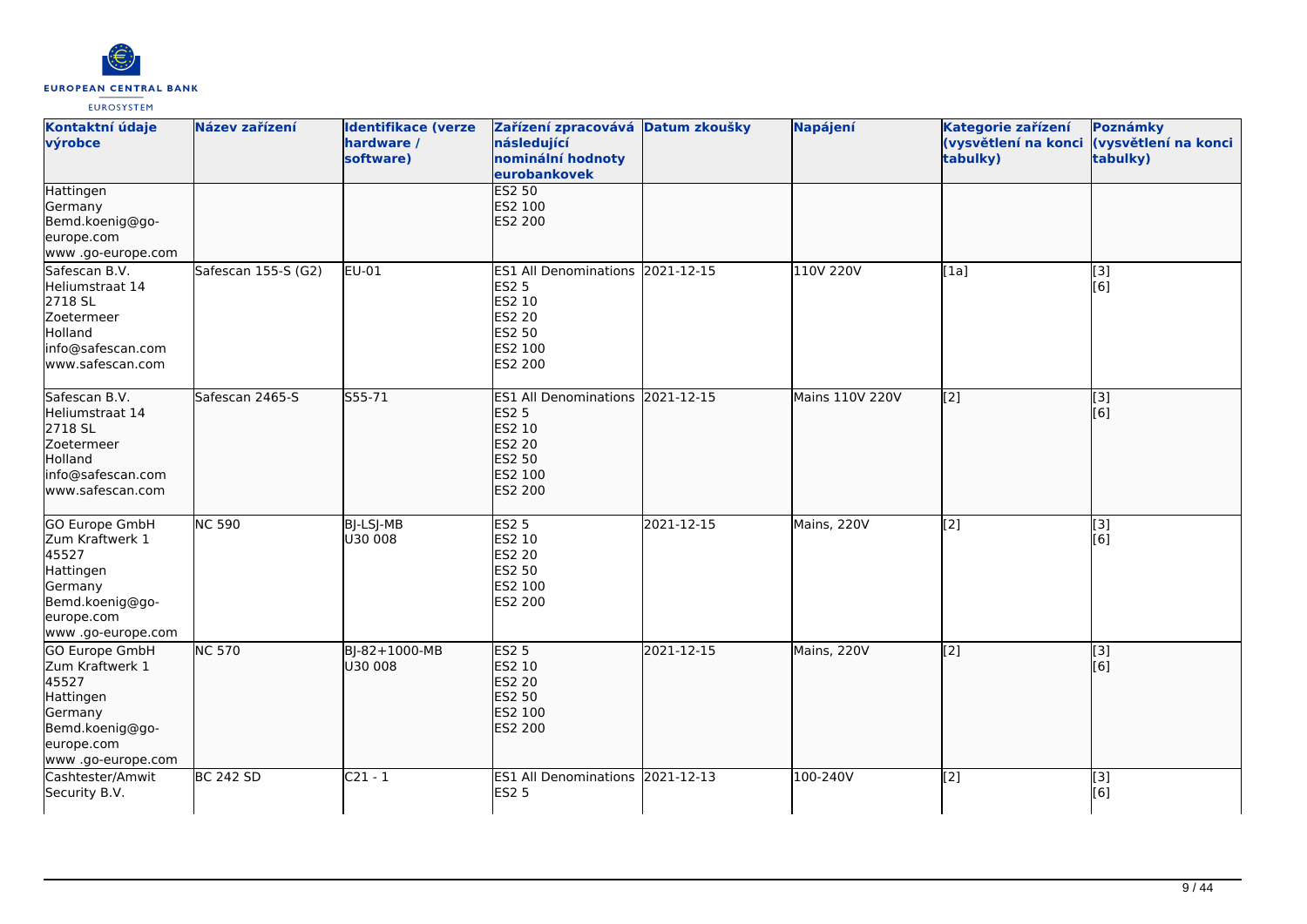

| Kontaktní údaje<br>výrobce                                                                                                                                                                                                 | Název zařízení                        | <b>Identifikace (verze</b><br>hardware /<br>software) | Zařízení zpracovává Datum zkoušky<br>následující<br>nominální hodnoty<br>eurobankovek                                     | Napájení       | Kategorie zařízení<br>(vysvětlení na konci<br>tabulky) | Poznámky<br>(vysvětlení na konci<br>tabulky) |
|----------------------------------------------------------------------------------------------------------------------------------------------------------------------------------------------------------------------------|---------------------------------------|-------------------------------------------------------|---------------------------------------------------------------------------------------------------------------------------|----------------|--------------------------------------------------------|----------------------------------------------|
| De Corridor 9<br>3621 ZA<br>Breukelen<br>Netherlands<br>mw@cashtester.com<br>www.cashtester.com                                                                                                                            |                                       |                                                       | <b>ES2 10</b><br>ES2 20<br>ES2 50<br>ES2 100<br>ES2 200                                                                   |                |                                                        |                                              |
| <b>ZHEJIANG SEMTOM</b><br>ELECTRONIC CO. LTD<br>1 Bldg, Section B<br>Shoes Ind. Zone Eco.<br>Development Area,<br>Pingyan<br>325401 Wenzhou<br>Zhejiang<br><b>CHINA</b><br>sales3@semtom.com<br>http://www.semtom.co<br>m/ | ST-1400                               | V1.0                                                  | ES1 All Denominations 2021-12-13<br><b>ES2 5</b><br>ES2 10<br><b>ES2 20</b><br>ES2 50<br>ES2 100<br><b>ES2 200</b>        | Mains 220V     | [[2]                                                   | [3]<br>[6]                                   |
| Suzo international NL.<br>B.V. / Suzohapp<br>Rijnzathe 12<br>3454PV<br>De Meern<br>Netherlands<br>info@suzohapp.nl<br>eu.suzohapp.com                                                                                      | Bill-to-Bill 100/200/300 EU1111<br>XE |                                                       | ES1 All Denominations 2021-12-09<br><b>ES2 5</b><br>ES2 10<br><b>ES2 20</b><br>ES2 50<br>ES2 100<br>ES2 200               | Other_12/24_V  | [1b]                                                   | [3]<br>[[6]                                  |
| Suzo international NL.<br>B.V. / Suzohapp<br>Rijnzathe 12<br>3454PV<br>De Meern<br>Netherlands<br>info@suzohapp.nl<br>eu.suzohapp.com                                                                                      | MFL-XXXX-EU1230<br><b>CCNET</b>       | <b>EU1230</b>                                         | ES1 All Denominations 2021-12-09<br><b>ES2 5</b><br>ES2 10<br><b>ES2 20</b><br><b>ES2 50</b><br>ES2 100<br><b>ES2 200</b> | Other: 12/24_V | [1b]                                                   | [3]<br>[6]                                   |
| Suzo international NL.<br>B.V. / Suzohapp<br>Rijnzathe 12<br>3454PV<br>De Meern                                                                                                                                            | Bill-to-Bill 100/200/300 EU1192       |                                                       | ES1 All Denominations 2021-12-09<br><b>ES2 5</b><br>ES2 10<br>ES2 20<br><b>ES2 50</b>                                     | Other_12/24_V  | [1b]                                                   | [3]<br>[6]                                   |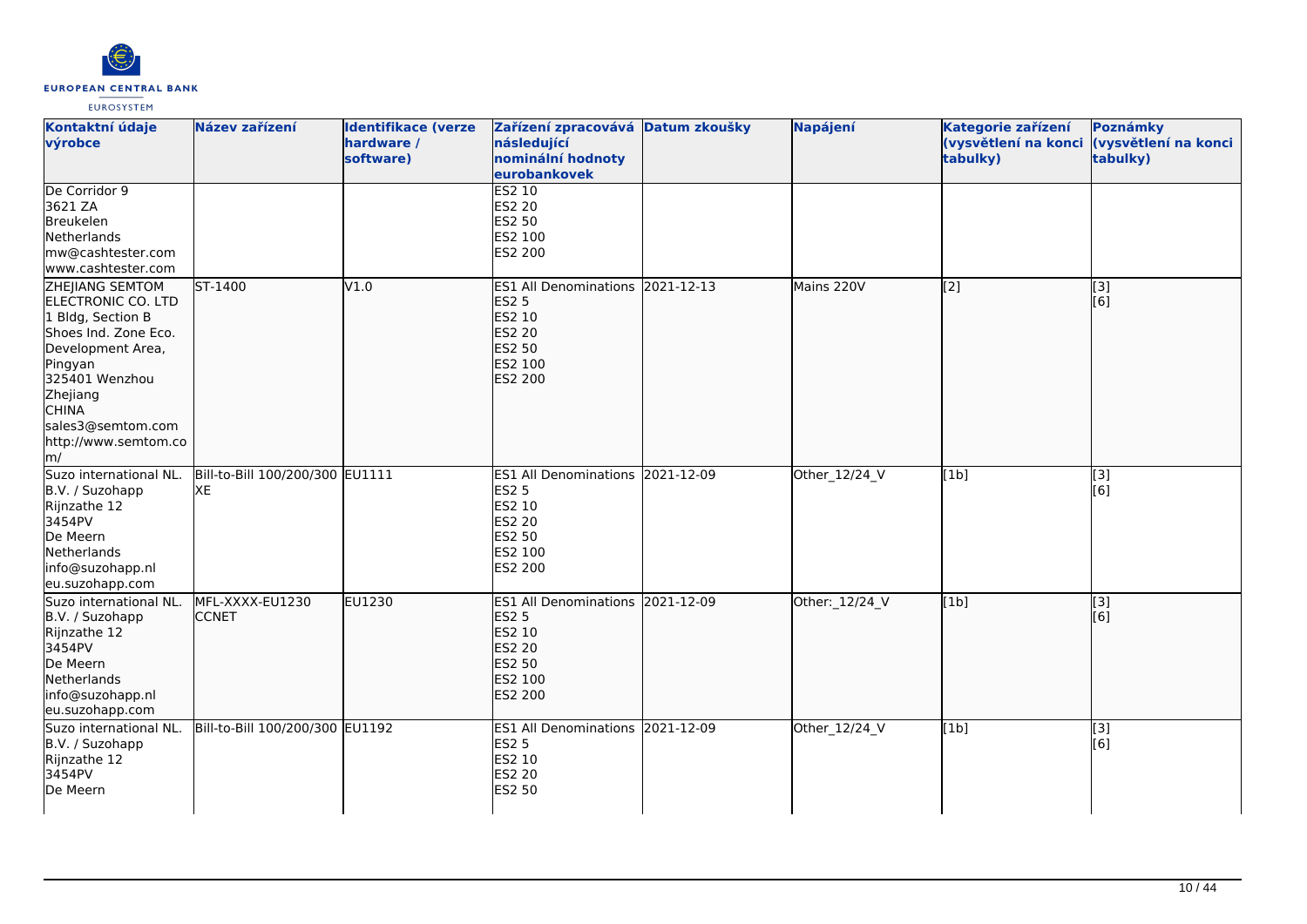

| Kontaktní údaje<br>výrobce                                                                                                                                                       | Název zařízení | <b>Identifikace (verze</b><br>hardware /<br>software) | Zařízení zpracovává Datum zkoušky<br>následující<br>nominální hodnoty<br>eurobankovek                              | Napájení           | Kategorie zařízení<br>(vysvětlení na konci<br>tabulky) | Poznámky<br>(vysvětlení na konci<br>tabulky) |
|----------------------------------------------------------------------------------------------------------------------------------------------------------------------------------|----------------|-------------------------------------------------------|--------------------------------------------------------------------------------------------------------------------|--------------------|--------------------------------------------------------|----------------------------------------------|
| Netherlands<br>info@suzohapp.nl<br>eu.suzohapp.com                                                                                                                               |                |                                                       | <b>ES2 100</b><br>ES2 200                                                                                          |                    |                                                        |                                              |
| Hilton Europe S.L.<br>Principe de Vergara<br>5-bajo dcha.<br>28001<br>Madrid<br>Spain<br>www.hiltoneurope.com                                                                    | b8000          | $C21-1$                                               | ES1 All Denominations 2021-12-02<br><b>ES2 5</b><br>ES2 10<br><b>ES2 20</b><br><b>ES2 50</b><br>ES2 100<br>ES2 200 | Mains, 220V        | $\overline{[2]}$                                       | $\overline{[}3]$                             |
| Shenzhen Double<br>Power Electronics Co.,<br>Ltd<br>Rm 1281, 12/F,<br>Yunsong Building<br>Tairan 8rh Road<br>District Shenzen<br>Chegongmiao Futian<br>China<br>www.szdpower.com | DP-7300        | $C21-1$                                               | ES1 All Denominations 2021-11-26<br><b>ES2 5</b><br>ES2 10<br>ES2 20<br>ES2 50<br>ES2 100<br>ES2 200               | Other: 100-240V    | $\overline{[2]}$                                       | $\overline{[}3]$<br>[6]                      |
| Shenzhen Double<br>Power Electronics Co.,<br>Ltd<br>Rm 1281, 12/F,<br>Yunsong Building<br>Tairan 8rh Road<br>District Shenzen<br>Chegongmiao Futian<br>China<br>www.szdpower.com | DP-2288        | CO <sub>3</sub>                                       | ES1 All Denominations 2021-11-26<br><b>ES2 5</b><br>ES2 10<br><b>ES2 20</b><br>ES2 50<br>ES2 100<br>ES2 200        | other: 12V Adapter | [1a]                                                   | [3]<br>[6]                                   |
| Laurel Bank Machines<br>Co Ltd<br>1-1-2 Toranomon<br>Minato-ku<br>Tokyo<br>Japan<br>www.lbm.co.jp                                                                                | $-923$         | J-923-Main V04<br><b>Currency Counter</b>             | ES1 All Denominations 2021-11-26<br><b>ES2 5</b><br>ES2 10<br><b>ES2 20</b><br>ES2 50<br>ES2 100<br>ES2 200        | 100V - 240V        | $\overline{[2]}$                                       | $\overline{[3]}$                             |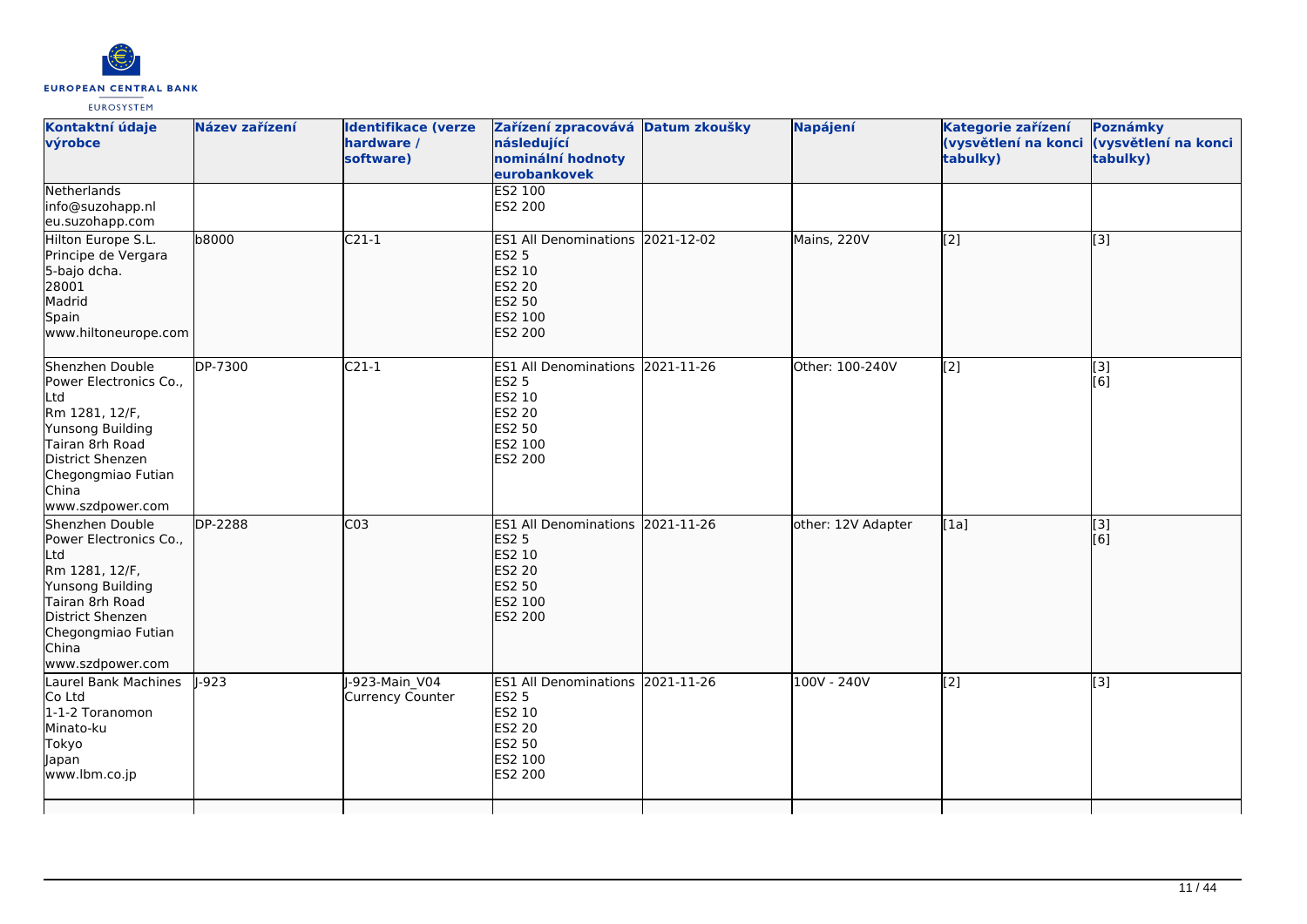

| Kontaktní údaje<br>výrobce                                                                                                                  | Název zařízení | <b>Identifikace (verze</b><br>hardware /<br>software) | Zařízení zpracovává Datum zkoušky<br>následující<br>nominální hodnoty<br>eurobankovek                       | <b>Napájení</b> | Kategorie zařízení<br>(vysvětlení na konci<br>tabulky) | Poznámky<br>(vysvětlení na konci<br>tabulky) |
|---------------------------------------------------------------------------------------------------------------------------------------------|----------------|-------------------------------------------------------|-------------------------------------------------------------------------------------------------------------|-----------------|--------------------------------------------------------|----------------------------------------------|
| Innovative Technology NV201 Spectral<br>Ltd<br>Derker Street<br>OL1 4EQ<br>Oldham<br>United Kingdom<br>sales@innovativetechn<br>ology.co.uk |                | <b>BNV</b><br>EUR01011                                | ES1 All Denominations 2021-11-25<br><b>ES2 5</b><br>ES2 10<br>ES2 20<br>ES2 50<br>ES2 100<br><b>ES2 200</b> | 24VDC           | [1b]                                                   | $\overline{[}3]$<br>[6]                      |
| Innovative Technology NV9 Spectral<br>Ltd<br>Derker Street<br>OL1 4EQ<br>Oldham<br>United Kingdom<br>sales@innovativetechn<br>ology.co.uk   |                | <b>BNV</b><br>EUR01015                                | ES1 All Denominations 2021-11-25<br><b>ES2 5</b><br>ES2 10<br><b>ES2 20</b><br>ES2 50<br>ES2 100<br>ES2 200 | 12V DC 24V DC   | [1b]                                                   | $\overline{[3]}$<br>[6]                      |
| Innovative Technology NV9USB+<br>Ltd<br>Derker Street<br>OL1 4EQ<br>Oldham<br>United Kingdom<br>sales@innovativetechn<br>ology.co.uk        |                | <b>BNV</b><br><b>EUR45F66</b>                         | ES1 All Denominations 2021-11-25<br><b>ES2 5</b><br>ES2 10<br>ES2 20<br>ES2 50<br>ES2 100<br>ES2 200        | 12V DC          | [1b]                                                   | [3]<br>[6]                                   |
| Innovative Technology NV10USB+<br>Ltd<br>Derker Street<br>OL1 4EQ<br>Oldham<br>United Kingdom<br>sales@innovativetechn<br>ology.co.uk       |                | <b>BNV</b><br><b>EUR45H56</b>                         | ES1 All Denominations 2021-11-25<br><b>ES2 5</b><br>ES2 10<br>ES2 20<br>ES2 50<br>ES2 100<br>ES2 200        | 12V DC          | [1b]                                                   | $\overline{[3]}$<br>[6]                      |
| Innovative Technology NV200<br>Ltd<br>Derker Street                                                                                         |                | <b>BNV</b><br><b>EUR01G47</b>                         | ES1 All Denominations 2021-11-25<br><b>ES2 5</b><br>ES2 10                                                  | 12V/24V DC      | [1b]                                                   | $\vert$ [3]<br>[6]                           |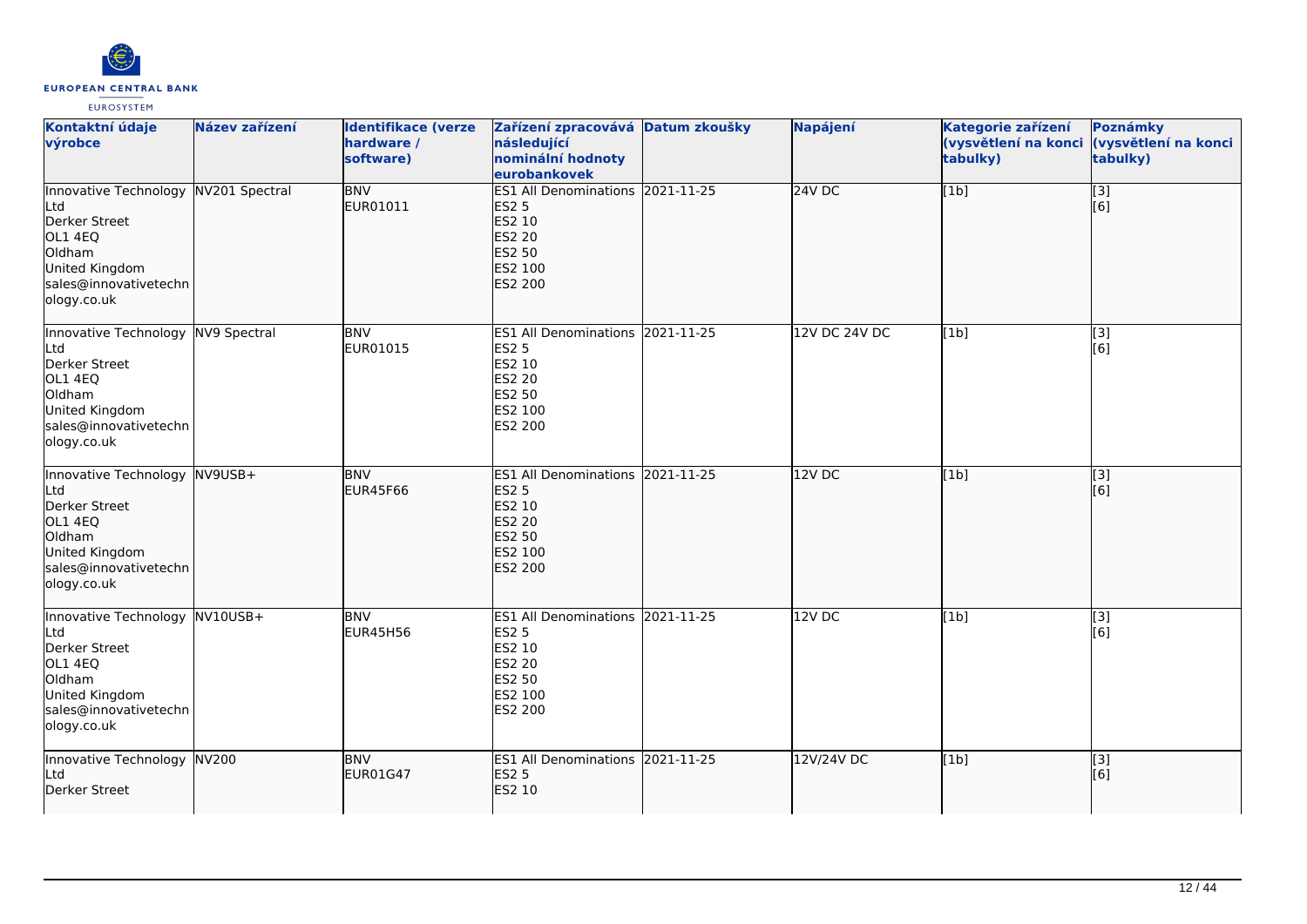

| Kontaktní údaje<br>výrobce                                                                                                                             | Název zařízení | <b>Identifikace (verze</b><br>hardware /<br>software)                           | Zařízení zpracovává Datum zkoušky<br>následující<br>nominální hodnoty<br>eurobankovek                          |            | Napájení   | Kategorie zařízení<br>(vysvětlení na konci<br>tabulky) | Poznámky<br>(vysvětlení na konci<br>tabulky) |
|--------------------------------------------------------------------------------------------------------------------------------------------------------|----------------|---------------------------------------------------------------------------------|----------------------------------------------------------------------------------------------------------------|------------|------------|--------------------------------------------------------|----------------------------------------------|
| OL1 4EQ<br>Oldham<br>United Kingdom<br>sales@innovativetechn<br>ology.co.uk                                                                            |                |                                                                                 | <b>ES2 20</b><br>ES2 50<br>ES2 100<br><b>ES2 200</b>                                                           |            |            |                                                        |                                              |
| Innovative Technology NV200 Spectral<br>Ltd<br>Derker Street<br>OL1 4EQ<br>Oldham<br>United Kingdom<br>sales@innovativetechn<br>ology.co.uk            |                | <b>BNV</b><br>EUR01039                                                          | ES1 All Denominations 2021-11-25<br><b>ES2 5</b><br>ES2 10<br><b>ES2 20</b><br>ES2 50<br>ES2 100<br>ES2 200    |            | 12V/24V DC | [1b]                                                   | [3]<br>[6]                                   |
| Innovative Technology<br>Ltd<br>Derker Street<br>OL1 4EQ<br>Oldham<br>United Kingdom<br>sales@innovativetechn<br>ology.co.uk                           | NV201          | <b>BNV</b><br>EUR01C68                                                          | <b>ES1 All Denominations</b><br><b>ES2 5</b><br>ES2 10<br><b>ES2 20</b><br><b>ES2 50</b><br>ES2 100<br>ES2 200 | 2021-11-25 | 24V DC     | [1b]                                                   | [3]<br>[6]                                   |
| e-Banking Tech Co, Ltd EB-1500+<br>A-1104 Digital Empire<br>906-1, Gwanyangdong<br>431-060<br>Dongangu, Anyang-si<br>Korea<br>www.ebankingtech.co<br>m |                | Banknote Discriminator ES1 All Denominations 2021-11-24<br>with CIS<br>09.01.01 | <b>ES2 5</b><br><b>ES2 10</b><br><b>ES2 20</b><br>ES2 50<br>ES2 100<br>ES2 200                                 |            | 220V       | [2]                                                    | [3]<br>[6]                                   |
| e-Banking Tech Co, Ltd EB-1500<br>A-1104 Digital Empire<br>906-1, Gwanyangdong<br>431-060<br>Dongangu, Anyang-si<br>Korea<br>www.ebankingtech.co       |                | Banknote Discriminator ES1 All Denominations<br>with CIS<br>09.01.01            | <b>ES2 5</b><br>ES2 10<br><b>ES2 20</b><br><b>ES2 50</b><br>ES2 100<br>ES2 200                                 | 2021-11-24 | 220V       | [2]                                                    | [3]<br>[6]                                   |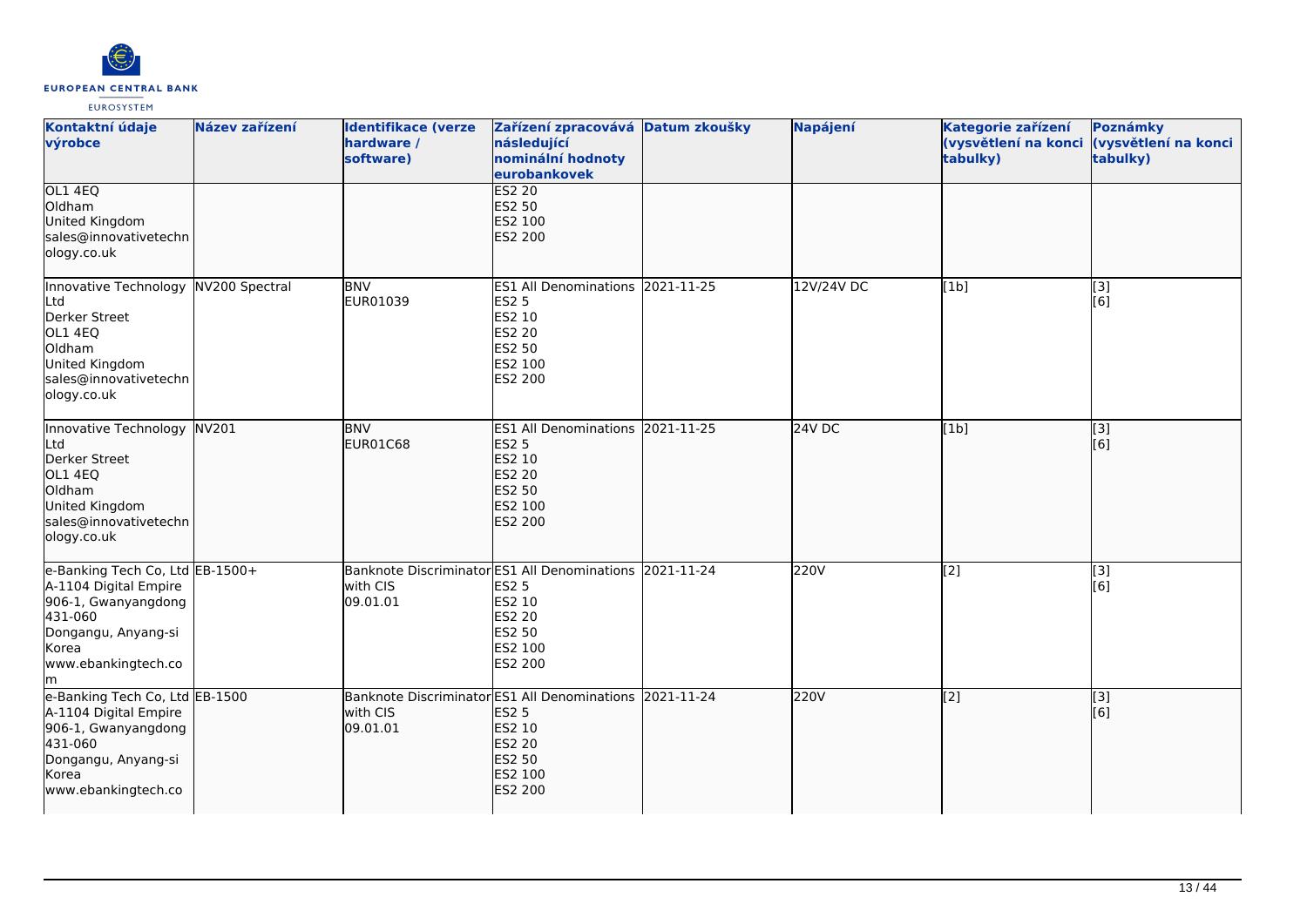

| Kontaktní údaje<br>výrobce<br>Im                                                                                                                                                      | Název zařízení           | <b>Identifikace (verze</b><br>hardware /<br>software) | Zařízení zpracovává Datum zkoušky<br>následující<br>nominální hodnoty<br>eurobankovek                              |            | Napájení   | Kategorie zařízení<br>(vysvětlení na konci<br>tabulky) | Poznámky<br>(vysvětlení na konci<br>tabulky) |
|---------------------------------------------------------------------------------------------------------------------------------------------------------------------------------------|--------------------------|-------------------------------------------------------|--------------------------------------------------------------------------------------------------------------------|------------|------------|--------------------------------------------------------|----------------------------------------------|
| Plus Banking Machines P16<br>Co Ltd<br>Dangsandong-6Ka,<br>Youngdeungpo-Ku<br>340-4<br>Seoul<br>Korea<br>plus@plus.co.kr<br>www.plus.co.kr                                            |                          | Micro Processor type<br>Main P-1.7.1 14.2.4           | ES1 All Denominations 2021-11-18<br><b>ES2 5</b><br>ES2 10<br><b>ES2 20</b><br>ES2 50<br>ES2 100<br>ES2 200        |            | 110V/220V  | [2]                                                    | $\overline{[3]}$<br>[6]                      |
| Suzhou Ribao<br>Technology Co., Ltd<br>No.299, YuanQi Rd<br>Yuanhe Technology<br>Park<br>Xiangcheng<br>215133<br>Suzhou<br>China<br>info@nippo.com.cn<br>www.ribaotechnology.c<br>lom | $BC-55$                  | 020105                                                | ES1 All Denominations 2021-11-10<br><b>ES2 5</b><br>ES2 10<br><b>ES2 20</b><br>ES2 50<br>ES2 100<br><b>ES2 200</b> |            | 110V, 220V | $\overline{[2]}$                                       | $\overline{[}3]$<br>[6]                      |
| Suzhou Ribao<br>Technology Co., Ltd<br>No.299, YuanQi Rd<br>Yuanhe Technology<br>Park<br>Xiangcheng<br>215133<br>Suzhou<br>China<br>info@nippo.com.cn<br>www.ribaotechnology.c<br>lom | Magner 125               | 020105                                                | <b>ES1 All Denominations</b><br><b>ES2 5</b><br>ES2 10<br><b>ES2 20</b><br>ES2 50<br>ES2 100<br>ES2 200            | 2021-11-10 | 110V, 220V | [2]                                                    | [3]<br>[6]                                   |
| Astrosystems Ltd<br>Grove Technology Park<br>Wantage, Oxfordshire<br>United Kingdom<br>www.globalbillacceptor                                                                         | $\overline{\text{ST1C}}$ | ST2 S 99 144<br>2021-08-10                            | <b>ES15</b><br>ES1 10<br><b>ES2 5</b><br>ES2 10                                                                    | 2021-11-10 | 12V        | [1b]                                                   | [2]<br>[3]<br>[6]<br>[3]                     |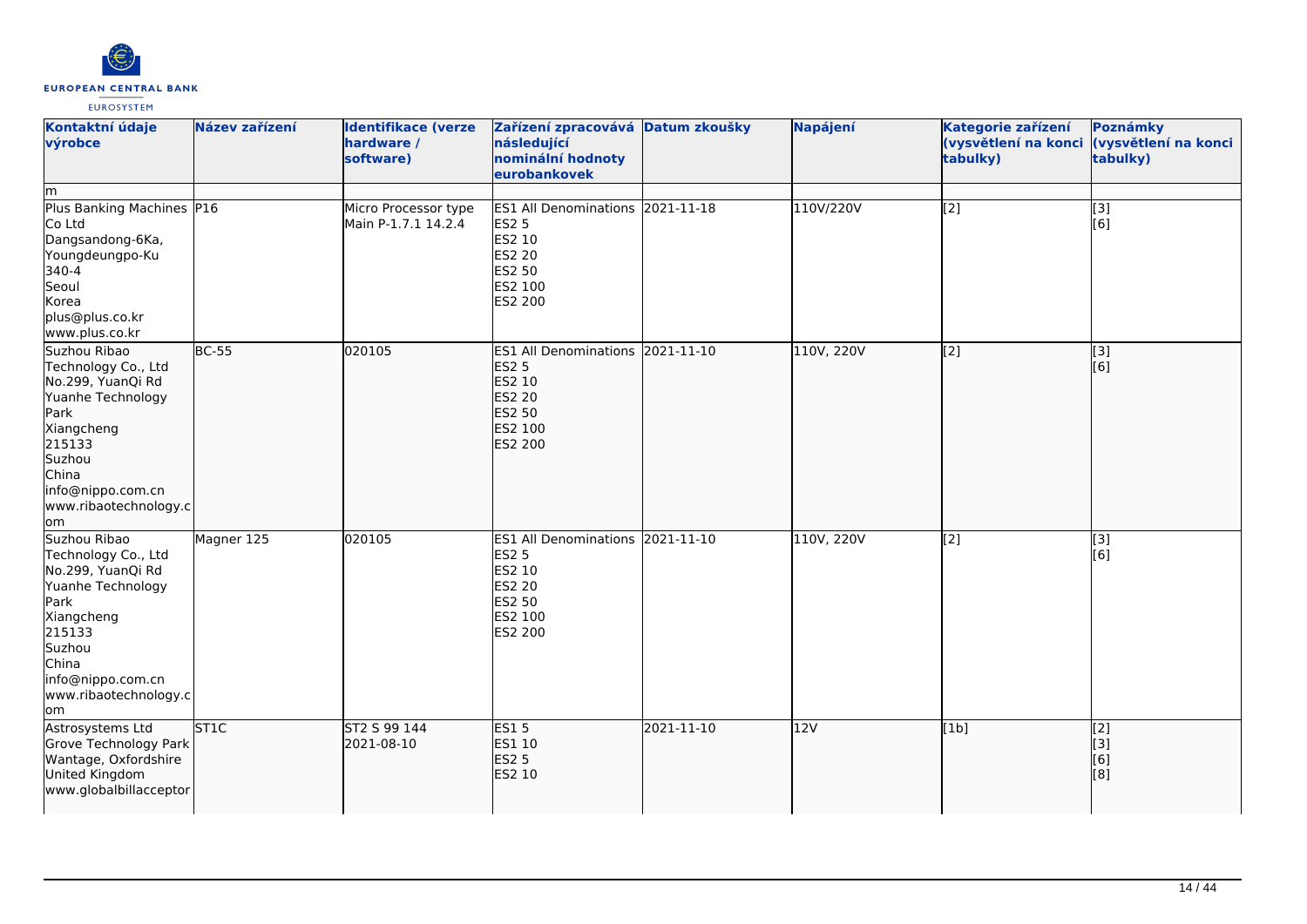

| Kontaktní údaje<br>výrobce                                                                                                            | Název zařízení        | <b>Identifikace (verze</b><br>hardware /<br>software) | Zařízení zpracovává Datum zkoušky<br>následující<br>nominální hodnoty<br>eurobankovek                                       |            | Napájení          | Kategorie zařízení<br>(vysvětlení na konci<br>tabulky) | Poznámky<br>(vysvětlení na konci<br>tabulky) |
|---------------------------------------------------------------------------------------------------------------------------------------|-----------------------|-------------------------------------------------------|-----------------------------------------------------------------------------------------------------------------------------|------------|-------------------|--------------------------------------------------------|----------------------------------------------|
| s.com<br>Fujitsu Frontech<br>Limited<br>1766 Yanokuchi, Inagi-<br>shi<br>206-855<br>Tokyo<br>Japan<br>www.frontech.fujitsu.c<br>om/en | G60 BRU               | BV <sub>10</sub><br>EU32AA                            | ES1 All Denominations 2021-11-04<br><b>ES2 5</b><br>ES2 10<br>ES2 20<br>ES2 50<br>ES2 100<br>ES2 200                        |            | 24V DC            | [2]                                                    | $\overline{[3]}$                             |
| <b>BellCon Aps</b><br>Messingvei 64A<br>8940<br>Randers SV<br>Denmark<br>www.bellcon.com                                              | Evision SD            | C20(039)                                              | ES2 <sub>5</sub><br>ES2 10<br>ES2 20<br><b>ES2 50</b><br>ES2 100<br>ES2 200                                                 | 2021-11-03 | Mains, 230V       | [1a]                                                   | $\overline{[}3]$<br>[6]                      |
| <b>BellCon Aps</b><br>Messingvei 64A<br>8940<br>Randers SV<br>Denmark<br>www.bellcon.com                                              | BellCount V610        | SW: 002.006                                           | ES1 All Denominations 2021-11-03<br><b>ES2 5</b><br>ES2 10<br>ES2 20<br>ES2 50<br>ES2 100<br>ES2 200                        |            | Mains, 110V, 220V | [2]                                                    | $\overline{[3]}$<br>[6]                      |
| <b>BellCon Aps</b><br>Messingvei 64A<br>8940<br>Randers SV<br>Denmark<br>www.bellcon.com                                              | Evision SD            | C10(039)                                              | <b>ES15</b><br><b>ES1 10</b><br><b>ES1 20</b><br>ES1 50<br><b>ES2 5</b><br>ES2 10<br>ES2 20<br>ES2 50<br>ES2 100<br>ES2 200 | 2021-11-03 | Mains, 230V       | [1a]                                                   | [3]<br>[6]                                   |
| Cummins-Allison Corp<br>891 Feehandville Drive<br>IL 60056                                                                            | let Scan iFX1-LC i106 | EURO REVISION 7.31                                    | ES1 All Denominations 2021-11-03<br><b>ES2 5</b><br>ES2 10                                                                  |            | 110V, 220V        | [2]                                                    | [3]<br>[6]                                   |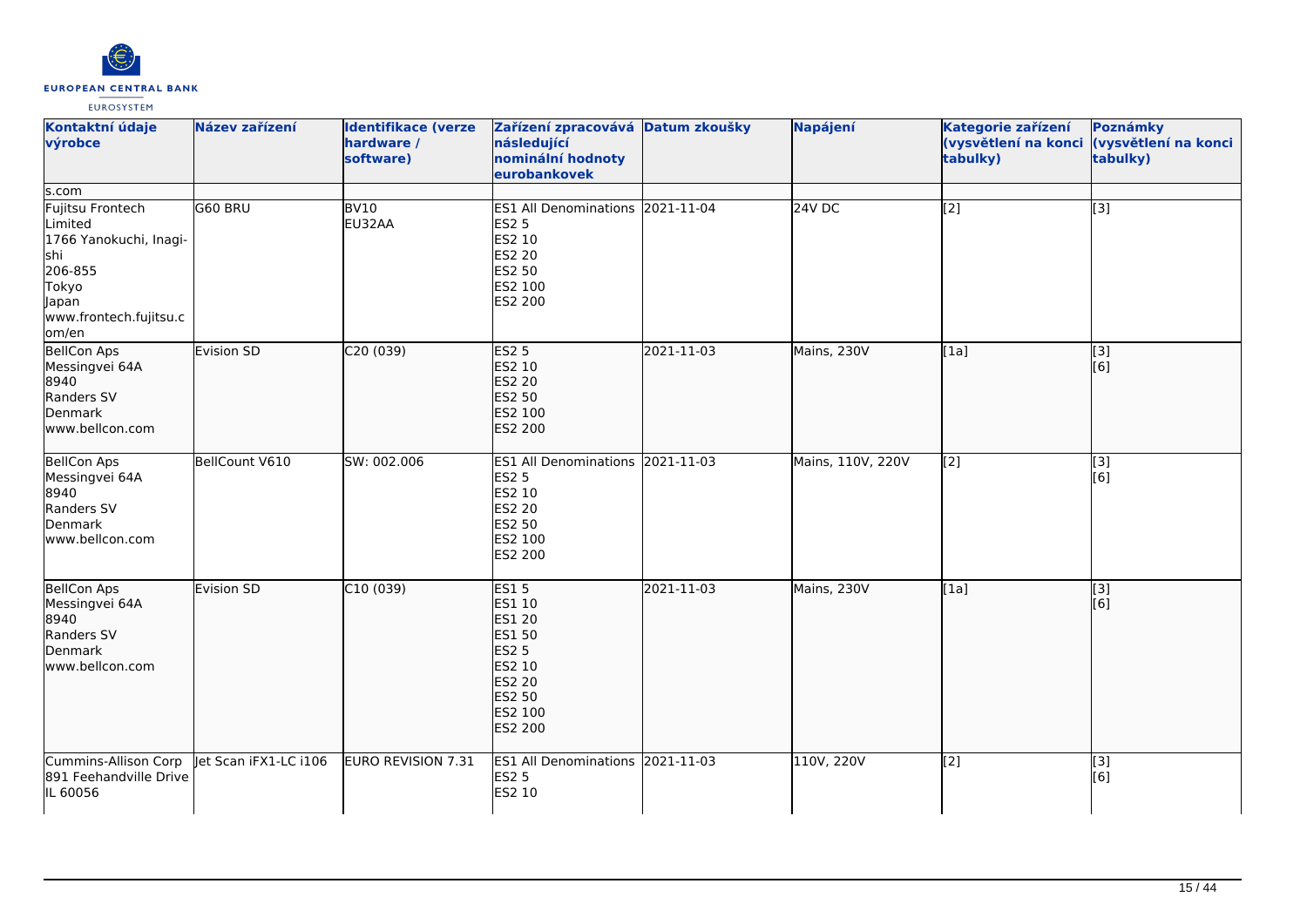

| Kontaktní údaje<br>výrobce                                                                                                   | Název zařízení        | <b>Identifikace (verze</b><br>hardware /<br>software) | Zařízení zpracovává Datum zkoušky<br>následující<br>nominální hodnoty<br>eurobankovek                                 |            | Napájení          | Kategorie zařízení<br>(vysvětlení na konci<br>tabulky) | <b>Poznámky</b><br>(vysvětlení na konci<br>tabulky) |
|------------------------------------------------------------------------------------------------------------------------------|-----------------------|-------------------------------------------------------|-----------------------------------------------------------------------------------------------------------------------|------------|-------------------|--------------------------------------------------------|-----------------------------------------------------|
| MT. Prospect<br><b>USA</b><br>www.cumminsallison.c<br>lom                                                                    |                       |                                                       | <b>ES2 20</b><br><b>ES2 50</b><br>ES2 100<br>ES2 200                                                                  |            |                   |                                                        |                                                     |
| Fujitsu Frontech<br>Limited<br>1766 Yanokuchi, Inagi-<br>shi<br>206-855<br>Tokyo<br>Japan<br>www.frontech.fujitsu.c<br>om/en | GSR50-BNA             | GSR50-BV<br>EU0129                                    | <b>ES1 All Denominations</b><br><b>ES2 5</b><br>ES2 10<br><b>ES2 20</b><br><b>ES2 50</b><br>ES2 100<br><b>ES2 200</b> | 2021-11-03 | 24V DC            | [2]                                                    | [3]                                                 |
| <b>BellCon Aps</b><br>Messingvei 64A<br>8940<br>Randers SV<br>Denmark<br>lwww.bellcon.com                                    | BellCount V2510M      | C20 (EUR: V2.003)                                     | ES1 All Denominations 2021-10-29<br><b>ES2 5</b><br>ES2 10<br>ES2 20<br><b>ES2 50</b><br>ES2 100<br>ES2 200           |            | Mains, 110V, 220V | [2]                                                    | [3]<br>[6]                                          |
| Iternet-European<br>Distribution<br>Via S. Merli 64/66<br>29122<br>Piacenza<br>Italy<br>www.iternet-<br>securitysystems.com  | Holenburg PIXEL S2    | V12                                                   | <b>ES1 All Denominations</b><br><b>ES2 5</b><br>ES2 10<br><b>ES2 20</b><br><b>ES2 50</b><br>ES2 100<br><b>ES2 200</b> | 2021-10-28 | DC 12 Vdc         | [1a]                                                   | [3]<br>[6]                                          |
| Cummins-Allison Corp<br>891 Feehandville Drive<br>IL 60056<br>MT. Prospect<br><b>USA</b><br>www.cumminsallison.c<br>lom      | let Scan iFX1 i126    | <b>EURO REVISION 7.31</b>                             | ES1 All Denominations 2021-10-28<br><b>ES2 5</b><br>ES2 10<br><b>ES2 20</b><br>ES2 50<br>ES2 100<br>ES2 200           |            | 110V, 220V        | [2]                                                    | $\overline{[3]}$<br>[6]                             |
| Cummins-Allison Corp                                                                                                         | Jet Scan iFX1-LC i104 | <b>EURO REVISION 7.31</b>                             | <b>ES1 All Denominations</b>                                                                                          | 2021-10-28 | 110V, 220V        | [2]                                                    | [3]                                                 |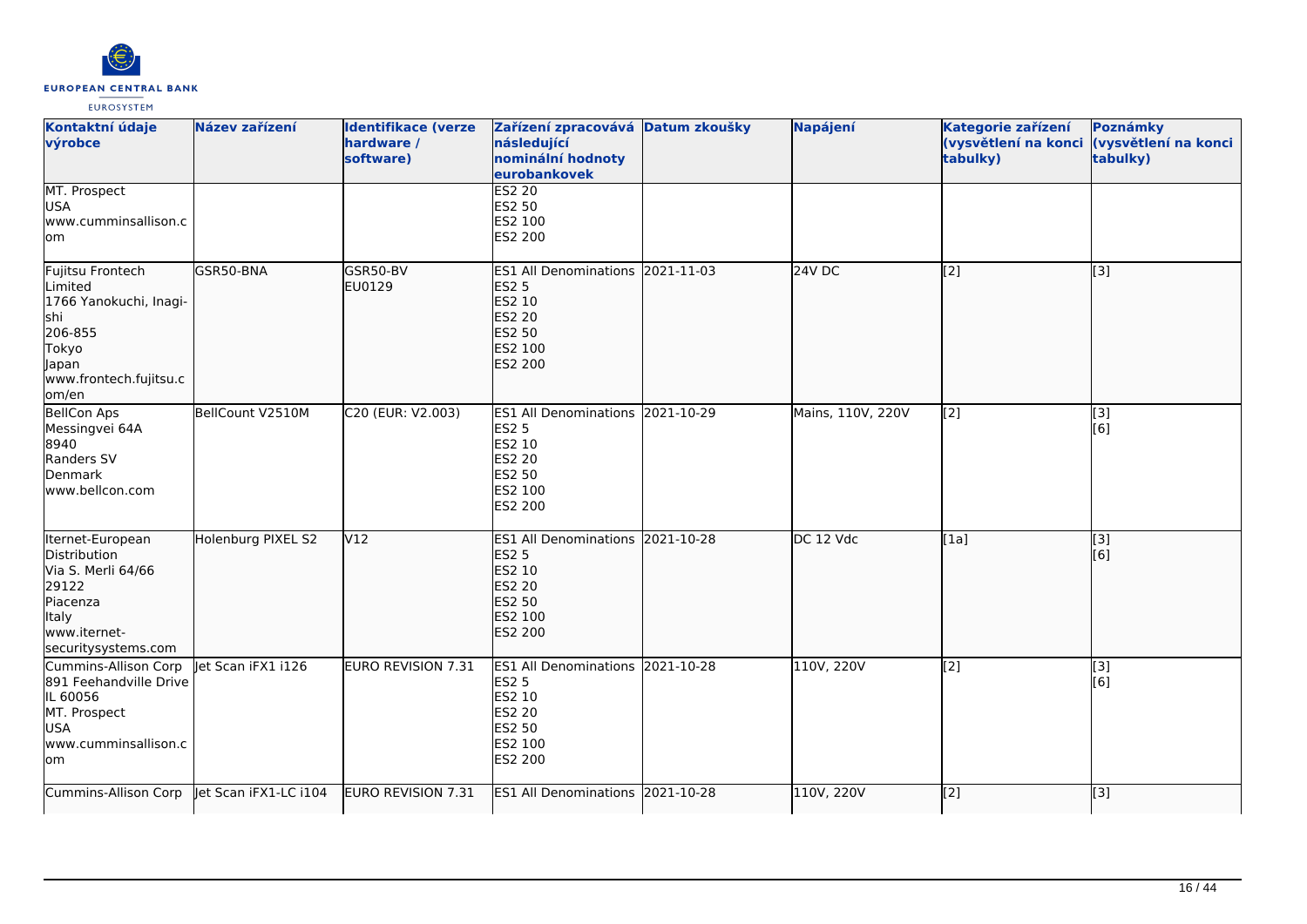

| Kontaktní údaje<br>výrobce<br>891 Feehandville Drive                                                                                      | Název zařízení     | <b>Identifikace (verze</b><br>hardware /<br>software) | Zařízení zpracovává Datum zkoušky<br>následující<br>nominální hodnoty<br>eurobankovek<br>ES2 <sub>5</sub>          | Napájení                                                                             | Kategorie zařízení<br>tabulky) | Poznámky<br>(vysvětlení na konci (vysvětlení na konci<br>tabulky)<br>[6] |
|-------------------------------------------------------------------------------------------------------------------------------------------|--------------------|-------------------------------------------------------|--------------------------------------------------------------------------------------------------------------------|--------------------------------------------------------------------------------------|--------------------------------|--------------------------------------------------------------------------|
| IL 60056<br>MT. Prospect<br>USA<br>www.cumminsallison.c<br>lom                                                                            |                    |                                                       | ES2 10<br><b>ES2 20</b><br><b>ES2 50</b><br>ES2 100<br>ES2 200                                                     |                                                                                      |                                |                                                                          |
| Cummins-Allison Corp<br>891 Feehandville Drive<br>IL 60056<br>MT. Prospect<br><b>USA</b><br>www.cumminsallison.c<br>lom                   | let Scan iFX2 i126 | EURO REVISION 7.31                                    | ES1 All Denominations 2021-10-28<br><b>ES2 5</b><br>ES2 10<br>ES2 20<br>ES2 50<br>ES2 100<br>ES2 200               | 110V/220V                                                                            | [2]                            | [3]<br>[6]                                                               |
| Iternet-European<br>Distribution<br>Via S. Merli 64/66<br>29122<br>Piacenza<br>Italy<br>www.iternet-<br>securitysystems.com               | Holenburg HT 8913  | CO <sub>3</sub>                                       | ES1 All Denominations 2021-10-28<br><b>ES2 5</b><br>ES2 10<br><b>ES2 20</b><br><b>ES2 50</b><br>ES2 100<br>ES2 200 | Rechargeable battery - [1a]<br>Adapter (INPUT:<br>100-240Vac OUTPUT:<br>$ 12\rangle$ |                                | $\vert$ [3]<br>[6]                                                       |
| Iternet-European<br>Distribution<br>Via S. Merli 64/66<br>29122<br><b>Piacenza</b><br><b>Italy</b><br>www.iternet-<br>securitysystems.com | Holenburg HT 7.0   | CO <sub>2</sub>                                       | ES1 All Denominations 2021-10-28<br><b>ES2 5</b><br>ES2 10<br>ES2 20<br>ES2 50<br>ES2 100<br>ES2 200               | Rechargeable battery - [1a]<br>Adapter (INPUT:100-24<br>OVac-<br>OUTPUT:12Vdc/1A     |                                | [3]<br>[6]                                                               |
| Iternet-European<br>Distribution<br>Via S. Merli 64/66<br>29122<br>Piacenza<br><b>Italy</b><br>www.iternet-<br>securitysystems.com        | Holenburg HT 3000  | C <sub>21</sub>                                       | ES1 All Denominations 2021-10-28<br><b>ES2 5</b><br>ES2 10<br><b>ES2 20</b><br>ES2 50<br>ES2 100<br>ES2 200        | Mains - 220V                                                                         | $\sqrt{2}$                     | $\vert$ [3]<br>[6]                                                       |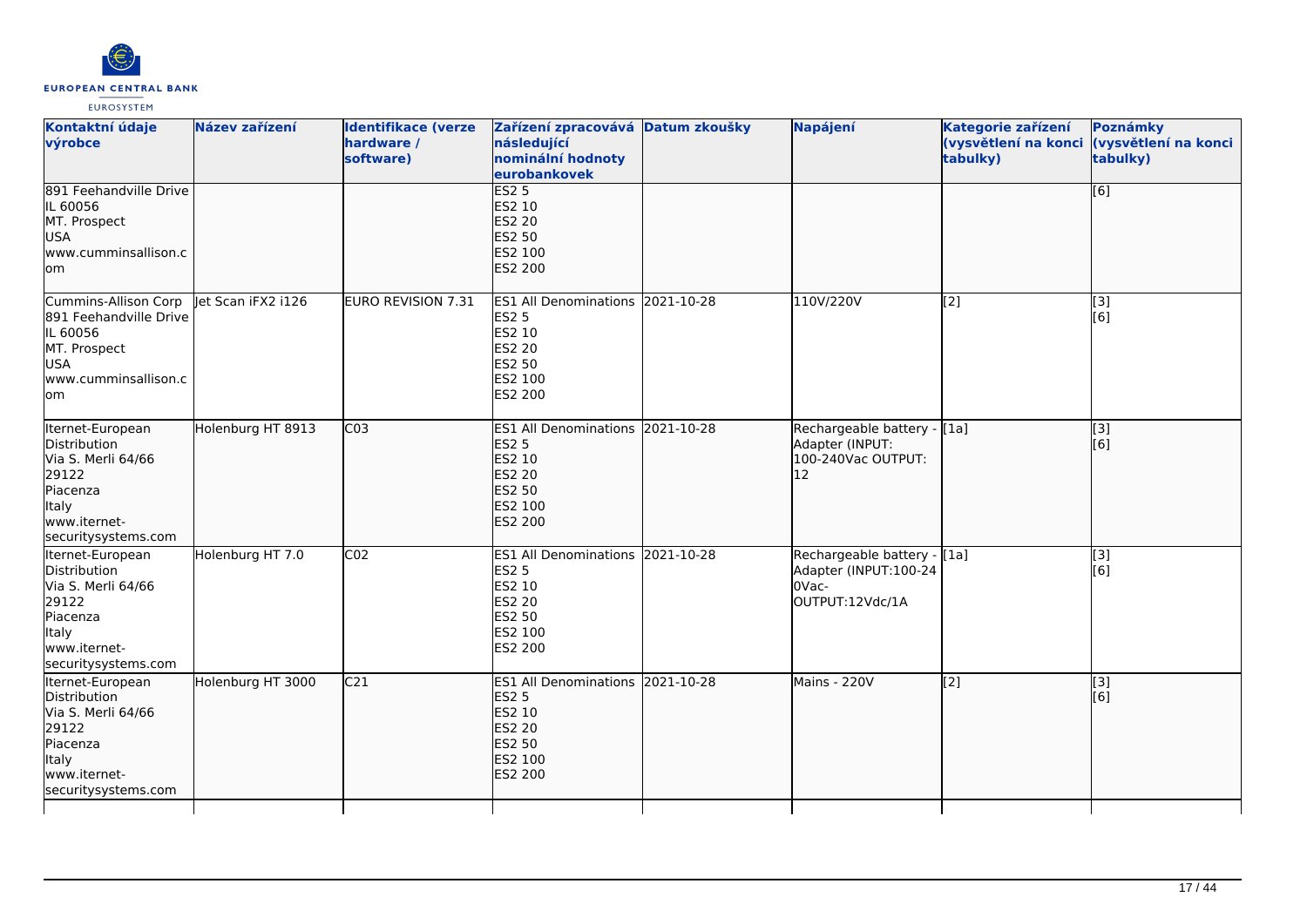

| Kontaktní údaje<br>výrobce                                                                                      | Název zařízení | <b>Identifikace (verze</b><br>hardware /<br>software) | Zařízení zpracovává Datum zkoušky<br>následující<br>nominální hodnoty<br>eurobankovek                              | <b>Napájení</b> | Kategorie zařízení<br>tabulky) | Poznámky<br>(vysvětlení na konci (vysvětlení na konci<br>tabulky) |
|-----------------------------------------------------------------------------------------------------------------|----------------|-------------------------------------------------------|--------------------------------------------------------------------------------------------------------------------|-----------------|--------------------------------|-------------------------------------------------------------------|
| YOUGO srl<br>Strada Albareto 11<br>10012<br>Bollengo (TO)<br>Italy<br>info@yougo-tech.com<br>www.yougo-tech.com | U-ONE_600      | 0.12                                                  | ES1 All Denominations 2021-10-26<br><b>ES2 5</b><br>ES2 10<br>ES2 20<br><b>ES2 50</b><br>ES2 100<br>ES2 200        | 220V            | [1a]                           | $\overline{[}3]$<br>[6]                                           |
| YOUGO srl<br>Strada Albareto 11<br>10012<br>Bollengo (TO)<br>Italy<br>info@yougo-tech.com<br>www.yougo-tech.com | U-ONE 1200     | 0.12                                                  | ES1 All Denominations 2021-10-26<br><b>ES2 5</b><br>ES2 10<br><b>ES2 20</b><br><b>ES2 50</b><br>ES2 100<br>ES2 200 | 110V-220V       | [1a]                           | [3]<br>[6]                                                        |
| YOUGO srl<br>Strada Albareto 11<br>10012<br>Bollengo (TO)<br>Italy<br>info@yougo-tech.com<br>www.yougo-tech.com | U-ONE          | 0.12                                                  | ES1 All Denominations 2021-10-26<br>ES2 5<br>ES2 10<br>ES2 20<br><b>ES2 50</b><br>ES2 100<br>ES2 200               | 220V            | [1a]                           | [3]<br>[6]                                                        |
| YOUGO srl<br>Strada Albareto 11<br>10012<br>Bollengo (TO)<br>Italy<br>info@yougo-tech.com<br>www.yougo-tech.com | U-ONE_2000     | 0.12                                                  | ES1 All Denominations 2021-10-26<br><b>ES2 5</b><br>ES2 10<br><b>ES2 20</b><br>ES2 50<br>ES2 100<br>ES2 200        | 220V            | [1a]                           | [3]<br>[6]                                                        |
| YOUGO srl<br>Strada Albareto 11<br>10012<br>Bollengo (TO)<br>Italy<br>info@yougo-tech.com<br>www.yougo-tech.com | U-ONE 5000     | 0.12                                                  | ES1 All Denominations 2021-10-26<br><b>ES2 5</b><br>ES2 10<br><b>ES2 20</b><br><b>ES2 50</b><br>ES2 100<br>ES2 200 | 220V            | [1a]                           | [3]<br>[6]                                                        |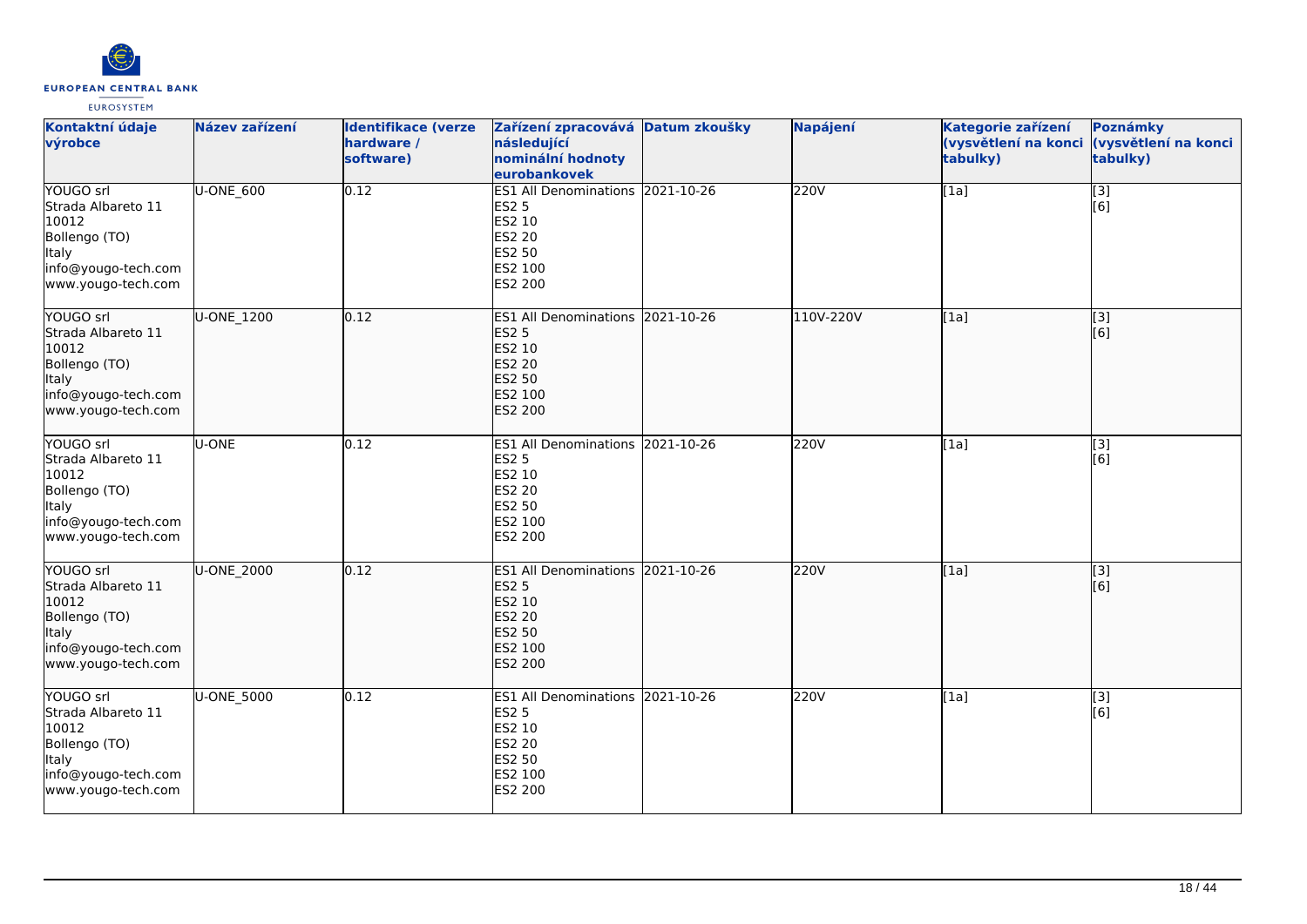

| Kontaktní údaje<br>výrobce                                                                                               | Název zařízení        | <b>Identifikace (verze</b><br>hardware /<br>software) | Zařízení zpracovává Datum zkoušky<br>následující<br>nominální hodnoty<br>eurobankovek                              | Napájení   | Kategorie zařízení<br>(vysvětlení na konci<br>tabulky) | Poznámky<br>(vysvětlení na konci<br>tabulky) |
|--------------------------------------------------------------------------------------------------------------------------|-----------------------|-------------------------------------------------------|--------------------------------------------------------------------------------------------------------------------|------------|--------------------------------------------------------|----------------------------------------------|
| Cummins-Allison Corp<br>891 Feehandville Drive<br>IL 60056<br>MT. Prospect<br>USA<br>www.cumminsallison.c<br>lom         | let Scan iFX3 i136    | EURO REVISION 7.31                                    | ES1 All Denominations 2021-10-22<br><b>ES2 5</b><br>ES2 10<br><b>ES2 20</b><br>ES2 50<br>ES2 100<br><b>ES2 200</b> | 110V, 220V | $\sqrt{2}$                                             | [3]<br>[6]                                   |
| Cummins-Allison Corp<br>891 Feehandville Drive<br>IL 60056<br>MT. Prospect<br><b>USA</b><br>www.cumminsallison.c<br>lom  | let Scan iFX1-LC i126 | EURO REVISION 7.31                                    | ES1 All Denominations 2021-10-22<br><b>ES2 5</b><br>ES2 10<br><b>ES2 20</b><br><b>ES2 50</b><br>ES2 100<br>ES2 200 | 110V, 220V | $\overline{[2]}$                                       | $\overline{[}3]$<br>[6]                      |
| Cummins-Allison Corp<br>891 Feehandville Drive<br>IL 60056<br>MT. Prospect<br>USA<br>www.cumminsallison.c<br>lom         | let Scan iFX1 i104    | EURO REVISION 7.31                                    | ES1 All Denominations 2021-10-22<br><b>ES2 5</b><br>ES2 10<br><b>ES2 20</b><br>ES2 50<br>ES2 100<br><b>ES2 200</b> | 110V, 220V | [[2]                                                   | [[3]<br>[6]                                  |
| Cummins-Allison Corp<br>891 Feehandville Drive<br>IL 60056<br>MT. Prospect<br><b>USA</b><br>www.cumminsallison.c<br>lom. | let Scan iFX1 i106    | <b>EURO REVISION 7.31</b>                             | ES1 All Denominations 2021-10-22<br><b>ES2 5</b><br>ES2 10<br>ES2 20<br><b>ES2 50</b><br><b>ES2 100</b><br>ES2 200 | 110V, 220V | [2]                                                    | [3]<br>[6]                                   |
| Cummins-Allison Corp<br>891 Feehandville Drive<br>IL 60056<br>MT. Prospect<br><b>USA</b><br>www.cumminsallison.c<br>lom  | let Scan iFX2 i106    | EURO REVISION 7.31                                    | ES1 All Denominations 2021-10-22<br><b>ES2 5</b><br>ES2 10<br><b>ES2 20</b><br>ES2 50<br>ES2 100<br><b>ES2 200</b> | 110V, 220V | $\overline{[2]}$                                       | [3]<br>[6]                                   |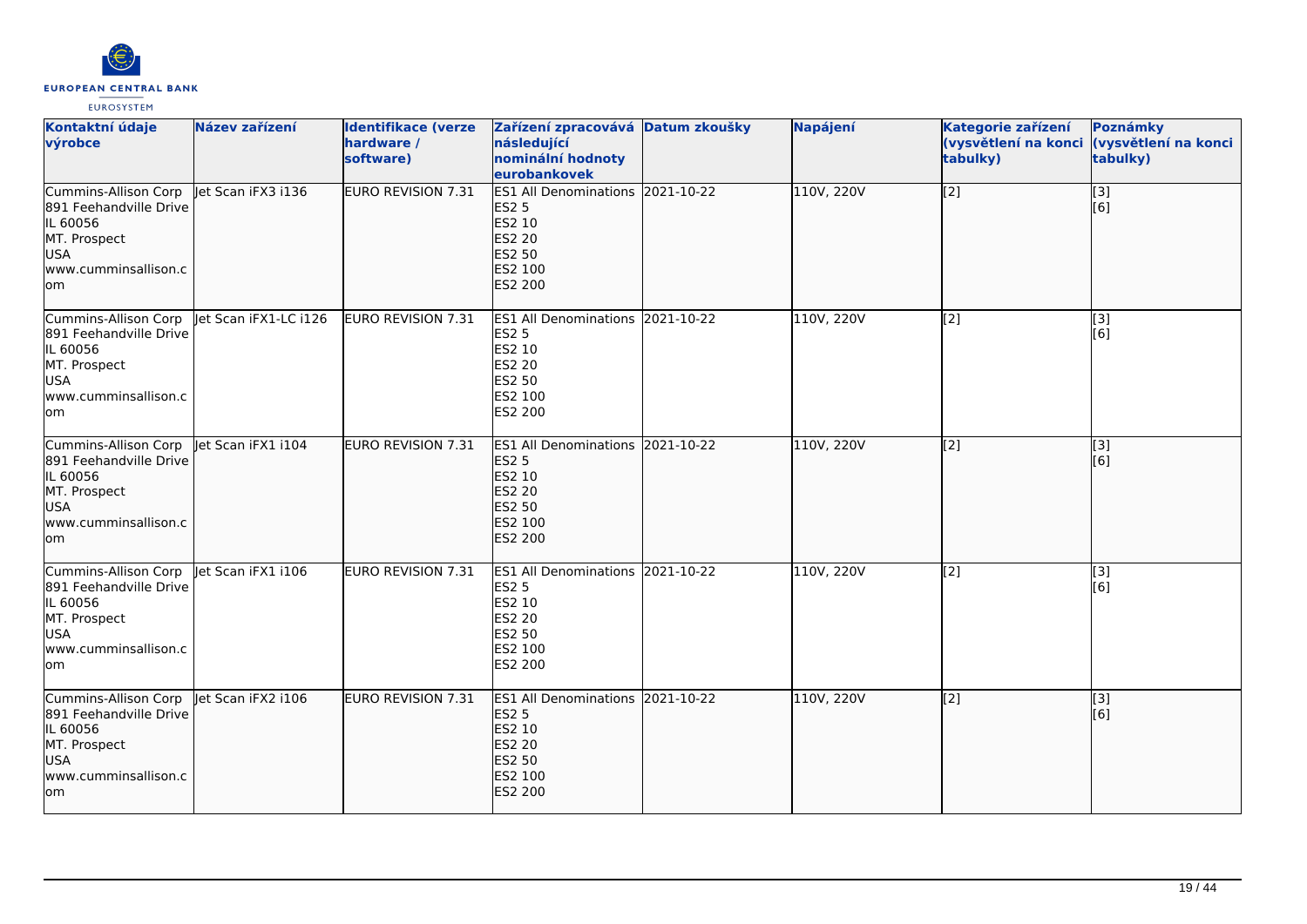

| Kontaktní údaje<br>výrobce                                                                                                       | Název zařízení     | <b>Identifikace (verze</b><br>hardware /<br>software) | Zařízení zpracovává Datum zkoušky<br>následující<br>nominální hodnoty<br>eurobankovek                              | Napájení       | Kategorie zařízení<br>(vysvětlení na konci<br>tabulky) | Poznámky<br>(vysvětlení na konci<br>tabulky) |
|----------------------------------------------------------------------------------------------------------------------------------|--------------------|-------------------------------------------------------|--------------------------------------------------------------------------------------------------------------------|----------------|--------------------------------------------------------|----------------------------------------------|
| Cummins-Allison Corp<br>891 Feehandville Drive<br>IL 60056<br>MT. Prospect<br><b>USA</b><br>www.cumminsallison.c<br>lom          | let Scan iFX3 i138 | <b>EURO REVISION 7.31</b>                             | ES1 All Denominations 2021-10-22<br><b>ES2 5</b><br>ES2 10<br>ES2 20<br>ES2 50<br>ES2 100<br>ES2 200               | 110V, 220V     | [2]                                                    | [3]<br>[6]                                   |
| JCM Europe GmbH<br>Mündelheimer Weg 60<br>40472<br>Düsseldorf<br>Germany<br>info@jcmglobal.eu<br>www.jcmglobal.eu                | <b>VEGA-100</b>    | VEGA-10x<br>$V2.52 - 18$                              | ES1 All Denominations 2021-10-20<br><b>ES2 5</b><br>ES2 10<br>ES2 20<br><b>ES2 50</b><br>ES2 100<br><b>ES2 200</b> | 12V            | [1b]                                                   | [3]<br>[6]                                   |
| <b>Volumatic Ltd</b><br>Taurus House,<br>Endemere Road<br>Warwicks<br>CV6 5PY<br>Coventry<br>United Kingdom<br>www.volumatic.com | CCi                | <b>EBA-40</b><br>V1.49-33                             | ES1 All Denominations 2021-10-19<br><b>ES2 5</b><br>ES2 10<br><b>ES2 20</b><br>ES2 50<br>ES2 100<br>ES2 200        | 12V AC Adapter | [1b]                                                   | [3]<br>[6]<br>[8]                            |
| JCM Europe GmbH<br>Mündelheimer Weg 60<br>40472<br>Düsseldorf<br>Germany<br>info@jcmglobal.eu<br>www.jcmglobal.eu                | RDM-100 Series     | 3590T0302607                                          | ES1 All Denominations 2021-10-19<br><b>ES2 5</b><br><b>ES2 10</b><br>ES2 20<br>ES2 50<br>ES2 100<br><b>ES2 200</b> | other: 24V     | [1b]                                                   | $\overline{[}$ [3]<br>[6]<br>[8]             |
| <b>CM Europe GmbH</b><br>Mündelheimer Weg 60<br>40472<br>Düsseldorf<br>Germany<br>info@jcmglobal.eu<br>www.jcmglobal.eu          | <b>MRX</b> Series  | V110011-219                                           | ES1 All Denominations 2021-10-19<br><b>ES2 5</b><br>ES2 10<br><b>ES2 20</b><br>ES2 50<br>ES2 100<br>ES2 200        | Other: 24V     | [1b]                                                   | [3]<br>[6]<br>[8]                            |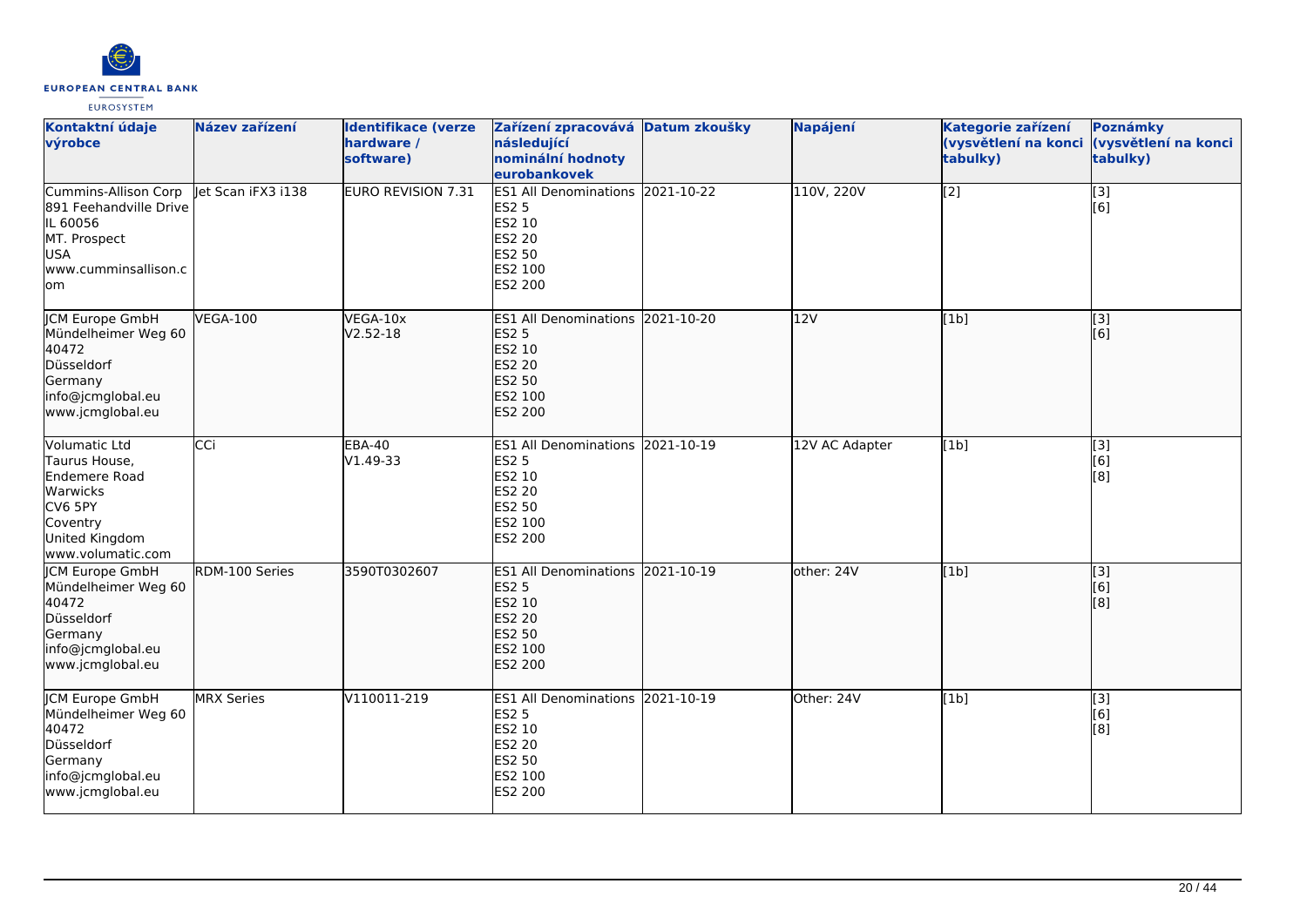

| Kontaktní údaje<br>výrobce                                                                                                                                         | Název zařízení     | <b>Identifikace (verze</b><br>hardware /<br>software) | Zařízení zpracovává Datum zkoušky<br>následující<br>nominální hodnoty<br>eurobankovek                              | Napájení    | Kategorie zařízení<br>(vysvětlení na konci<br>tabulky) | Poznámky<br>(vysvětlení na konci<br>tabulky) |
|--------------------------------------------------------------------------------------------------------------------------------------------------------------------|--------------------|-------------------------------------------------------|--------------------------------------------------------------------------------------------------------------------|-------------|--------------------------------------------------------|----------------------------------------------|
| Kobo Science &<br>Technology Co Ltd<br>Room 906 No.1<br>Building Runjie<br>Mansion Dengwei Rd<br>PC 215011<br>Suzhou Jiangsu<br>China<br>www.kobotechweb.co<br>lm. | $BC-8E1$           | <b>DSP 18</b>                                         | ES1 All Denominations 2021-10-15<br><b>ES2 5</b><br>ES2 10<br><b>ES2 20</b><br>ES2 50<br>ES2 100<br>ES2 200        | Mains, 220V | $\sqrt{2}$                                             | $\overline{[}3]$                             |
| Kobo Science &<br>Technology Co Ltd<br>Room 906 No.1<br>Building Runjie<br>Mansion Dengwei Rd<br>PC 215011<br>Suzhou Jiangsu<br>China<br>www.kobotechweb.co<br>lm. | <b>BT-6000</b>     | IMAGE 2.9.3.9                                         | ES1 All Denominations 2021-10-15<br>ES2 5<br>ES2 10<br>ES2 20<br>ES2 50<br>ES2 100<br>ES2 200                      | Mains, 220V | [2]                                                    | $\overline{[}3]$                             |
| Giesecke+Devrient<br>Currency Technology<br>GmbH<br>Prinzregentenstraße<br>159<br>81677<br>Munich<br>Germany<br>www.gi-de.com                                      | ProNote1           | 200.3                                                 | ES1 All Denominations 2021-10-13<br><b>ES2 5</b><br>ES2 10<br><b>ES2 20</b><br><b>ES2 50</b><br>ES2 100<br>ES2 200 | 110V, 220V  | $\overline{[2]}$                                       | [3]<br>[6]                                   |
| Giesecke+Devrient<br>Currency Technology<br>GmbH<br>Prinzregentenstraße<br>159<br>81677<br>Munich<br>Germany<br>www.gi-de.com                                      | ProNote 200        | 200.4                                                 | ES1 All Denominations 2021-10-12<br><b>ES2 5</b><br>ES2 10<br><b>ES2 20</b><br>ES2 50<br>ES2 100<br>ES2 200        | 110V, 220V  | [2]                                                    | $\overline{[3]}$<br>[6]                      |
| Crane Payment                                                                                                                                                      | SCN series - SCN83 |                                                       | 520025431_SCN83_EU ES1 All Denominations 2021-10-05                                                                | 24V, 220V   | [1b]                                                   | $\overline{[3]}$                             |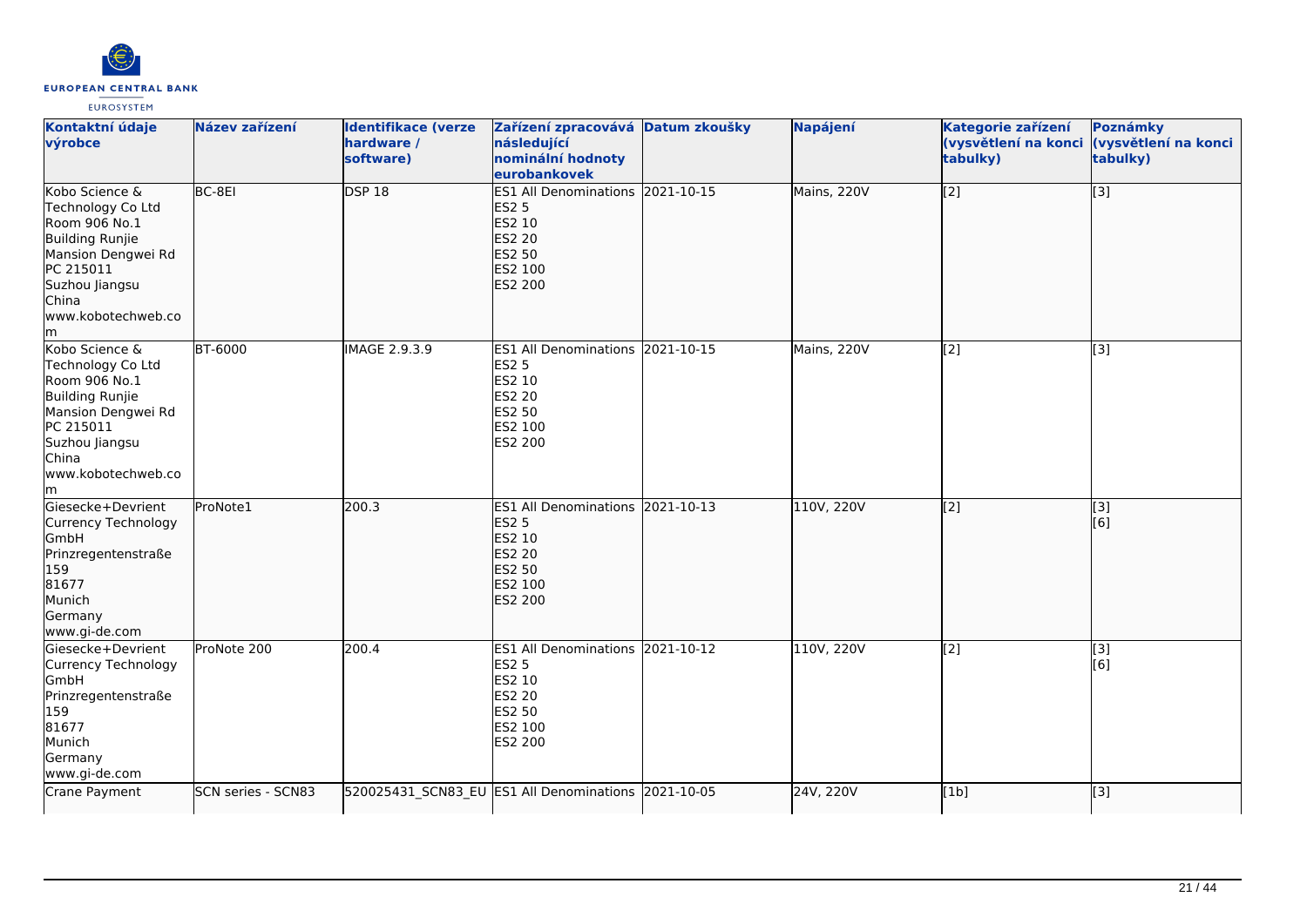

| Kontaktní údaje<br>výrobce                                                                                                      | Název zařízení | <b>Identifikace (verze</b><br>hardware /<br>software) | Zařízení zpracovává Datum zkoušky<br>následující<br>nominální hodnoty<br>eurobankovek                                    |            | Napájení   | Kategorie zařízení<br>(vysvětlení na konci (vysvětlení na konci<br>tabulky) | Poznámky<br>tabulky)            |
|---------------------------------------------------------------------------------------------------------------------------------|----------------|-------------------------------------------------------|--------------------------------------------------------------------------------------------------------------------------|------------|------------|-----------------------------------------------------------------------------|---------------------------------|
| <b>Innovations</b><br>109 Chemin du Pont-du<br>Centenaire<br>CH-1228<br>Plan-les-Quates<br>Switzerland<br>www.CranePI.com       |                | R.                                                    | ES2 <sub>5</sub><br>ES2 10<br><b>ES2 20</b><br>ES2 50<br>ES2 100<br>ES2 200                                              |            |            |                                                                             | $\overline{[6]}$<br>[8]         |
| GO Europe GmbH<br>Zum Kraftwerk 1<br>45527<br>Hattingen<br>Germany<br>Bemd.koenig@go-<br>europe.com<br>www.go-europe.com        | Olympia NC 315 | $BT-112$<br>u6.04                                     | ES15<br>ES1 10<br>ES1 20<br>ES1 50<br>ES1 200<br><b>ES2 5</b><br>ES2 10<br>ES2 20<br>ES2 50<br>ES2 100<br>ES2 200        | 2021-10-05 | 12V        | [1a]                                                                        | [2]<br>[3]<br>[6]<br>[8]        |
| <b>GO Europe GmbH</b><br>Zum Kraftwerk 1<br>45527<br>Hattingen<br>Germany<br>Bemd.koenig@go-<br>europe.com<br>www.go-europe.com | Olympia NC 325 | $BT-112$<br>u6.04                                     | ES15<br>ES1 10<br>ES1 20<br>ES1 50<br>ES1 200<br><b>ES2 5</b><br>ES2 10<br><b>ES2 20</b><br>ES2 50<br>ES2 100<br>ES2 200 | 2021-10-05 | other: 12V | [1a]                                                                        | $\overline{[2]}$<br>[[3]<br>[6] |
| <b>GO Europe GmbH</b><br>Zum Kraftwerk 1<br>45527<br>Hattingen<br>Germany<br>Bemd.koenig@go-<br>europe.com<br>www.go-europe.com | Olympia NC 335 | <b>BT-112</b><br>u6-07                                | <b>ES15</b><br>ES1 10<br>ES1 20<br>ES1 50<br>ES1 200<br>ES2 5<br>ES2 10<br>ES2 20<br>ES2 50                              | 2021-10-05 | other: 12V | [1a]                                                                        | $\overline{[2]}$<br>[3]<br>[6]  |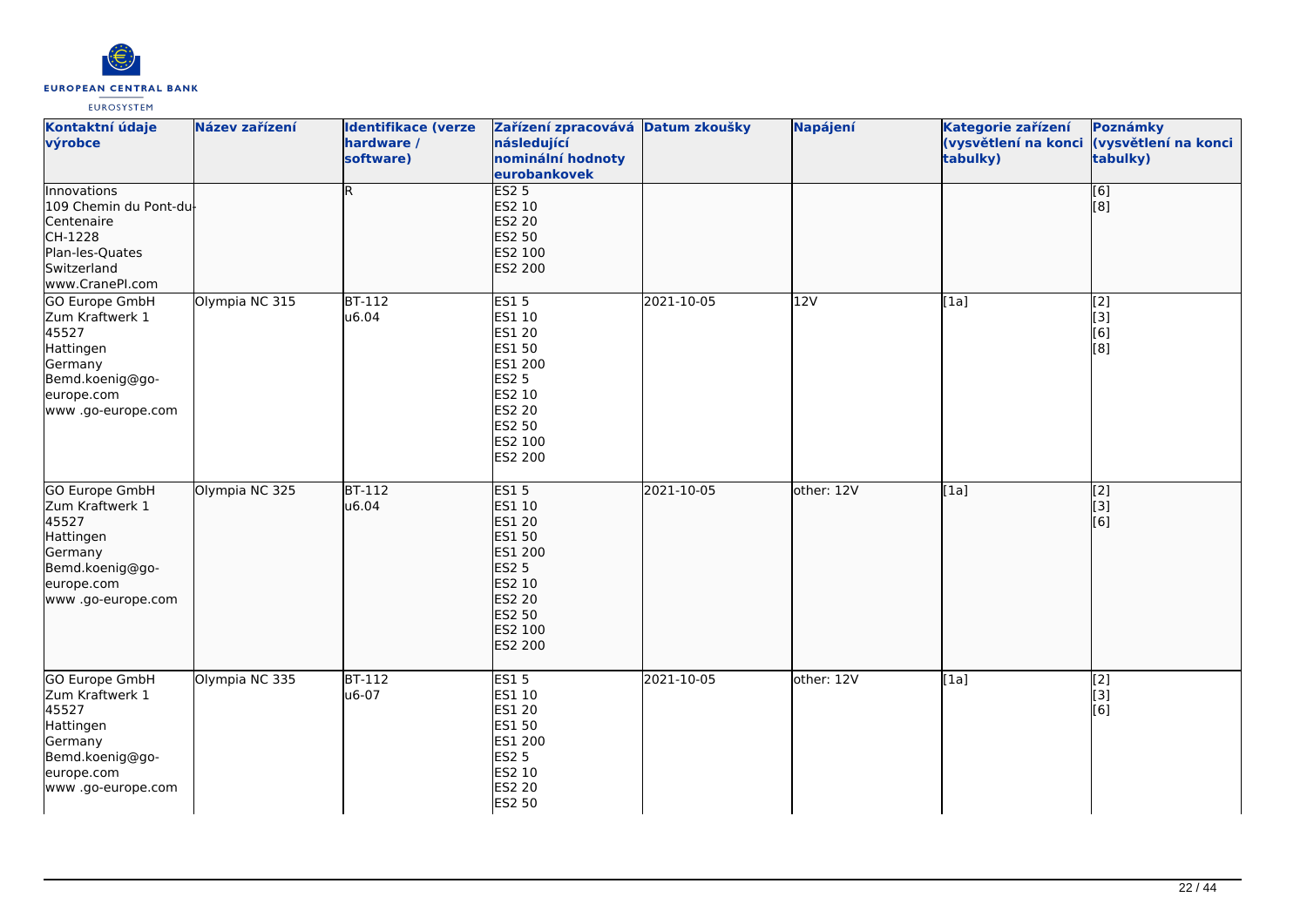

| Kontaktní údaje<br>výrobce                                                                                    | Název zařízení  | <b>Identifikace (verze</b><br>hardware /<br>software) | Zařízení zpracovává Datum zkoušky<br>následující<br>nominální hodnoty<br>eurobankovek                       | Napájení          | Kategorie zařízení<br>(vysvětlení na konci<br>tabulky) | Poznámky<br>(vysvětlení na konci<br>tabulky) |
|---------------------------------------------------------------------------------------------------------------|-----------------|-------------------------------------------------------|-------------------------------------------------------------------------------------------------------------|-------------------|--------------------------------------------------------|----------------------------------------------|
|                                                                                                               |                 |                                                       | ES2 100<br>ES2 200                                                                                          |                   |                                                        |                                              |
| Safescan B.V.<br>Heliumstraat 14<br>2718 SL<br>Zoetermeer<br>Holland<br>info@safescan.com<br>www.safescan.com | Safescan 185-S  | S32-81                                                | ES1 All Denominations 2021-09-30<br><b>ES2 5</b><br>ES2 10<br>ES2 20<br>ES2 50<br>ES2 100<br>ES2 200        | 110V 220V         | [1a]                                                   | $\overline{[3]}$<br>[6]                      |
| <b>BellCon Aps</b><br>Messingvei 64A<br>8940<br>Randers SV<br>Denmark<br>www.bellcon.com                      | SuperVision mc2 | FW 01.22, DM 01.36                                    | ES1 All Denominations 2021-09-29<br><b>ES2 5</b><br>ES2 10<br>ES2 20<br>ES2 50<br>ES2 100<br>ES2 200        | Mains, 110V, 230V | [1a]                                                   | [3]<br>[6]                                   |
| <b>BellCon Aps</b><br>Messingvei 64A<br>8940<br>Randers SV<br>Denmark<br>www.bellcon.com                      | Evision 5       | CO <sub>2</sub>                                       | ES1 All Denominations 2021-09-29<br><b>ES2 5</b><br>ES2 10<br>ES2 20<br>ES2 50<br>ES2 100<br><b>ES2 200</b> | Mains, 230V       | [1a]                                                   | [3]<br>[6]                                   |
| <b>BellCon Aps</b><br>Messingvei 64A<br>8940<br>Randers SV<br>Denmark<br>www.bellcon.com                      | BellCount V2510 | C20 (EUR: V2.004a)                                    | ES1 All Denominations 2021-09-28<br><b>ES2 5</b><br>ES2 10<br><b>ES2 20</b><br>ES2 50<br>ES2 100<br>ES2 200 | Mains, 110V, 220V | $\overline{[2]}$                                       | [3]<br>[6]                                   |
| Hilton Europe S.L.<br>Principe de Vergara<br>5-bajo dcha.<br>28001                                            | b330            | CO <sub>2</sub>                                       | ES1 All Denominations 2021-09-28<br><b>ES2 5</b><br>ES2 10<br><b>ES2 20</b>                                 | Mains, 220V       | [1a]                                                   | [3]                                          |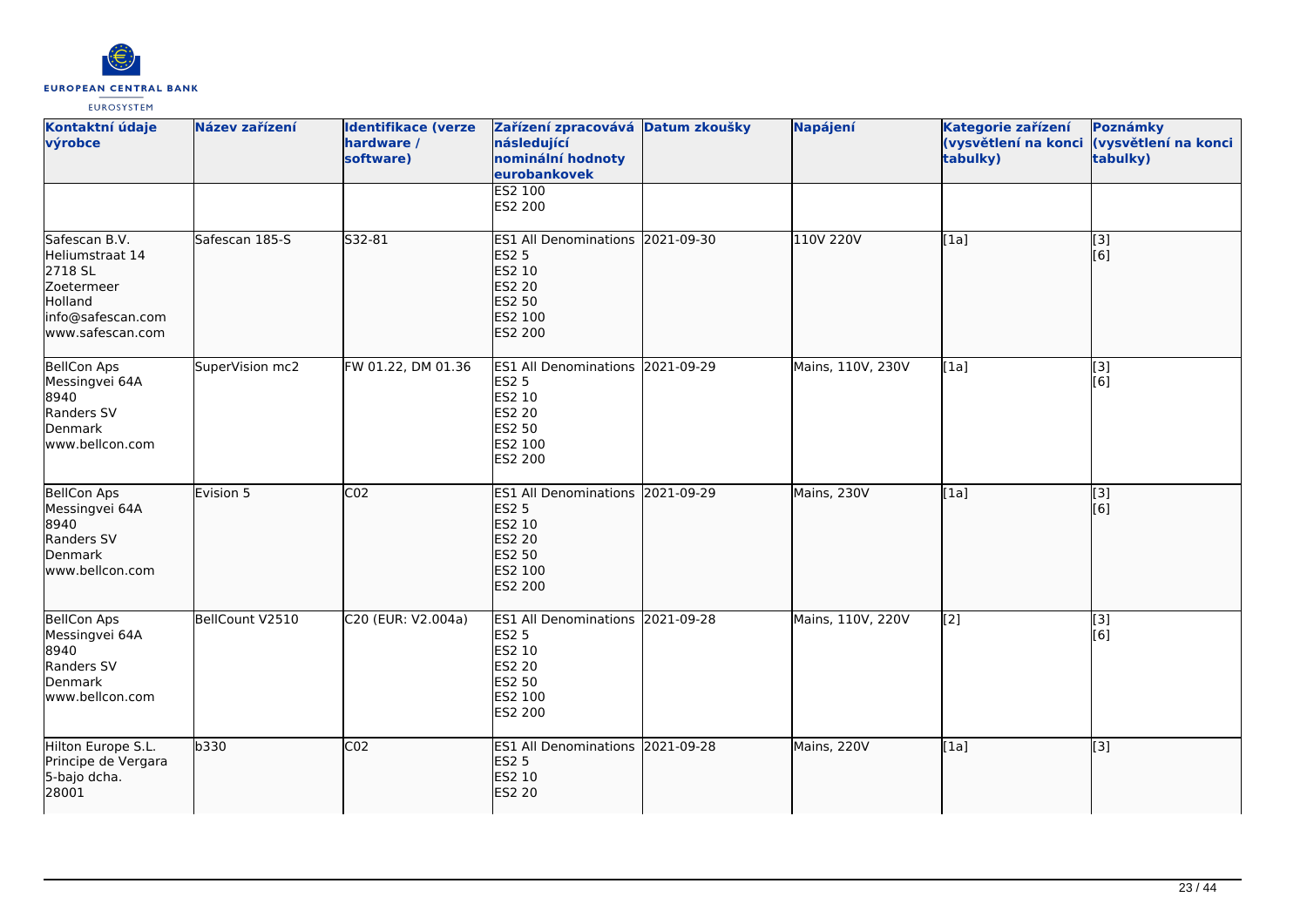

| Kontaktní údaje<br>výrobce                                                                                                                                                       | Název zařízení   | <b>Identifikace (verze</b><br>hardware /<br>software) | Zařízení zpracovává Datum zkoušky<br>následující<br>nominální hodnoty<br>eurobankovek                                     | Napájení          | Kategorie zařízení<br>(vysvětlení na konci<br>tabulky) | Poznámky<br>(vysvětlení na konci<br>tabulky) |
|----------------------------------------------------------------------------------------------------------------------------------------------------------------------------------|------------------|-------------------------------------------------------|---------------------------------------------------------------------------------------------------------------------------|-------------------|--------------------------------------------------------|----------------------------------------------|
| Madrid<br>Spain<br>www.hiltoneurope.com                                                                                                                                          |                  |                                                       | <b>ES2 50</b><br>ES2 100<br>ES2 200                                                                                       |                   |                                                        |                                              |
| <b>SOUTH Automation</b><br>International GmbH<br>Waldeckerstr. 6<br>64546<br>Walldorf-Mörfelden<br>Germany<br>mjb@southautomation.<br><b>net</b><br>www.southautomation.<br> net | TN10             | EUR SW: EUR.03.03                                     | ES1 All Denominations 2021-09-27<br><b>ES2 5</b><br>ES2 10<br>ES2 20<br><b>ES2 50</b><br>ES2 100<br>ES2 200               | Mains: 110V, 220V | [2]                                                    | [3]<br>[6]                                   |
| Detectalia Europe<br>S.L.U.<br>C/Catalunya 25B<br>Poligono Industrial El<br>Pastoret<br>3640<br>Monóvar (Alicante)<br>Spain<br>www.detectalia.com                                | D7X              | CO <sub>2</sub>                                       | ES1 All Denominations 2021-09-24<br><b>ES2 5</b><br>ES2 10<br><b>ES2 20</b><br><b>ES2 50</b><br>ES2 100<br><b>ES2 200</b> | Mains, 220V       | [1a]                                                   | [3]                                          |
| Strongpoint AB<br>Torshamnsgatan 5<br>16440<br>Kista<br>Sweden<br>dario.costamagna@str<br>ongpoint.com<br>www.strongpoint.com                                                    | Note Cassette SV | (01.08.21)                                            | ES1 All Denominations 2021-09-23<br>ES2 5<br>ES2 10<br>ES2 20<br>ES2 50<br>ES2 100<br>ES2 200                             | Other: 12-24V     | [1b]                                                   | $\overline{[3]}$<br>[6]                      |
| Strongpoint AB<br>Torshamnsgatan 5<br>16440<br>Kista<br>Sweden<br>dario.costamagna@str<br>ongpoint.com<br>www.strongpoint.com                                                    | Note Cassette SV | 11(01.09.21)                                          | ES1 All Denominations 2021-09-23<br><b>ES2 5</b><br><b>ES2 10</b><br><b>ES2 20</b><br>ES2 50<br>ES2 100<br><b>ES2 200</b> | Other: 12-24V     | [1b]                                                   | [3]<br>[6]                                   |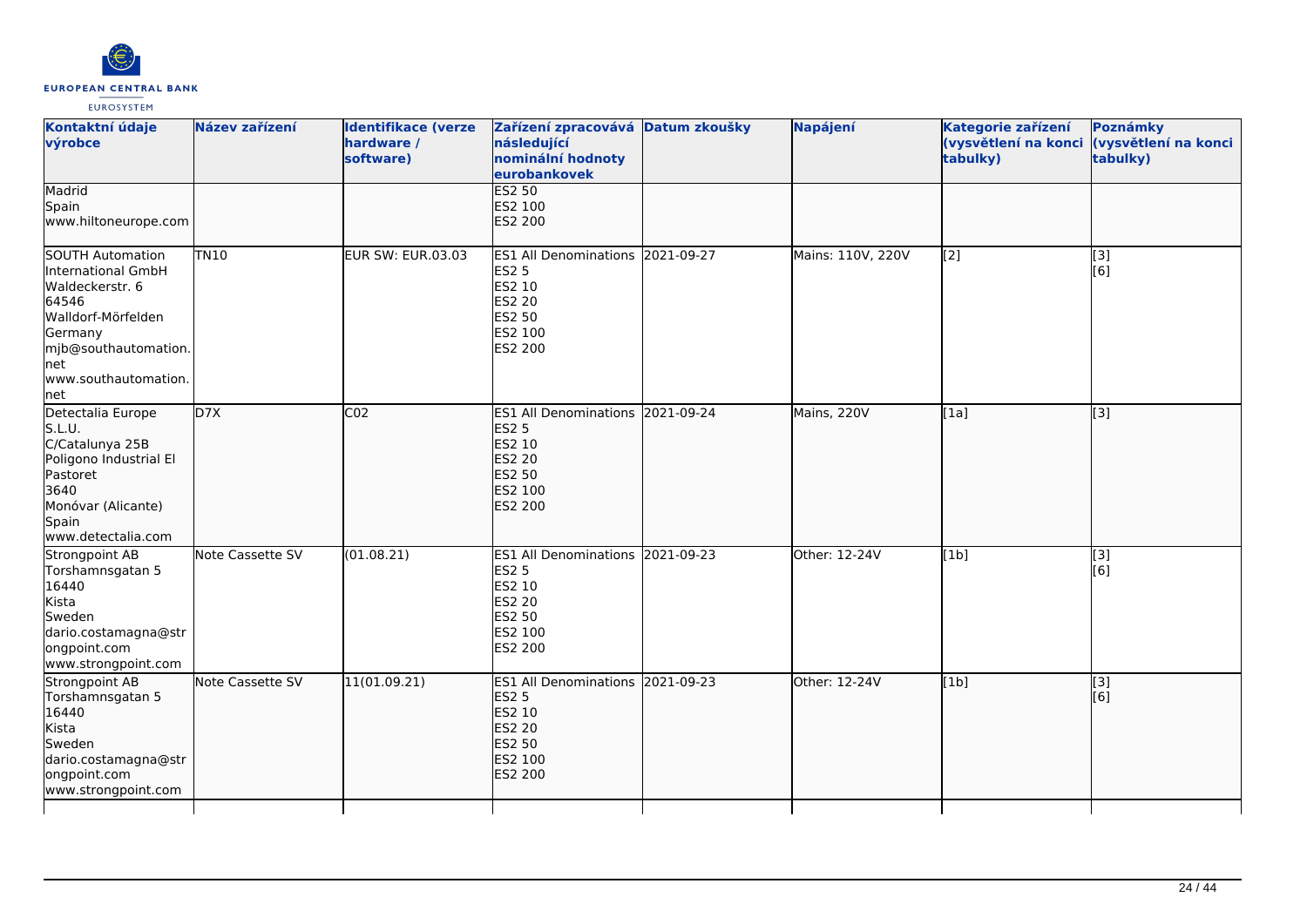

| Kontaktní údaje<br>výrobce                                                                                                                        | Název zařízení   | <b>Identifikace (verze</b><br>hardware /<br>software) | Zařízení zpracovává Datum zkoušky<br>následující<br>nominální hodnoty<br>eurobankovek                                     | Napájení      | Kategorie zařízení<br>(vysvětlení na konci<br>tabulky) | Poznámky<br>(vysvětlení na konci<br>tabulky) |
|---------------------------------------------------------------------------------------------------------------------------------------------------|------------------|-------------------------------------------------------|---------------------------------------------------------------------------------------------------------------------------|---------------|--------------------------------------------------------|----------------------------------------------|
| <b>Strongpoint AB</b><br>Torshamnsgatan 5<br>16440<br>Kista<br>Sweden<br>dario.costamagna@str<br>ongpoint.com<br>www.strongpoint.com              | Note Cassette HV | <b>EUR</b><br>7(01.09.21)                             | ES1 All Denominations 2021-09-23<br><b>ES2 5</b><br>ES2 10<br><b>ES2 20</b><br>ES2 50<br>ES2 100<br>ES2 200               | Other: 12-24V | [1b]                                                   | $\overline{[}3]$<br>[6]                      |
| <b>GRG Banking</b><br>Equipment Co Ltd<br>9 Kelin Road Science<br>City<br>510663<br>Guangzhou, District<br>Luogang<br>China<br>www.grgbanking.com | <b>BA-08</b>     | M520040030                                            | ES1 All Denominations 2021-09-23<br><b>ES2 5</b><br>ES2 10<br><b>ES2 20</b><br><b>ES2 50</b><br>ES2 100<br><b>ES2 200</b> | 12 V          | [1a]                                                   | [3]<br>[6]                                   |
| Cima S.p.A.<br>Via di Mezzo 2/4<br>41037<br>Mirandola (MO)<br><b>Italy</b><br>info@cimaspa.it<br>www.cimaspa.it                                   | <b>BV1000</b>    | <b>BV1000</b><br>B1-EUR-105001                        | ES1 All Denominations 2021-09-14<br><b>ES2 5</b><br>ES2 10<br><b>ES2 20</b><br><b>ES2 50</b><br>ES2 100<br>ES2 200        | Mains         | [1b]                                                   | [3]<br>[6]                                   |
| Cima S.p.A.<br>Via di Mezzo 2/4<br>41037<br>Mirandola (MO)<br><b>Italy</b><br>info@cimaspa.it<br>www.cimaspa.it                                   | <b>SDM-50</b>    | <b>BV1000L</b><br>B1-EUR-106001                       | ES1 All Denominations 2021-09-14<br><b>ES2 5</b><br>ES2 10<br><b>ES2 20</b><br>ES2 50<br>ES2 100<br><b>ES2 200</b>        | Mains         | [1a]                                                   | [3]<br>[6]                                   |
| Cima S.p.A.<br>Via di Mezzo 2/4<br>41037<br>Mirandola (MO)<br><b>Italy</b><br>info@cimaspa.it                                                     | <b>SDM-10</b>    | <b>BV1000L</b><br>B1-EUR-106001                       | ES1 All Denominations 2021-09-14<br><b>ES2 5</b><br>ES2 10<br>ES2 20<br>ES2 50<br>ES2 100                                 | Mains         | [1a]                                                   | [3]<br>[6]                                   |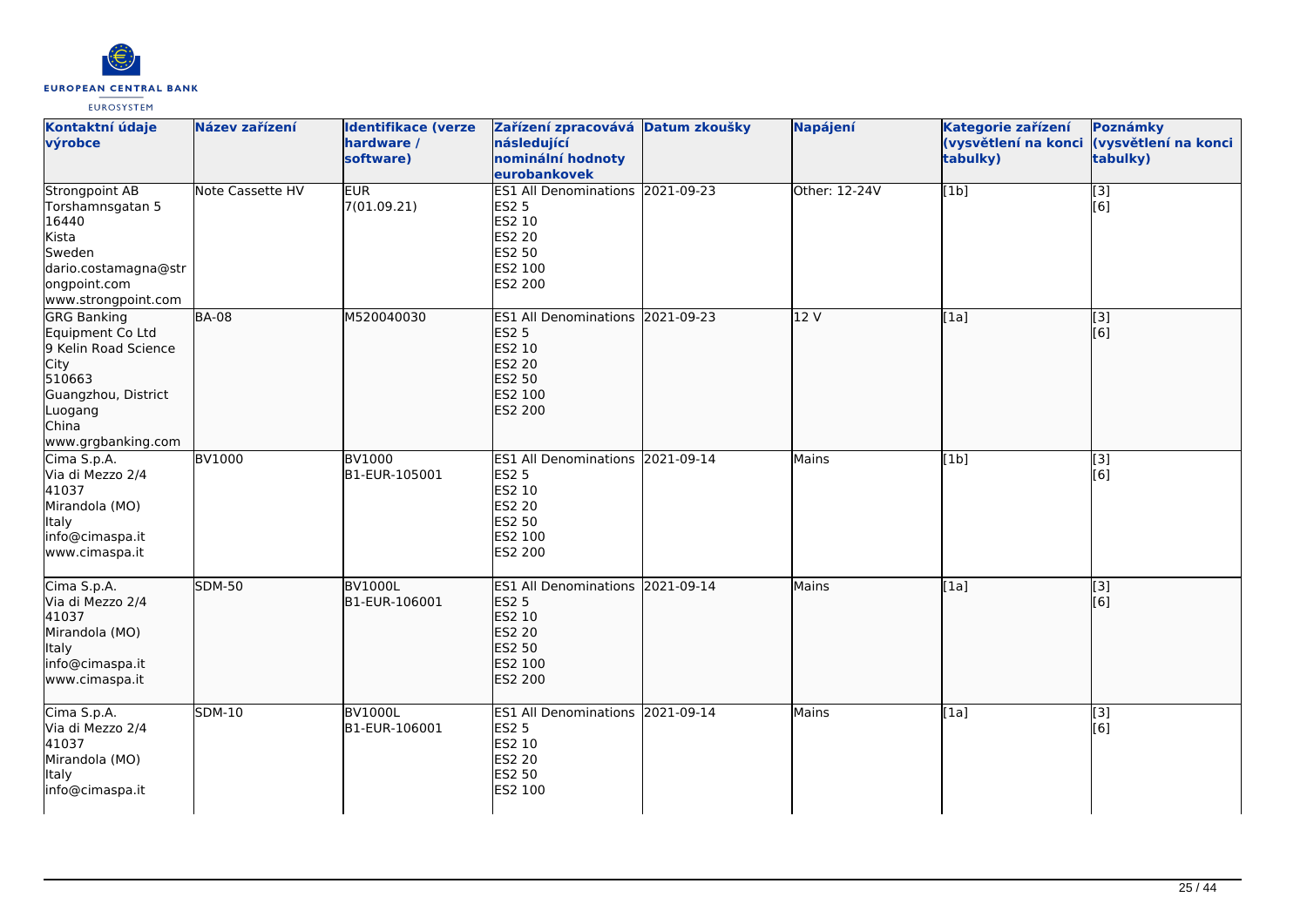

| Kontaktní údaje<br>výrobce                                                                                                                                                                                          | Název zařízení | <b>Identifikace (verze</b><br>hardware /<br>software) | Zařízení zpracovává Datum zkoušky<br>následující<br>nominální hodnoty<br>eurobankovek                              | Napájení    | Kategorie zařízení<br>tabulky) | Poznámky<br>(vysvětlení na konci (vysvětlení na konci<br>tabulky) |
|---------------------------------------------------------------------------------------------------------------------------------------------------------------------------------------------------------------------|----------------|-------------------------------------------------------|--------------------------------------------------------------------------------------------------------------------|-------------|--------------------------------|-------------------------------------------------------------------|
| www.cimaspa.it                                                                                                                                                                                                      |                |                                                       | <b>ES2 200</b>                                                                                                     |             |                                |                                                                   |
| Cima S.p.A.<br>Via di Mezzo 2/4<br>41037<br>Mirandola (MO)<br>Italy<br>info@cimaspa.it<br>www.cimaspa.it                                                                                                            | <b>BV1000</b>  | <b>BV1000</b><br>B1-EUR-106001                        | ES1 All Denominations 2021-09-14<br><b>ES2 5</b><br>ES2 10<br>ES2 20<br><b>ES2 50</b><br>ES2 100<br><b>ES2 200</b> | Mains       | [1b]                           | $\overline{[3]}$<br>[6]                                           |
| SHENZEN POLYFIT<br>TECHNOLOGY Co.Ltd.<br>6/F, Blk Hengtemei,<br>No. 3 Ganli Road,<br>Longgang District<br>518112<br>Shenzhen<br>China<br>info@futuremoneydete<br>ctor.com<br>http://www.futuremone<br>ydetector.com | <b>FMD-520</b> | Banknote Detector<br>U15 108                          | ES1 All Denominations 2021-09-06<br><b>ES2 5</b><br>ES2 10<br><b>ES2 20</b><br>ES2 50<br>ES2 100<br>ES2 200        | 100V-240V   | [1a]                           | $\overline{[}3]$<br>[6]                                           |
| Francopost srl<br>Via Prina 15<br>20154<br>Milano<br>Italy<br>www.francopost.it                                                                                                                                     | Flash          | <b>FMD-520</b><br>U15 108                             | ES1 All Denominations 2021-09-06<br><b>ES2 5</b><br>ES2 10<br><b>ES2 20</b><br>ES2 50<br>ES2 100<br><b>ES2 200</b> | 100V-240V   | [1a]                           | $\begin{bmatrix} 3 \\ 6 \end{bmatrix}$                            |
| Shenzhen Double<br>Power Electronics Co.,<br>Ltd<br>Rm 1281, 12/F,<br>Yunsong Building<br>Tairan 8rh Road<br>District Shenzen<br>Chegongmiao Futian<br>China                                                        | <b>DP-2258</b> | Software type?C22                                     | ES1 All Denominations 2021-09-02<br><b>ES2 5</b><br>ES2 10<br><b>ES2 20</b><br>ES2 50<br>ES2 100<br>ES2 200        | 12V Adapter | [1a]                           | [3]<br>[6]                                                        |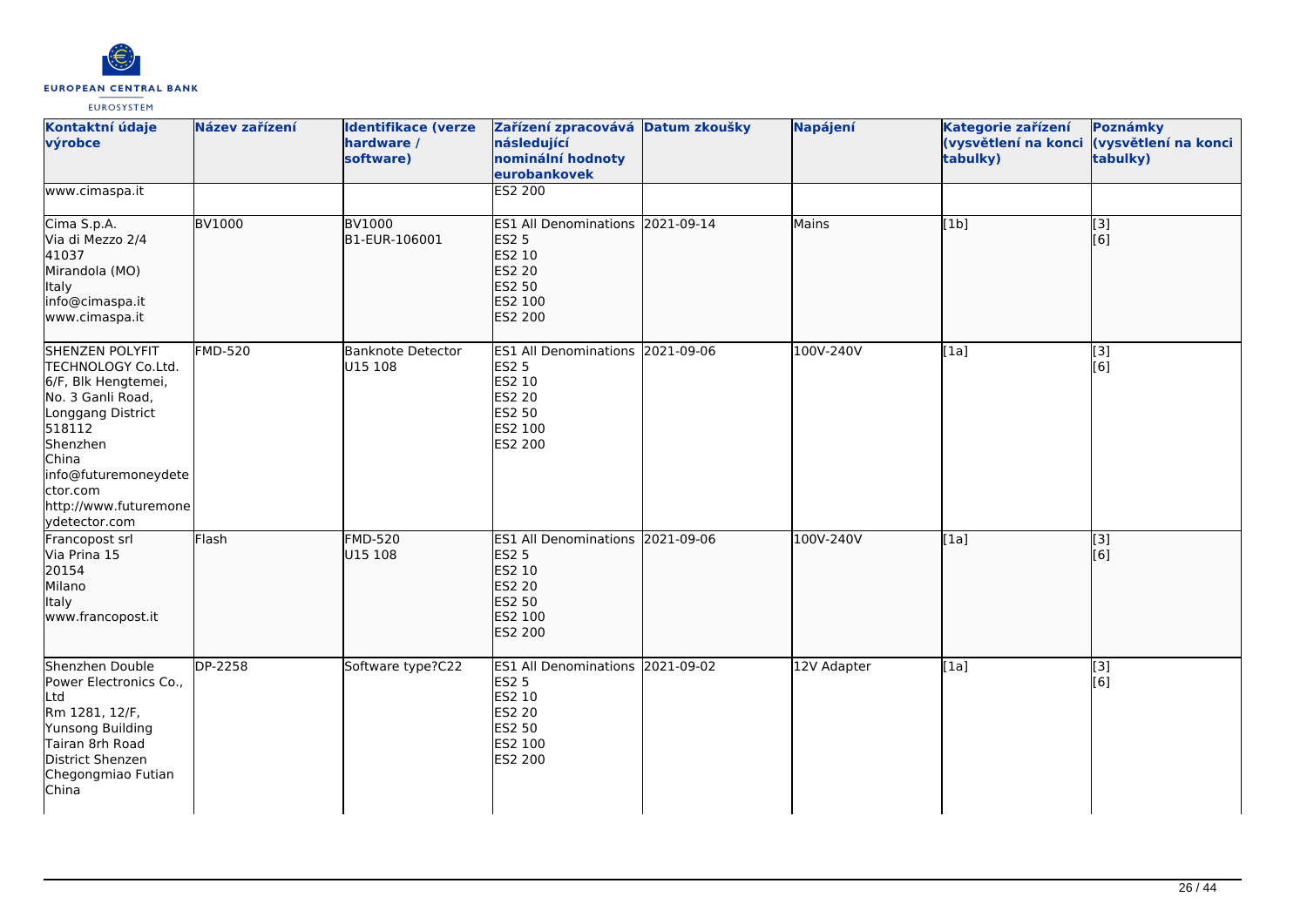

| Kontaktní údaje<br>výrobce                                                                                                                                                       | Název zařízení  | <b>Identifikace (verze</b><br>hardware /<br>software) | Zařízení zpracovává Datum zkoušky<br>následující<br>nominální hodnoty<br>eurobankovek                              | Napájení               | Kategorie zařízení<br>(vysvětlení na konci<br>tabulky) | Poznámky<br>(vysvětlení na konci<br>tabulky) |
|----------------------------------------------------------------------------------------------------------------------------------------------------------------------------------|-----------------|-------------------------------------------------------|--------------------------------------------------------------------------------------------------------------------|------------------------|--------------------------------------------------------|----------------------------------------------|
| www.szdpower.com                                                                                                                                                                 |                 |                                                       |                                                                                                                    |                        |                                                        |                                              |
| CCE - Cash Concepts<br>Europe GmbH<br>Kemtener Strasse 99<br>88131<br>Lindau<br>Germany<br>www.cce.gmbh                                                                          | <b>CCE 6000</b> | Software type: C21-1                                  | ES1 All Denominations 2021-09-02<br><b>ES2 5</b><br>ES2 10<br><b>ES2 20</b><br>ES2 50<br>ES2 100<br><b>ES2 200</b> | <b>Other: 100-240V</b> | [2]                                                    | $\vert$ [3]<br>[6]                           |
| Shenzhen Double<br>Power Electronics Co.,<br>Ltd<br>Rm 1281, 12/F,<br>Yunsong Building<br>Tairan 8rh Road<br>District Shenzen<br>Chegongmiao Futian<br>China<br>www.szdpower.com | DP-2318         | Software type: C02                                    | ES1 All Denominations 2021-09-02<br><b>ES2 5</b><br>ES2 10<br>ES2 20<br>ES2 50<br>ES2 100<br>ES2 200               | other:12V Adapter      | $\overline{[1a]}$                                      | $\overline{[}3]$<br>[6]                      |
| Shenzhen Double<br>Power Electronics Co.,<br>Ltd<br>Rm 1281, 12/F,<br>Yunsong Building<br>Tairan 8rh Road<br>District Shenzen<br>Chegongmiao Futian<br>China<br>www.szdpower.com | DP-7300Plus     | $C21-1$                                               | ES1 All Denominations 2021-08-31<br><b>ES2 5</b><br>ES2 10<br><b>ES2 20</b><br>ES2 50<br>ES2 100<br><b>ES2 200</b> | Other: 100-240V        | [2]                                                    | $\vert$ [3]<br>[6]                           |
| Shenzhen Double<br>Power Electronics Co.,<br>Ltd<br>Rm 1281, 12/F,<br>Yunsong Building<br>Tairan 8rh Road<br>District Shenzen<br>Chegongmiao Futian<br>China<br>www.szdpower.com | DP-2268         | $\overline{C12}$                                      | ES1 All Denominations 2021-08-31<br><b>ES2 5</b><br>ES2 10<br>ES2 20<br>ES2 50<br>ES2 100<br>ES2 200               | 12V Adapter            | [1a]                                                   | [6]<br>[4a]                                  |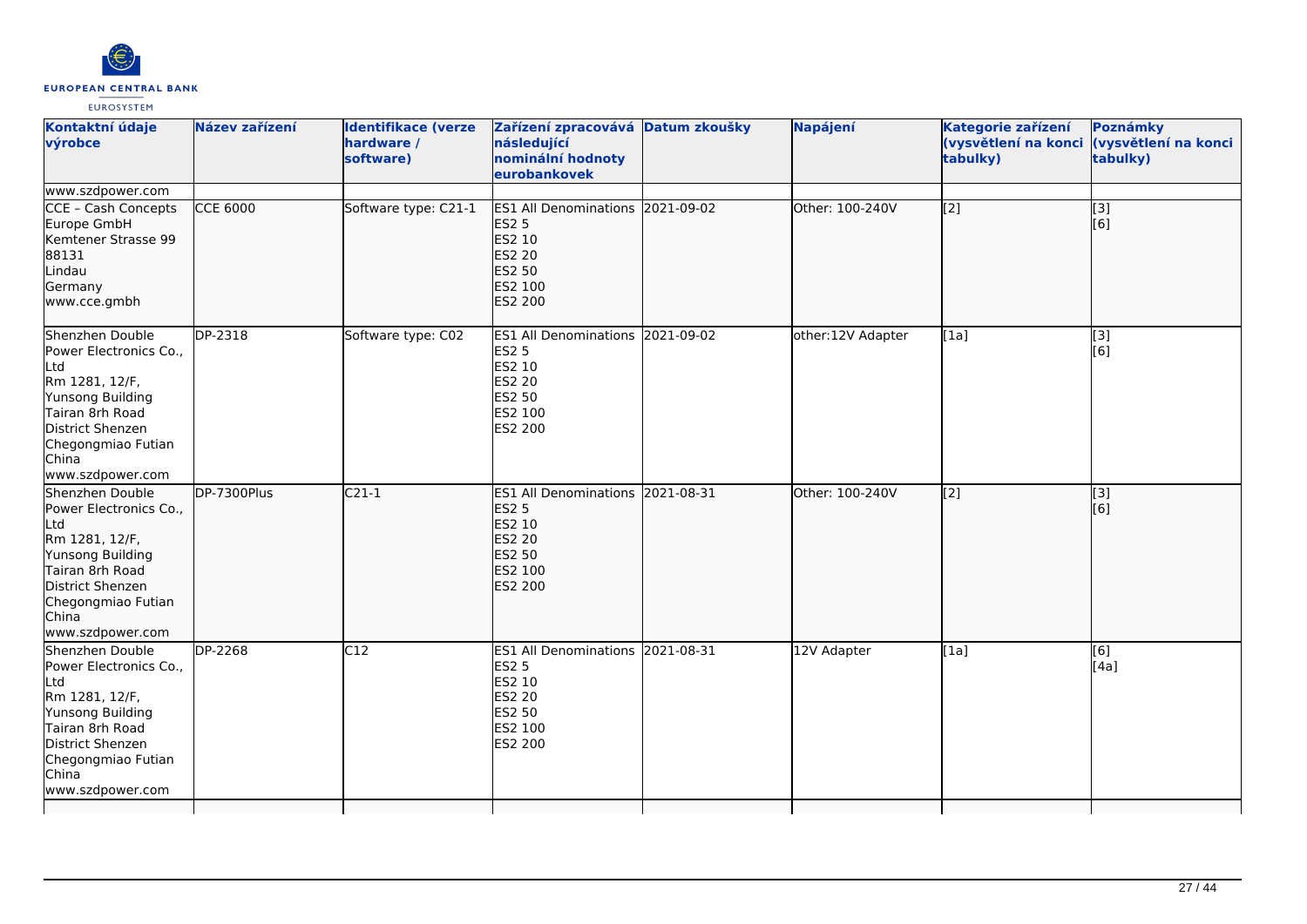

| Kontaktní údaje<br>výrobce                                                                                               | Název zařízení        | <b>Identifikace (verze</b><br>hardware /<br>software) | Zařízení zpracovává Datum zkoušky<br>následující<br>nominální hodnoty<br>eurobankovek                                     | Napájení           | Kategorie zařízení<br>(vysvětlení na konci<br>tabulky) | Poznámky<br>(vysvětlení na konci<br>tabulky)                              |
|--------------------------------------------------------------------------------------------------------------------------|-----------------------|-------------------------------------------------------|---------------------------------------------------------------------------------------------------------------------------|--------------------|--------------------------------------------------------|---------------------------------------------------------------------------|
| <b>CCE - Cash Concepts</b><br>Europe GmbH<br>Kemtener Strasse 99<br>88131<br>Lindau<br>Germany<br>www.cce.gmbh           | $CCE$ 10              | $\overline{C}$ 01                                     | ES1 All Denominations 2021-08-27<br><b>ES2 5</b><br>ES2 10<br><b>ES2 20</b><br>ES2 50<br>ES2 100<br>ES2 200               | Other: 12V Adapter | [1a]                                                   | $\overline{[}3]$<br>[6]                                                   |
| CCE - Cash Concepts<br>Europe GmbH<br>Kemtener Strasse 99<br>88131<br>Lindau<br>Germany<br>www.cce.gmbh                  | $CCE$ 20              | C <sub>01</sub>                                       | ES1 All Denominations 2021-08-27<br><b>ES2 5</b><br>ES2 10<br><b>ES2 20</b><br>ES2 50<br>ES2 100<br>ES2 200               | Other: 12V Adapter | [1a]                                                   | $\left[ \begin{matrix} 3 \end{matrix} \right]$<br>[6]                     |
| <b>JCM Europe GmbH</b><br>Mündelheimer Weg 60<br>40472<br>Düsseldorf<br>Germany<br>info@jcmglobal.eu<br>www.jcmglobal.eu | <b>UBA Pro Series</b> | <b>UBA-500</b><br>$V1.49-38$                          | ES1 All Denominations 2021-08-20<br><b>ES2 5</b><br>ES2 10<br><b>ES2 20</b><br><b>ES2 50</b><br>ES2 100<br>ES2 200        | 12/24V             | [1b]                                                   | $\overline{[}3]$<br>[6]<br>$\left[ \begin{matrix} 8 \end{matrix} \right]$ |
| <b>JCM Europe GmbH</b><br>Mündelheimer Weg 60<br>40472<br>Düsseldorf<br>Germany<br>info@jcmglobal.eu<br>www.jcmglobal.eu | <b>UBA-10</b>         | <b>UBA-10</b><br>V3.04-52                             | ES1 All Denominations 2021-08-20<br><b>ES2 5</b><br>ES2 10<br><b>ES2 20</b><br>ES2 50<br>ES2 100<br>ES2 200               | 12V                | [1b]                                                   | $\overline{[3]}$<br>[6]                                                   |
| JCM Europe GmbH<br>Mündelheimer Weg 60<br>40472<br>Düsseldorf<br>Germany<br>info@jcmglobal.eu<br>www.jcmglobal.eu        | <b>UBA-10-RC</b>      | <b>UBA-10</b><br>$V2.01-23$                           | ES1 All Denominations 2021-08-20<br><b>ES2 5</b><br>ES2 10<br><b>ES2 20</b><br><b>ES2 50</b><br>ES2 100<br><b>ES2 200</b> | 24V                | [1b]                                                   | $\vert$ [3]<br>[6]<br>[8]                                                 |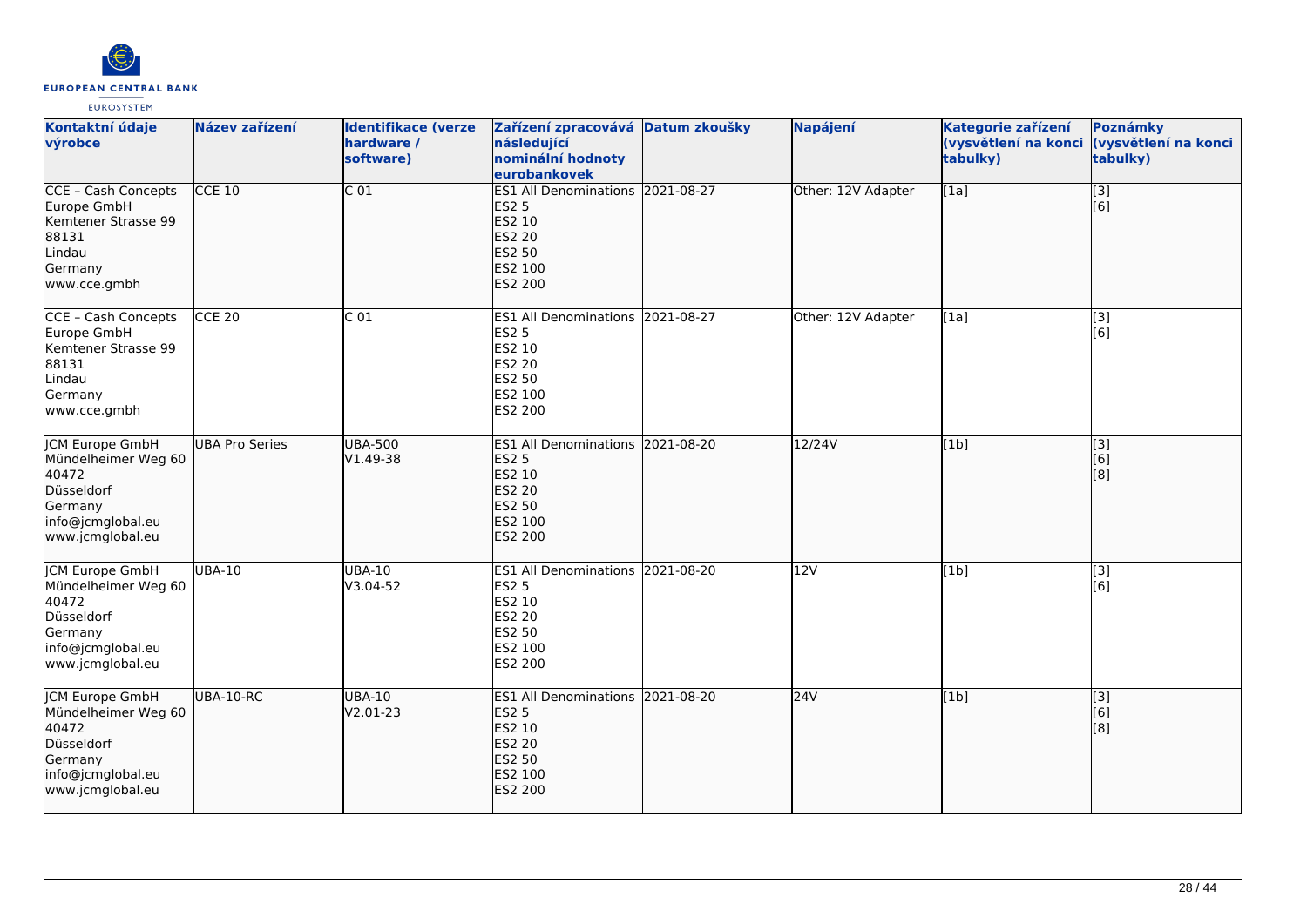

| Kontaktní údaje<br>výrobce                                                                                               | Název zařízení    | <b>Identifikace (verze</b><br>hardware /<br>software) | Zařízení zpracovává Datum zkoušky<br>následující<br>nominální hodnoty<br>eurobankovek                              | <b>Napájení</b> | Kategorie zařízení<br>(vysvětlení na konci<br>tabulky) | Poznámky<br>(vysvětlení na konci<br>tabulky)  |
|--------------------------------------------------------------------------------------------------------------------------|-------------------|-------------------------------------------------------|--------------------------------------------------------------------------------------------------------------------|-----------------|--------------------------------------------------------|-----------------------------------------------|
| <b>JCM Europe GmbH</b><br>Mündelheimer Weg 60<br>40472<br>Düsseldorf<br>Germany<br>info@jcmglobal.eu<br>www.jcmglobal.eu | iVizion-100       | iVIZION-100<br>V2.98-44                               | ES1 All Denominations 2021-08-19<br><b>ES2 5</b><br>ES2 10<br>ES2 20<br><b>ES2 50</b><br>ES2 100<br>ES2 200        | 12V/24V         | [1b]                                                   | [3]<br>[6]<br>[8]                             |
| JCM Europe GmbH<br>Mündelheimer Weg 60<br>40472<br>Düsseldorf<br>Germany<br>info@jcmglobal.eu<br>www.jcmglobal.eu        | UBA-Pro RC Series | UBA-500-SH2-RT<br>IQ<br>V1.49-38                      | ES1 All Denominations 2021-08-19<br><b>ES2 5</b><br>ES2 10<br>ES2 20<br>ES2 50<br>ES2 100<br><b>ES2 200</b>        | 24V             | [1b]                                                   | $\begin{bmatrix} 3 \\ 6 \end{bmatrix}$<br>[8] |
| <b>CM Europe GmbH</b><br>Mündelheimer Weg 60<br>40472<br>Düsseldorf<br>Germany<br>info@jcmglobal.eu<br>www.jcmglobal.eu  | TBV-100 Series    | <b>TBV-100-FSH</b><br>V1.28-93                        | ES1 All Denominations 2021-08-19<br><b>ES2 5</b><br>ES2 10<br><b>ES2 20</b><br><b>ES2 50</b><br>ES2 100<br>ES2 200 | 24V             | $\overline{[2]}$                                       | $\overline{[3]}$<br>[6]<br>[8]                |
| <b>JCM Europe GmbH</b><br>Mündelheimer Weg 60<br>40472<br>Düsseldorf<br>Germany<br>info@jcmglobal.eu<br>www.jcmglobal.eu | iPRO-100 Series   | V3.06-38                                              | ES1 All Denominations 2021-08-18<br><b>ES2 5</b><br>ES2 10<br>ES2 20<br>ES2 50<br>ES2 100<br><b>ES2 200</b>        | 12V             | [1b]                                                   | $\overline{[}$ [3]<br>[6]<br>[8]              |
| Cashtester/Amwit<br>Security B.V.<br>De Corridor 9<br>3621 ZA<br>Breukelen<br>Netherlands<br>mw@cashtester.com           | CT 432 SD         | CO <sub>2</sub>                                       | ES1 All Denominations 2021-08-18<br><b>ES2 5</b><br>ES2 10<br>ES2 20<br>ES2 50<br>ES2 100<br>ES2 200               | 12V             | [1a]                                                   | [3]<br>[6]                                    |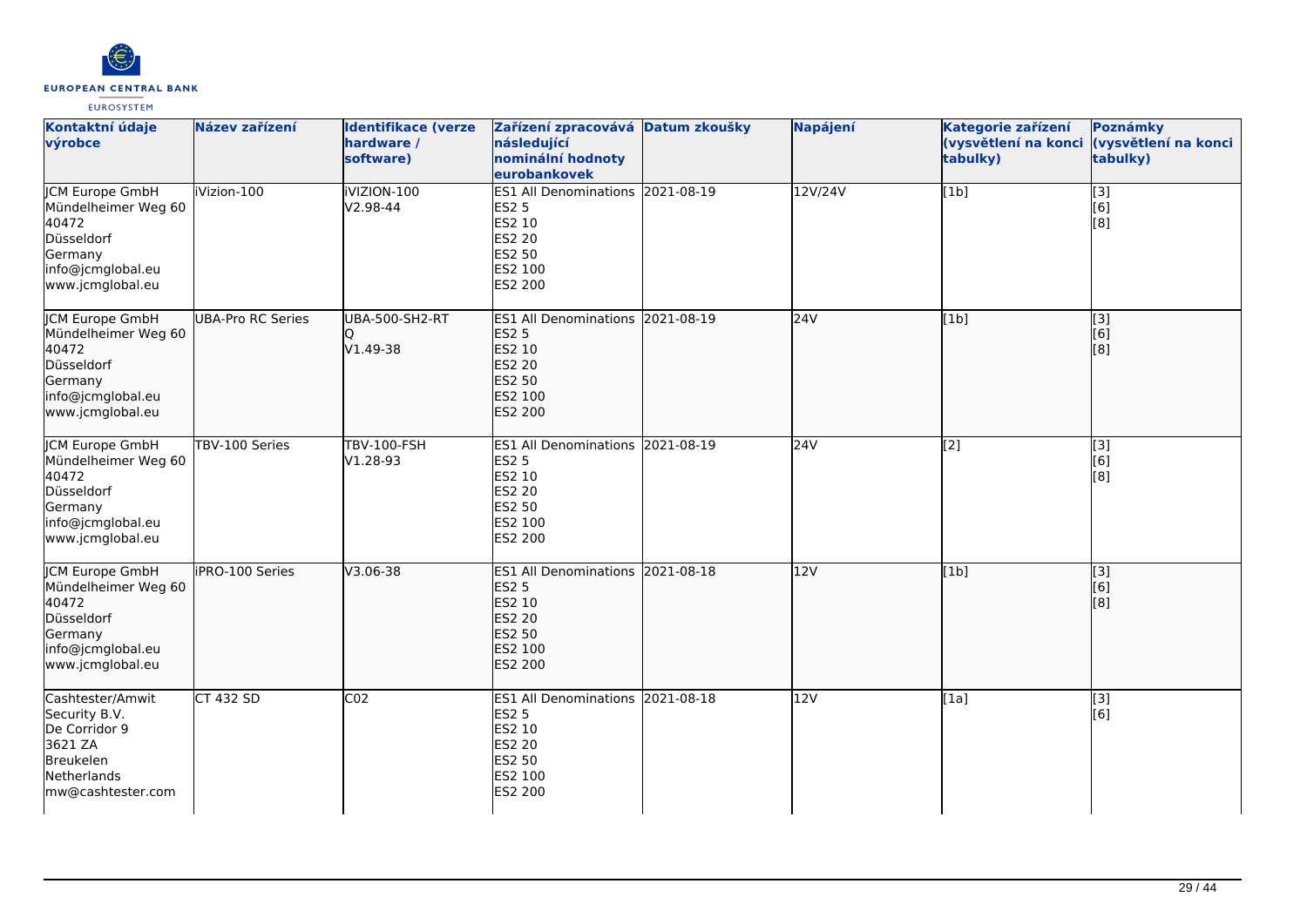

| Kontaktní údaje<br>výrobce                                                                                                           | Název zařízení     | <b>Identifikace (verze</b><br>hardware /<br>software) | Zařízení zpracovává Datum zkoušky<br>následující<br>nominální hodnoty<br>eurobankovek                                              |            | Napájení   | Kategorie zařízení<br>tabulky) | Poznámky<br>(vysvětlení na konci (vysvětlení na konci<br>tabulky)   |
|--------------------------------------------------------------------------------------------------------------------------------------|--------------------|-------------------------------------------------------|------------------------------------------------------------------------------------------------------------------------------------|------------|------------|--------------------------------|---------------------------------------------------------------------|
| www.cashtester.com                                                                                                                   |                    |                                                       |                                                                                                                                    |            |            |                                |                                                                     |
| Cashtester/Amwit<br>Security B.V.<br>De Corridor 9<br>3621 ZA<br>Breukelen<br>Netherlands<br>mw@cashtester.com<br>www.cashtester.com | <b>CT 433 SD</b>   | CO <sub>2</sub>                                       | ES1 All Denominations 2021-08-18<br><b>ES2 5</b><br>ES2 10<br><b>ES2 20</b><br>ES2 50<br>ES2 100<br>ES2 200                        |            | 12V        | [1a]                           | $\overline{[3]}$<br>[6]                                             |
| <b>JCM Europe GmbH</b><br>Mündelheimer Weg 60<br>40472<br>Düsseldorf<br>Germany<br>info@jcmglobal.eu<br>www.jcmglobal.eu             | <b>DBV-500</b>     | <b>DBV-50x</b><br>V1.54-38                            | <b>ES15</b><br>ES1 10<br><b>ES1 20</b><br><b>ES1 50</b><br><b>ES2 5</b><br>ES2 10<br><b>ES2 20</b><br>ES2 50<br>ES2 100<br>ES2 200 | 2021-08-18 | 12V/24V    | [1b]                           | [2]<br>$\left[ \begin{matrix} 3 \end{matrix} \right]$<br>[6]<br>[8] |
| <b>JCM Europe GmbH</b><br>Mündelheimer Weg 60<br>40472<br>Düsseldorf<br>Germany<br>info@jcmglobal.eu<br>www.jcmglobal.eu             | <b>IPRO-SH2-RC</b> | iPRO-100<br>V3.08-38                                  | ES1 All Denominations 2021-08-18<br><b>ES2 5</b><br>ES2 10<br><b>ES2 20</b><br><b>ES2 50</b><br>ES2 100<br><b>ES2 200</b>          |            | 24V        | [1b]                           | $\overline{[}3]$<br>[6]<br>[8]                                      |
| Giesecke+Devrient<br>Currency Technology<br>GmbH<br>Prinzregentenstraße<br>159<br>81677<br>Munich<br>Germany<br>www.gi-de.com        | ProNote 300        | <b>EUR V1.010</b>                                     | ES1 All Denominations 2021-08-12<br><b>ES2 5</b><br>ES2 10<br><b>ES2 20</b><br>ES2 50<br>ES2 100<br>ES2 200                        |            | 110V, 220V | $\overline{[2]}$               | [3]<br>[6]                                                          |
| GO Europe GmbH<br>Zum Kraftwerk 1                                                                                                    | Olympia NC 355     | <b>BJ-219</b><br>V11                                  | ES1 All Denominations 2021-08-06<br><b>ES2 5</b>                                                                                   |            | DC12V      | [1a]                           | [3]<br>[6]                                                          |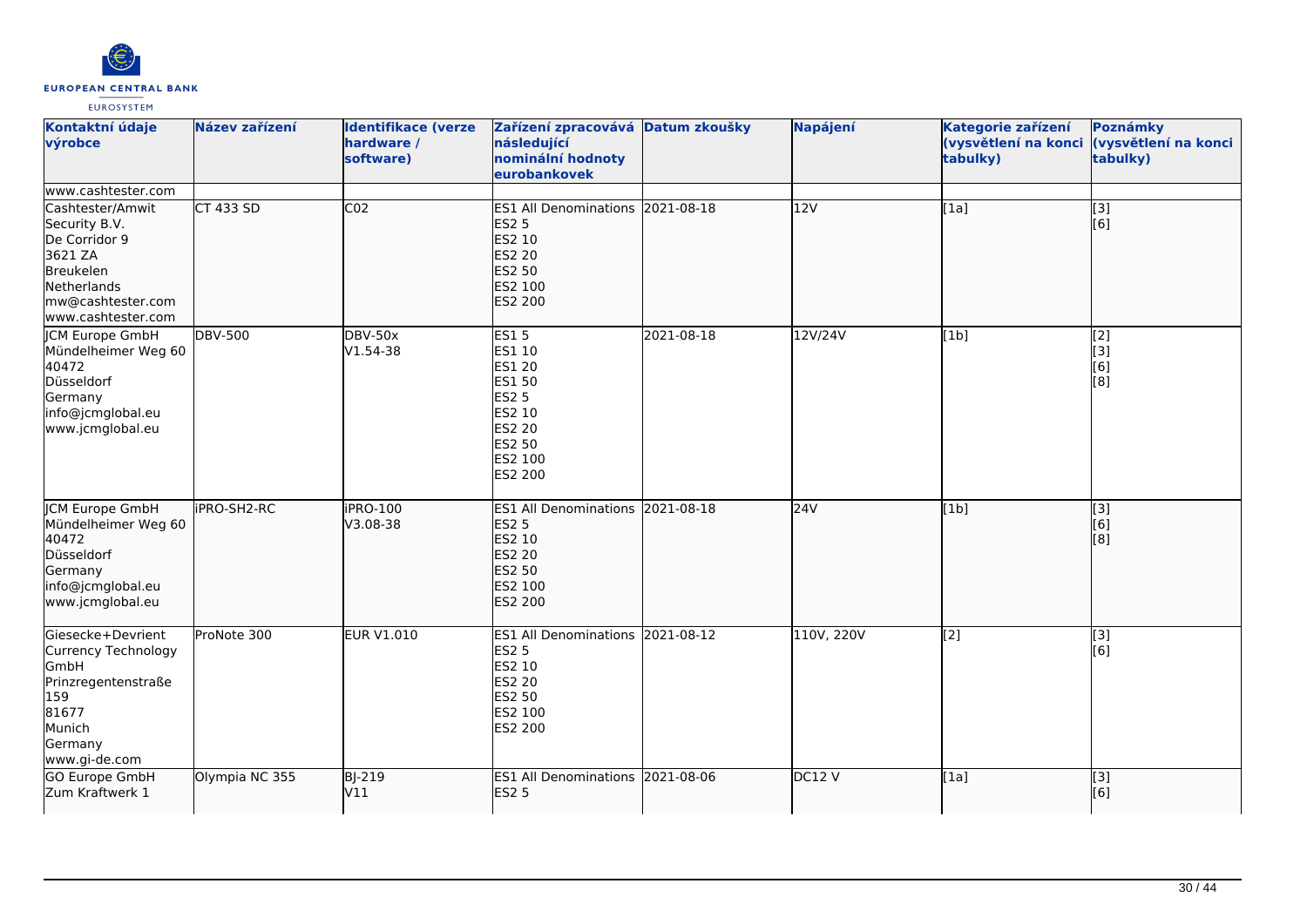

| Kontaktní údaje<br>výrobce                                                                                   | Název zařízení     | <b>Identifikace (verze</b><br>hardware /<br>software) | Zařízení zpracovává Datum zkoušky<br>následující<br>nominální hodnoty<br>eurobankovek                                                  |            | Napájení    | Kategorie zařízení<br>(vysvětlení na konci<br>tabulky) | Poznámky<br>(vysvětlení na konci<br>tabulky)                                             |
|--------------------------------------------------------------------------------------------------------------|--------------------|-------------------------------------------------------|----------------------------------------------------------------------------------------------------------------------------------------|------------|-------------|--------------------------------------------------------|------------------------------------------------------------------------------------------|
| 45527<br>Hattingen<br>Germany<br>Bemd.koenig@go-<br>europe.com<br>www .go-europe.com                         |                    |                                                       | ES2 10<br><b>ES2 20</b><br>ES2 50<br>ES2 100<br>ES2 200                                                                                |            |             |                                                        |                                                                                          |
| Arca Technologies srl<br>Via Statale 17<br>10012<br>Bollengo (TO)<br>Italy<br>www.arca.com                   | CS1one             | $\overline{\text{CS1 Ver }1.1}$<br>EUR_06_00          | <b>ES15</b><br>ES1 10<br><b>ES1 20</b><br>ES1 50<br>ES1 200<br><b>ES2 5</b><br>ES2 10<br><b>ES2 20</b><br>ES2 50<br>ES2 100<br>ES2 200 | 2021-07-26 | 110V - 220V | [1a]                                                   | $\overline{[2]}$<br>[3]<br>[6]                                                           |
| Arca Technologies srl<br>Via Statale 17<br>10012<br>Bollengo (TO)<br>ltaly<br>www.arca.com                   | CS1oneT            | CS1 Ver 1.1<br>EUR_06_00                              | <b>ES15</b><br>ES1 10<br>ES1 20<br>ES1 50<br>ES1 200<br><b>ES2 5</b><br>ES2 10<br><b>ES2 20</b><br>ES2 50<br>ES2 100<br>ES2 200        | 2021-07-26 | 110V - 220V | [1a]                                                   | $\begin{bmatrix} 3 \\ 6 \end{bmatrix}$                                                   |
| Ratiotec GmbH & Co<br><b>I</b> KG<br>Max Keith Strasse 66<br>D-45136<br>Essen<br>Germany<br>www.ratio-tec.de | Smart Protect      | $C-03$                                                | ES1 All Denominations 2021-07-26<br><b>ES2 5</b><br>ES2 10<br><b>ES2 20</b><br>ES2 50<br>ES2 100<br>ES2 200                            |            | 12V         | [1a]                                                   | $\begin{bmatrix} 3 \\ 6 \end{bmatrix}$<br>$\left[ \begin{matrix} 8 \end{matrix} \right]$ |
| Ratiotec GmbH & Co                                                                                           | Smart Protect Plus | 020                                                   | ES1 All Denominations 2021-07-26                                                                                                       |            | 12V         | [1a]                                                   | $\left[ \begin{matrix} 3 \end{matrix} \right]$                                           |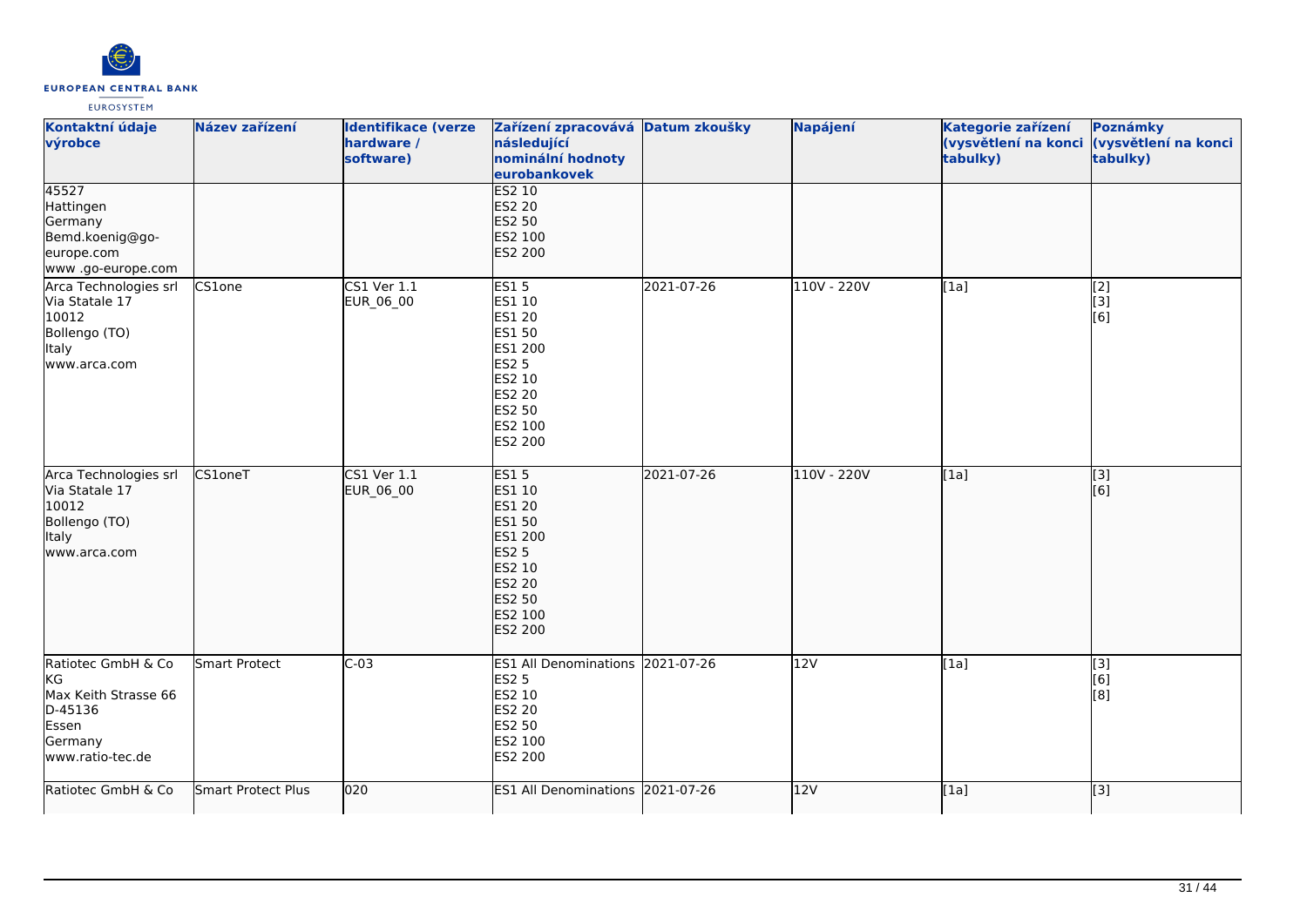

| Kontaktní údaje<br>výrobce                                                                                                                              | Název zařízení       | <b>Identifikace (verze</b><br>hardware /<br>software) | Zařízení zpracovává Datum zkoušky<br>následující<br>nominální hodnoty<br>eurobankovek                                              | Napájení                                             | Kategorie zařízení<br>(vysvětlení na konci<br>tabulky) | Poznámky<br>(vysvětlení na konci<br>tabulky) |
|---------------------------------------------------------------------------------------------------------------------------------------------------------|----------------------|-------------------------------------------------------|------------------------------------------------------------------------------------------------------------------------------------|------------------------------------------------------|--------------------------------------------------------|----------------------------------------------|
| KG<br>Max Keith Strasse 66<br>D-45136<br>Essen<br>Germany<br>lwww.ratio-tec.de                                                                          |                      |                                                       | ES2 <sub>5</sub><br>ES2 10<br><b>ES2 20</b><br>ES2 50<br>ES2 100<br><b>ES2 200</b>                                                 |                                                      |                                                        | [6]                                          |
| Kisan Electronics Co<br>Ltd<br>273-1 Sungsoo-Dong<br>2GA 3 Dong<br>Sungdong-Gu 133, 831<br>Seoul<br>South Korea<br>yshin21@kisane.com<br>www.kisane.com | NEWTON mini          |                                                       | Main: v1.3, Reco: v1.3 ES1 All Denominations 2021-07-22<br><b>ES2 5</b><br>ES2 10<br><b>ES2 20</b><br>ES2 50<br>ES2 100<br>ES2 200 | 110-220V                                             | [2]                                                    | [3]<br>[6]                                   |
| CI Tech Components<br>AG<br>Oberburgstrasse 10<br>3400<br>Burgdorf<br>Switzerland<br>info@citech.com<br>www.citech.com                                  | CI Note Line Recycle | CI Note Line Recycle<br>13-EU-16                      | ES1 All Denominations 2021-07-21<br><b>ES2 5</b><br>ES2 10<br>ES2 20<br><b>ES2 50</b><br>ES2 100<br><b>ES2 200</b>                 | other: 24V; 220 V with [1b]<br>external power supply |                                                        | $\overline{[}3]$<br>[6]                      |
| Francopost srl<br>Via Prina 15<br>20154<br>Milano<br><b>Italy</b><br>www.francopost.it                                                                  | 920                  | CIS20D5:ALC<br>02021000                               | ES1 All Denominations 2021-07-19<br><b>ES2 5</b><br>ES2 10<br>ES2 20<br>ES2 50<br>ES2 100<br>ES2 200                               | 100V-240V                                            | [2]                                                    | [3]<br>[6]                                   |
| <b>SHENZEN POLYFIT</b><br>TECHNOLOGY Co.Ltd.<br>6/F, Blk Hengtemei,<br>No. 3 Ganli Road,<br>Longgang District<br>518112<br>Shenzhen                     | FMD-920CIS           | CIS20D5:ALC<br>02021000                               | ES1 All Denominations 2021-07-19<br><b>ES2 5</b><br>ES2 10<br><b>ES2 20</b><br><b>ES2 50</b><br>ES2 100<br><b>ES2 200</b>          | 100-240V                                             | $\sqrt{2}$                                             | [3]<br>[6]                                   |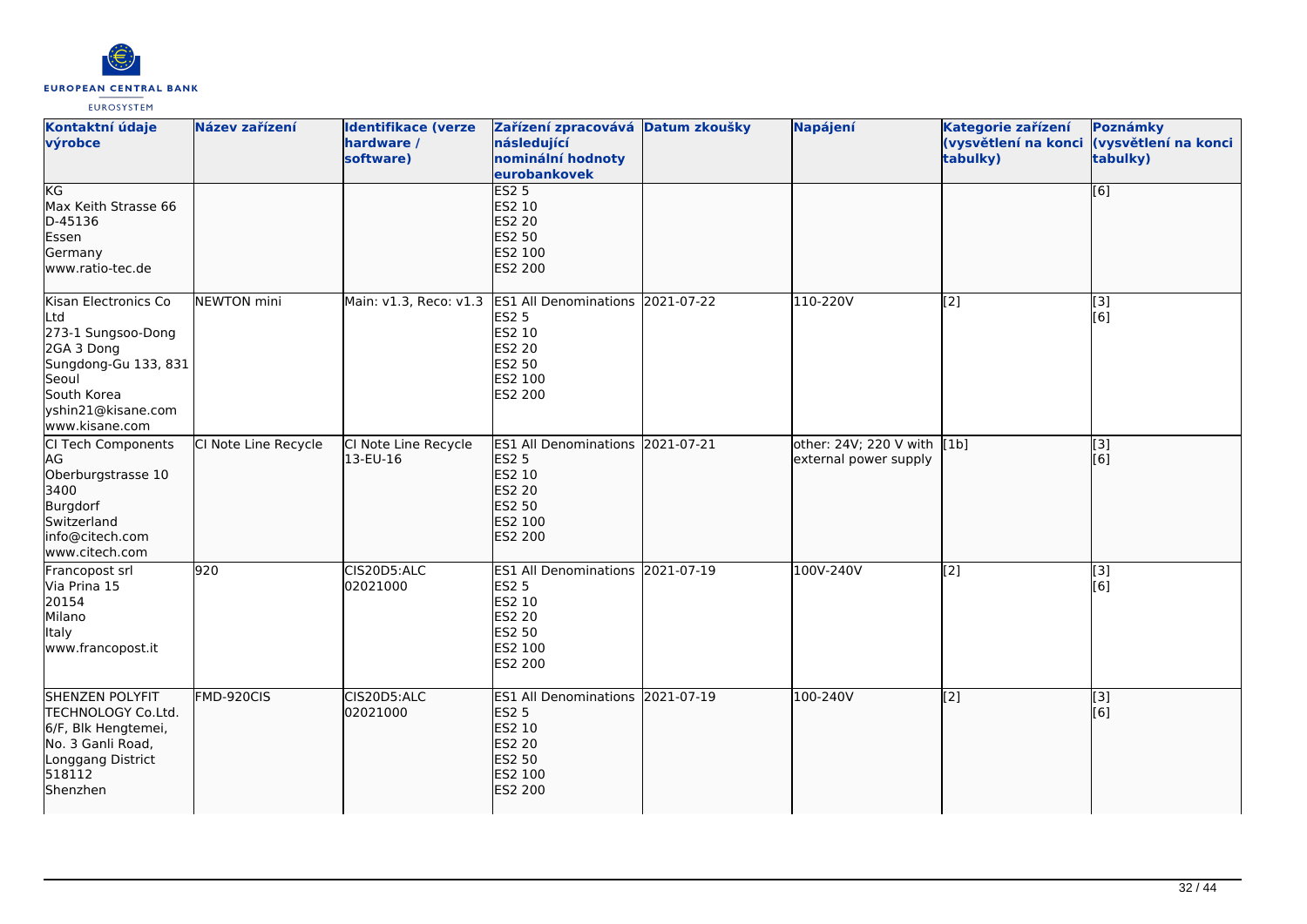

| Kontaktní údaje<br>výrobce                                                                                               | Název zařízení   | <b>Identifikace (verze</b><br>hardware /<br>software) | Zařízení zpracovává Datum zkoušky<br>následující<br>nominální hodnoty<br>eurobankovek                                                      |            | Napájení | Kategorie zařízení<br>tabulky) | Poznámky<br>(vysvětlení na konci (vysvětlení na konci<br>tabulky) |
|--------------------------------------------------------------------------------------------------------------------------|------------------|-------------------------------------------------------|--------------------------------------------------------------------------------------------------------------------------------------------|------------|----------|--------------------------------|-------------------------------------------------------------------|
| China<br>info@futuremoneydete<br>ctor.com<br>http://www.futuremone<br>ydetector.com                                      |                  |                                                       |                                                                                                                                            |            |          |                                |                                                                   |
| GO Europe GmbH<br>Zum Kraftwerk 1<br>45527<br>Hattingen<br>Germany<br>Bemd.koenig@go-<br>europe.com<br>www.go-europe.com | Olympia NC 345   | <b>BJ-219</b><br>V11                                  | ES1 All Denominations 2021-07-14<br><b>ES2 5</b><br>ES2 10<br>ES2 20<br><b>ES2 50</b><br>ES2 100<br>ES2 200                                |            | DC12V    | [1a]                           | [3]<br>[6]                                                        |
| GO Europe GmbH<br>Zum Kraftwerk 1<br>45527<br>Hattingen<br>Germany<br>Bemd.koenig@go-<br>europe.com<br>www.go-europe.com | Olympia NC 365   | <b>BJ-219</b><br>V11                                  | <b>ES1 All Denominations</b><br><b>ES2 5</b><br>ES2 10<br><b>ES2 20</b><br><b>ES2 50</b><br>ES2 100<br>ES2 200                             | 2021-07-14 | DC12 V   | [[1a]                          | $\overline{[3]}$<br>[[6]                                          |
| Ratiotec GmbH & Co<br>KG<br>Max Keith Strasse 66<br>D-45136<br>Essen<br>Germany<br>www.ratio-tec.de                      | Smart Protect    | $C-02$                                                | ES15<br>ES1 10<br><b>ES1 20</b><br>ES1 50<br>ES1 100<br>ES1 200<br><b>ES2 5</b><br>ES2 10<br><b>ES2 20</b><br>ES2 50<br>ES2 100<br>ES2 200 | 2021-07-12 | 12V      | [1a]                           | [2]<br>[3]<br>[6]<br>[8]                                          |
| Ratiotec GmbH & Co<br>KG<br>Max Keith Strasse 66<br>D-45136<br>Essen                                                     | Rapidcount T 575 | 2.001                                                 | ES1 All Denominations 2021-07-12<br><b>ES2 5</b><br>ES2 10<br><b>ES2 20</b><br><b>ES2 50</b>                                               |            | 220V     | $\sqrt{2}$                     | $\overline{[3]}$<br>[6]                                           |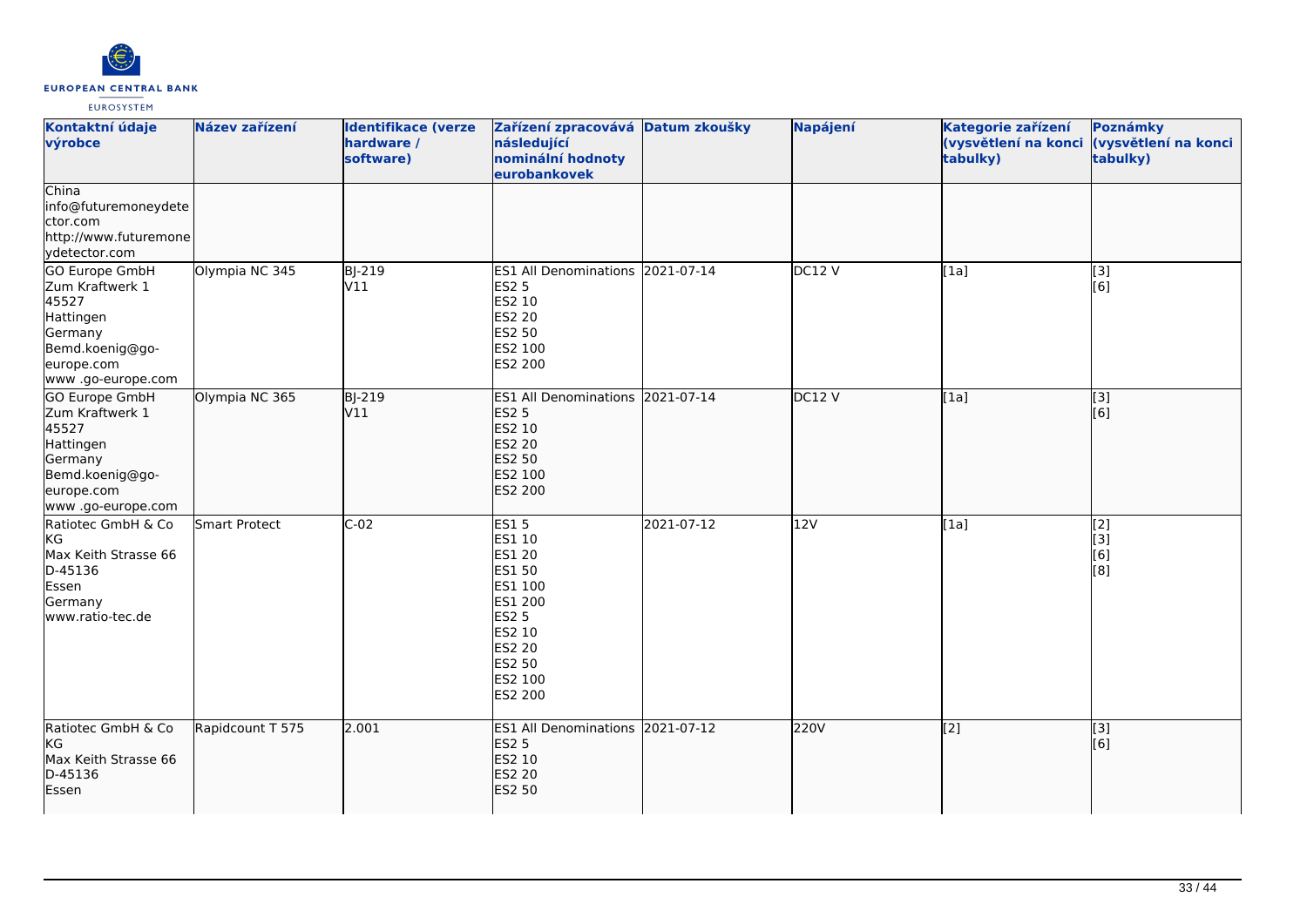

| Kontaktní údaje<br>výrobce                                                                          | Název zařízení     | <b>Identifikace (verze</b><br>hardware /<br>software) | Zařízení zpracovává Datum zkoušky<br>následující<br>nominální hodnoty<br>eurobankovek                                                                    |            | Napájení    | Kategorie zařízení<br>(vysvětlení na konci (vysvětlení na konci<br>tabulky) | Poznámky<br>tabulky)                        |
|-----------------------------------------------------------------------------------------------------|--------------------|-------------------------------------------------------|----------------------------------------------------------------------------------------------------------------------------------------------------------|------------|-------------|-----------------------------------------------------------------------------|---------------------------------------------|
| Germany<br>www.ratio-tec.de                                                                         |                    |                                                       | ES2 100<br>ES2 200                                                                                                                                       |            |             |                                                                             |                                             |
| Ratiotec GmbH & Co<br>KG<br>Max Keith Strasse 66<br>D-45136<br>Essen<br>Germany<br>www.ratio-tec.de | Rapidcount X 400   | 1.4.0.4                                               | ES1 All Denominations 2021-07-12<br><b>ES2 5</b><br>ES2 10<br><b>ES2 20</b><br>ES2 50<br>ES2 100<br>ES2 200                                              |            | 220V        | [2]                                                                         | [3]<br>[6]                                  |
| Ratiotec GmbH & Co<br>KG<br>Max Keith Strasse 66<br>D-45136<br>Essen<br>Germany<br>www.ratio-tec.de | Smart Protect Plus | 016                                                   | <b>ES15</b><br>ES1 10<br>ES1 20<br><b>ES1 50</b><br>ES1 100<br>ES1 200<br><b>ES2 5</b><br>ES2 10<br><b>ES2 20</b><br><b>ES2 50</b><br>ES2 100<br>ES2 200 | 2021-07-12 | 12V         | [1a]                                                                        | $\overline{[2]}$<br>$\overline{[}3]$<br>[6] |
| Gunnebo Cash<br>Automation AB<br>Stora Åvägen 1<br>SE-436 34<br>Askim<br>Sweden<br>www.gunnebo.com  | NVA                | EUR $3.7$                                             | ES1 All Denominations 2021-07-08<br><b>ES2 5</b><br>ES2 10<br>ES2 20<br>ES2 50<br>ES2 100<br>ES2 200                                                     |            | 24VDC       | [1b]                                                                        | [3]<br>[6]                                  |
| Azkoyen S.A.<br>Adva San Silvestre S/N<br>31550<br>Peralta Navarra<br>Spain<br>www.azkoyen.com      | <b>POS 1500 EU</b> | $V$ 5.7                                               | ES1 All Denominations 2021-06-25<br><b>ES2 5</b><br>ES2 10<br>ES2 20<br><b>ES2 50</b><br>ES2 100<br><b>ES2 200</b>                                       |            | Mains, 220V | [1a]                                                                        | [[3]                                        |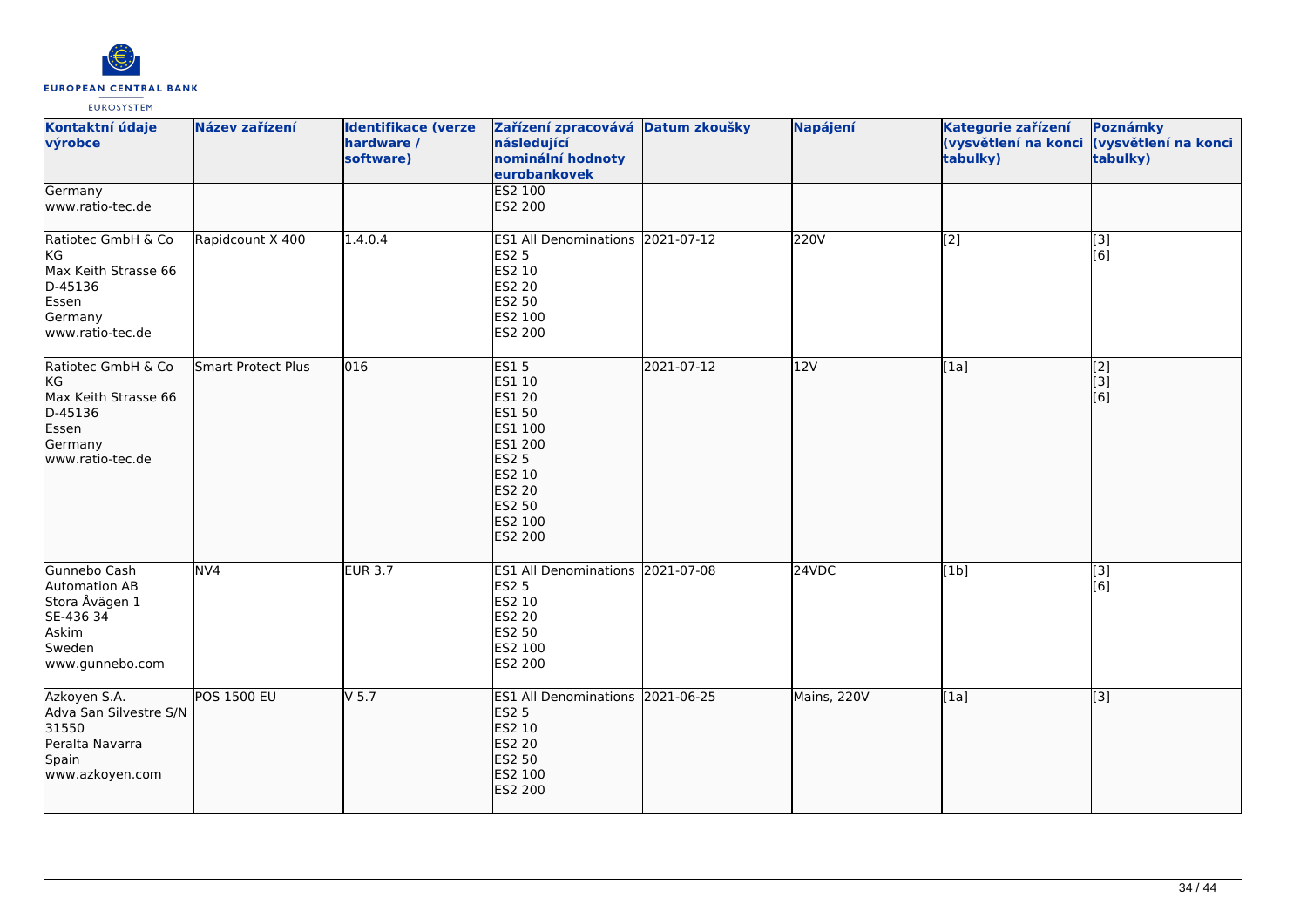

| Kontaktní údaje<br>výrobce                                                                                                         | Název zařízení     | <b>Identifikace (verze</b><br>hardware /<br>software) | Zařízení zpracovává Datum zkoušky<br>následující<br>nominální hodnoty<br>eurobankovek                              | Napájení        | Kategorie zařízení<br>(vysvětlení na konci<br>tabulky) | Poznámky<br>(vysvětlení na konci<br>tabulky) |
|------------------------------------------------------------------------------------------------------------------------------------|--------------------|-------------------------------------------------------|--------------------------------------------------------------------------------------------------------------------|-----------------|--------------------------------------------------------|----------------------------------------------|
| Azkoyen S.A.<br>Adva San Silvestre S/N<br>31550<br>Peralta Navarra<br>Spain<br>www.azkoyen.com                                     | <b>POS 1000 EU</b> | $V$ 15.5                                              | ES1 All Denominations 2021-06-24<br><b>ES2 5</b><br>ES2 10<br>ES2 20<br>ES2 50<br>ES2 100<br>ES2 200               | Mains, 220V     | [1a]                                                   | [3]                                          |
| Iternet-European<br>Distribution<br>Via S. Merli 64/66<br>29122<br>Piacenza<br>Italy<br>www.iternet-<br>securitysystems.com        | HolenBecky HT 2800 | C41                                                   | ES1 All Denominations 2021-06-10<br><b>ES2 5</b><br>ES2 10<br><b>ES2 20</b><br>ES2 50<br>ES2 100<br><b>ES2 200</b> | Mains - 220V    | $\overline{[2]}$                                       | [3]<br>[6]                                   |
| Iternet-European<br>Distribution<br>Via S. Merli 64/66<br>29122<br>Piacenza<br><b>Italy</b><br>www.iternet-<br>securitysystems.com | Holenburg HT-2320  | $\overline{C41}$                                      | ES1 All Denominations 2021-06-10<br><b>ES2 5</b><br>ES2 10<br><b>ES2 20</b><br>ES2 50<br>ES2 100<br>ES2 200        | Other: 100-240V | [2]                                                    | [3]<br>[6]                                   |
| Iternet-European<br>Distribution<br>Via S. Merli 64/66<br>29122<br>Piacenza<br>Italy<br>www.iternet-<br>securitysystems.com        | Holenburg HT-6600  | C41                                                   | ES1 All Denominations 2021-06-10<br><b>ES2 5</b><br>ES2 10<br><b>ES2 20</b><br>ES2 50<br>ES2 100<br><b>ES2 200</b> | 220V            | $\overline{[2]}$                                       | [3]<br>[6]                                   |
| <b>CM Europe GmbH</b><br>Mündelheimer Weg 60<br>40472<br>Düsseldorf<br>Germany<br>info@jcmglobal.eu<br>www.jcmglobal.eu            | <b>EBA-40</b>      | EBA-4x<br>$V1.55 - 38$                                | ES1 All Denominations 2021-05-28<br><b>ES2 5</b><br>ES2 10<br>ES2 20<br>ES2 50<br>ES2 100<br>ES2 200               | Other: 12V/24V  | [1b]                                                   | [3]<br>[6]<br>[8]                            |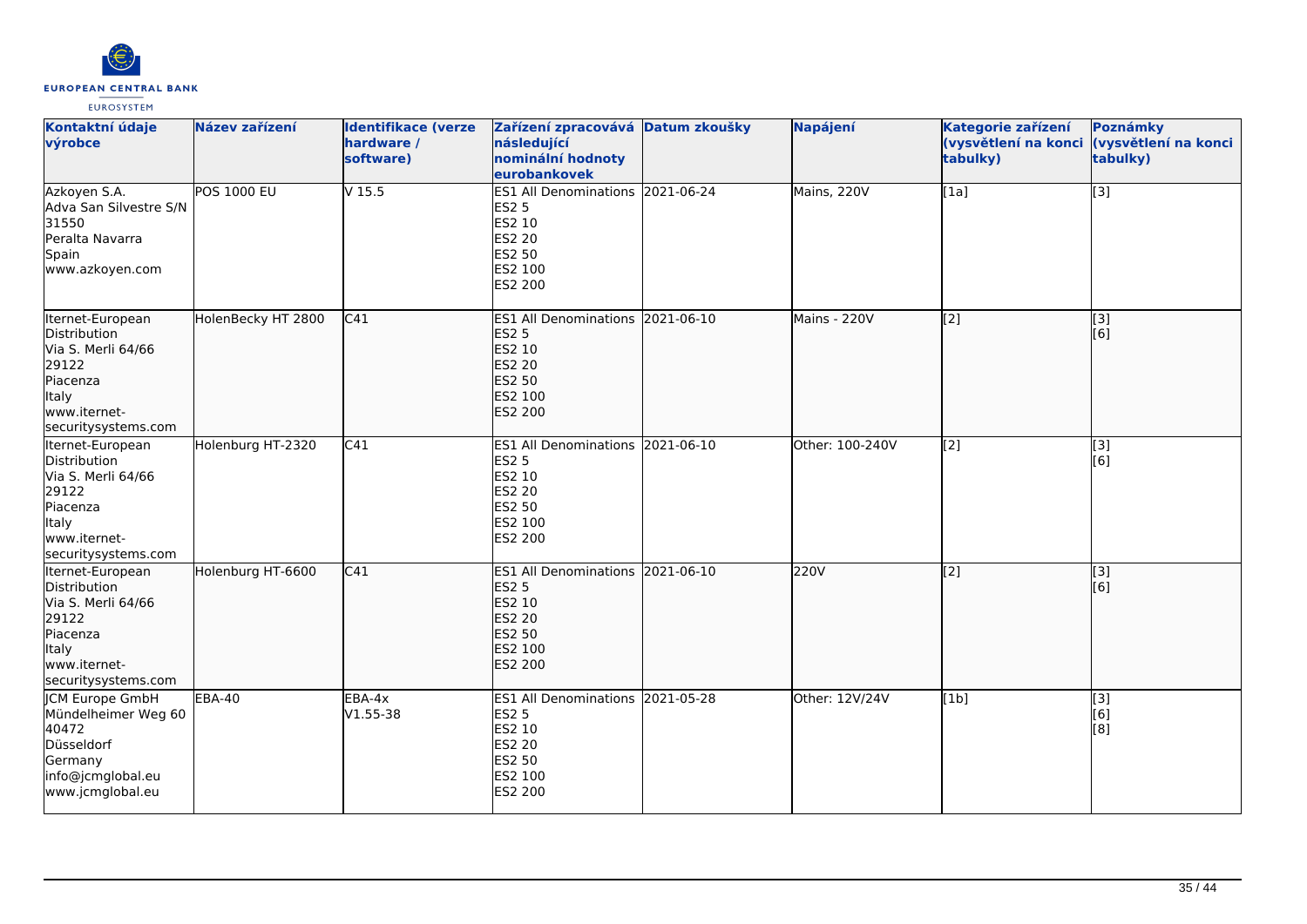

| Kontaktní údaje<br>výrobce                                                                                                           | Název zařízení | <b>Identifikace (verze</b><br>hardware /<br>software) | Zařízení zpracovává Datum zkoušky<br>následující<br>nominální hodnoty<br>eurobankovek                                     | Napájení            | Kategorie zařízení<br>(vysvětlení na konci (vysvětlení na konci<br>tabulky) | Poznámky<br>tabulky)    |
|--------------------------------------------------------------------------------------------------------------------------------------|----------------|-------------------------------------------------------|---------------------------------------------------------------------------------------------------------------------------|---------------------|-----------------------------------------------------------------------------|-------------------------|
| Buic VIP srl<br>Via Marconi 11<br>20080<br>Vermezzo (MI)<br>Italy<br>info@buicvip.it<br>www.buicvip.it                               | CD330          | 329                                                   | ES1 All Denominations 2021-05-20<br><b>ES2 5</b><br>ES2 10<br>ES2 20<br><b>ES2 50</b><br>ES2 100<br><b>ES2 200</b>        | Mains - 110V - 220V | [1a]                                                                        | [3]<br>[6]              |
| Buic VIP srl<br>Via Marconi 11<br>20080<br>Vermezzo (MI)<br>Italy<br>info@buicvip.it<br>www.buicvip.it                               | CD350          | 329                                                   | ES1 All Denominations 2021-05-20<br><b>ES2 5</b><br>ES2 10<br>ES2 20<br>ES2 50<br>ES2 100<br>ES2 200                      | Mains - 110V - 220V | [1a]                                                                        | [3]<br>[6]              |
| <b>HBW Cash Solutions</b><br>GmbH<br>Jurastrasse 1<br>73119<br>Zell<br>Germany<br>Info@hbw-cs.de<br>www.hbw-cs.de                    | <b>BT 500</b>  | 329                                                   | ES1 All Denominations 2021-05-20<br><b>ES2 5</b><br>ES2 10<br><b>ES2 20</b><br>ES2 50<br>ES2 100<br>ES2 200               | 220V                | [1a]                                                                        | $\overline{[}3]$<br>[6] |
| <b>HBW Cash Solutions</b><br>GmbH<br>Jurastrasse 1<br>73119<br>Zell<br>Germany<br>Info@hbw-cs.de<br>www.hbw-cs.de                    | <b>BT 600</b>  | 329                                                   | ES1 All Denominations 2021-05-20<br><b>ES2 5</b><br>ES2 10<br>ES2 20<br>ES2 50<br>ES2 100<br>ES2 200                      | 220V                | [1a]                                                                        | [3]<br>[6]              |
| Shenzhen Easycount<br>Technology Co., Ltd.<br>Building A2, YiFang<br>Huigu Technology Park<br>LingNan Road, Tanxia<br>Town<br>523729 | EC330          | 329                                                   | ES1 All Denominations 2021-05-20<br><b>ES2 5</b><br>ES2 10<br><b>ES2 20</b><br><b>ES2 50</b><br>ES2 100<br><b>ES2 200</b> | Mains, 110V, 220V   | [1a]                                                                        | [3]<br>[6]              |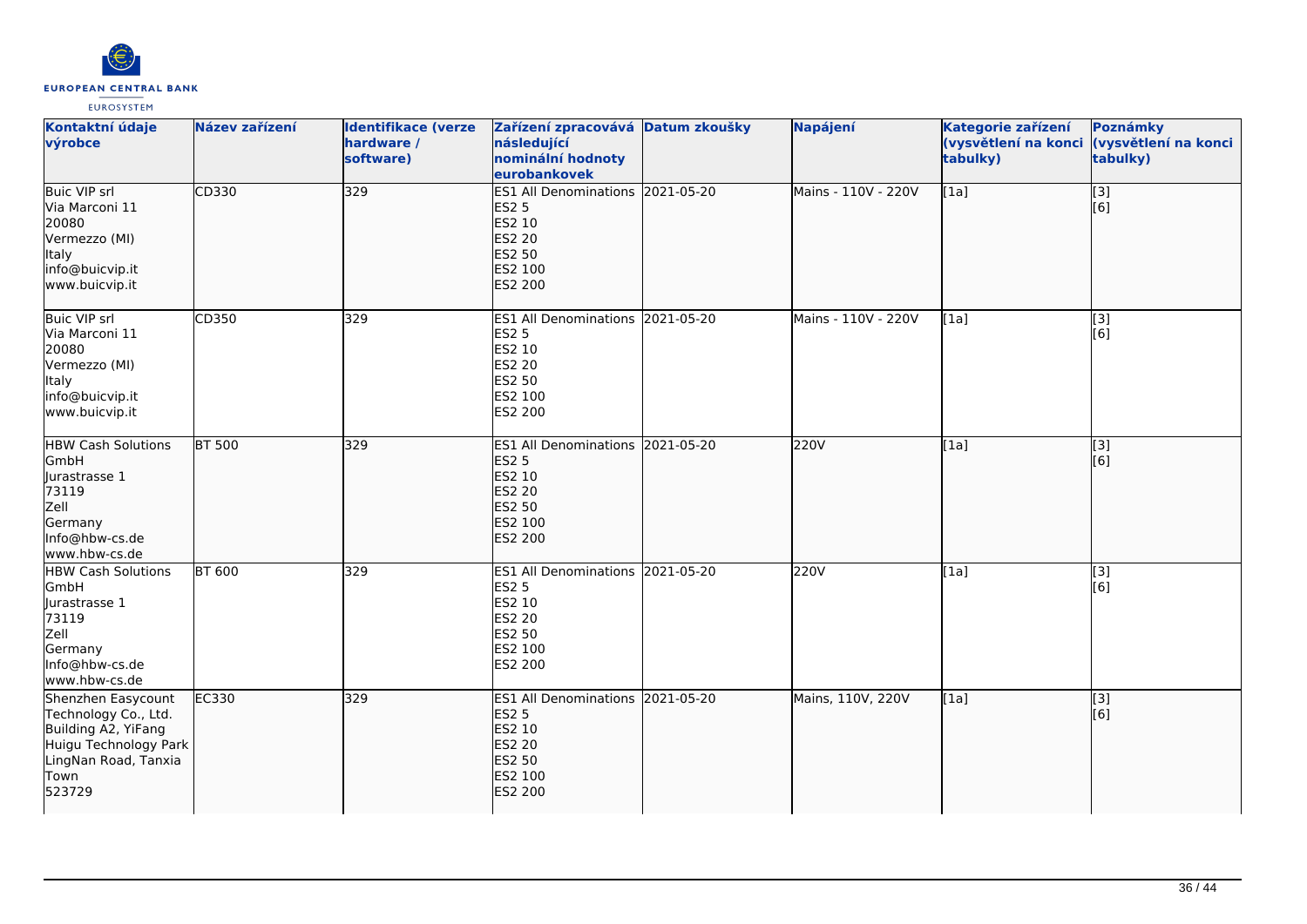

| Kontaktní údaje<br>výrobce                                                                                                                                                                                             | Název zařízení | <b>Identifikace (verze</b><br>hardware /<br>software) | Zařízení zpracovává Datum zkoušky<br>následující<br>nominální hodnoty<br>eurobankovek                                            | Napájení                       | Kategorie zařízení<br>(vysvětlení na konci<br>tabulky) | Poznámky<br>(vysvětlení na konci<br>tabulky) |
|------------------------------------------------------------------------------------------------------------------------------------------------------------------------------------------------------------------------|----------------|-------------------------------------------------------|----------------------------------------------------------------------------------------------------------------------------------|--------------------------------|--------------------------------------------------------|----------------------------------------------|
| Dongguan<br>China<br>sales@easycount.com.<br>lcn<br>www.easycount.com.c                                                                                                                                                |                |                                                       |                                                                                                                                  |                                |                                                        |                                              |
| Shenzhen Easycount<br>Technology Co., Ltd.<br>Building A2, YiFang<br>Huigu Technology Park<br>LingNan Road, Tanxia<br>Town<br>523729<br>Dongguan<br>China<br>sales@easycount.com.<br>cn<br>www.easycount.com.c<br>In.  | <b>EC350</b>   | 329                                                   | ES1 All Denominations 2021-05-20<br>ES2 5<br>ES2 10<br>ES2 20<br>ES2 50<br>ES2 100<br>ES2 200                                    | Mains, 110V, 220V              | [1a]                                                   | $\overline{[}3]$<br>[6]                      |
| Shenzhen Easycount<br>Technology Co., Ltd.<br>Building A2, YiFang<br>Huigu Technology Park<br>LingNan Road, Tanxia<br>Town<br>523729<br>Dongguan<br>China<br>sales@easycount.com.<br>lcn<br>www.easycount.com.c<br>In. | <b>EC500</b>   | 329                                                   | ES1 All Denominations 2021-05-20<br><b>ES2 5</b><br><b>ES2 10</b><br><b>ES2 20</b><br><b>ES2 50</b><br>ES2 100<br><b>ES2 200</b> | 220V - Rechargeable<br>battery | [1a]                                                   | $\overline{[}3]$<br>[6]                      |
| Shenzhen Easycount<br>Technology Co., Ltd.<br>Building A2, YiFang<br>Huigu Technology Park<br>LingNan Road, Tanxia<br>Town<br>523729<br>Dongguan                                                                       | EC580          | 329                                                   | ES1 All Denominations 2021-05-20<br><b>ES2 5</b><br>ES2 10<br>ES2 20<br>ES2 50<br>ES2 100<br>ES2 200                             | 220V - Rechargeable<br>battery | [1a]                                                   | $\overline{[3]}$<br>[6]                      |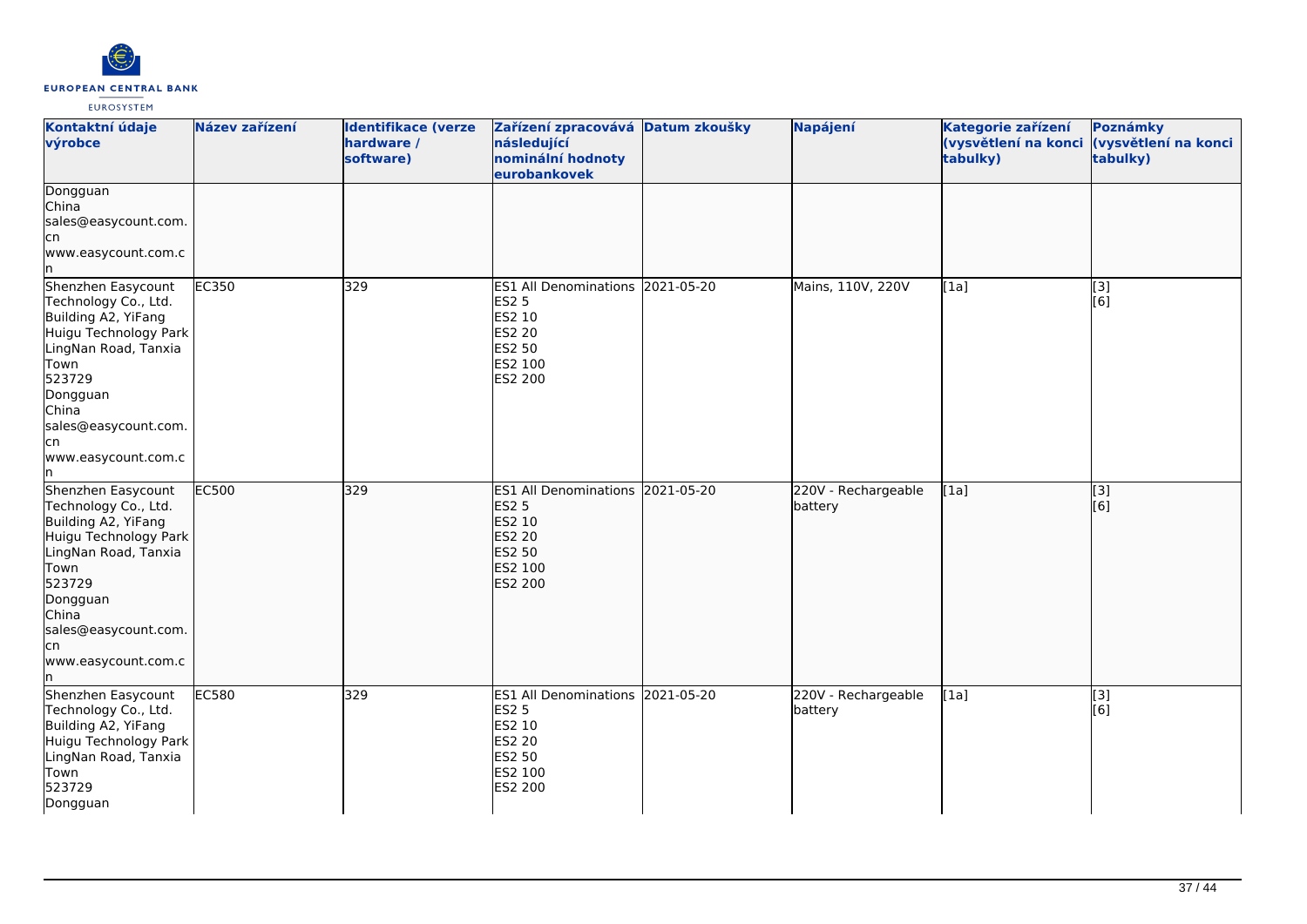

| Kontaktní údaje<br>výrobce                                                                                                                                                                                      | Název zařízení | <b>Identifikace (verze</b><br>hardware /<br>software) | Zařízení zpracovává Datum zkoušky<br>následující<br>nominální hodnoty<br>eurobankovek                       | Napájení                       | Kategorie zařízení<br>tabulky)                 | Poznámky<br>(vysvětlení na konci (vysvětlení na konci<br>tabulky) |
|-----------------------------------------------------------------------------------------------------------------------------------------------------------------------------------------------------------------|----------------|-------------------------------------------------------|-------------------------------------------------------------------------------------------------------------|--------------------------------|------------------------------------------------|-------------------------------------------------------------------|
| China<br>sales@easycount.com.<br>cn<br>www.easycount.com.c                                                                                                                                                      |                |                                                       |                                                                                                             |                                |                                                |                                                                   |
| Shenzhen Easycount<br>Technology Co., Ltd.<br>Building A2, YiFang<br>Huigu Technology Park<br>LingNan Road, Tanxia<br>Town<br>523729<br>Dongguan<br>China<br>sales@easycount.com.<br>lcn<br>www.easycount.com.c | <b>EC 1800</b> | 1.9                                                   | ES1 All Denominations 2021-05-20<br><b>ES2 5</b><br>ES2 10<br><b>ES2 20</b><br>ES2 50<br>ES2 100<br>ES2 200 | Mains, 110V, 220V              | $\left[ \begin{matrix} 2 \end{matrix} \right]$ | [3]<br>[6]                                                        |
| Sourxing Ltd<br>G1, 13/F, World Tech<br>Centre<br>95 How Ming Street<br>Kwun Tong<br>Kowloon<br>Hong Kong<br>China<br>info@sourxing.com<br>www.sourxing.com                                                     | SX530          | 329                                                   | ES1 All Denominations 2021-05-20<br>ES2 5<br>ES2 10<br>ES2 20<br>ES2 50<br>ES2 100<br>ES2 200               | 220V - rechargeable<br>battery | [1a]                                           | [3]<br>[6]                                                        |
| <b>HBW Cash Solutions</b><br>GmbH<br>Jurastrasse 1<br>73119<br>Zell<br>Germany<br>Info@hbw-cs.de<br>www.hbw-cs.de                                                                                               | <b>BT 700</b>  | 329                                                   | ES1 All Denominations 2021-05-20<br><b>ES2 5</b><br>ES2 10<br><b>ES2 20</b><br>ES2 50<br>ES2 100<br>ES2 200 | 220V                           | [1a]                                           | $\overline{[3]}$<br>[6]                                           |
| Sourxing Ltd<br>G1, 13/F, World Tech<br>Centre                                                                                                                                                                  | SX333          | 329                                                   | ES1 All Denominations 2021-05-20<br>ES2 5<br>ES2 10                                                         | Mains - 110V - 220v            | [1a]                                           | $\overline{[3]}$<br>[6]                                           |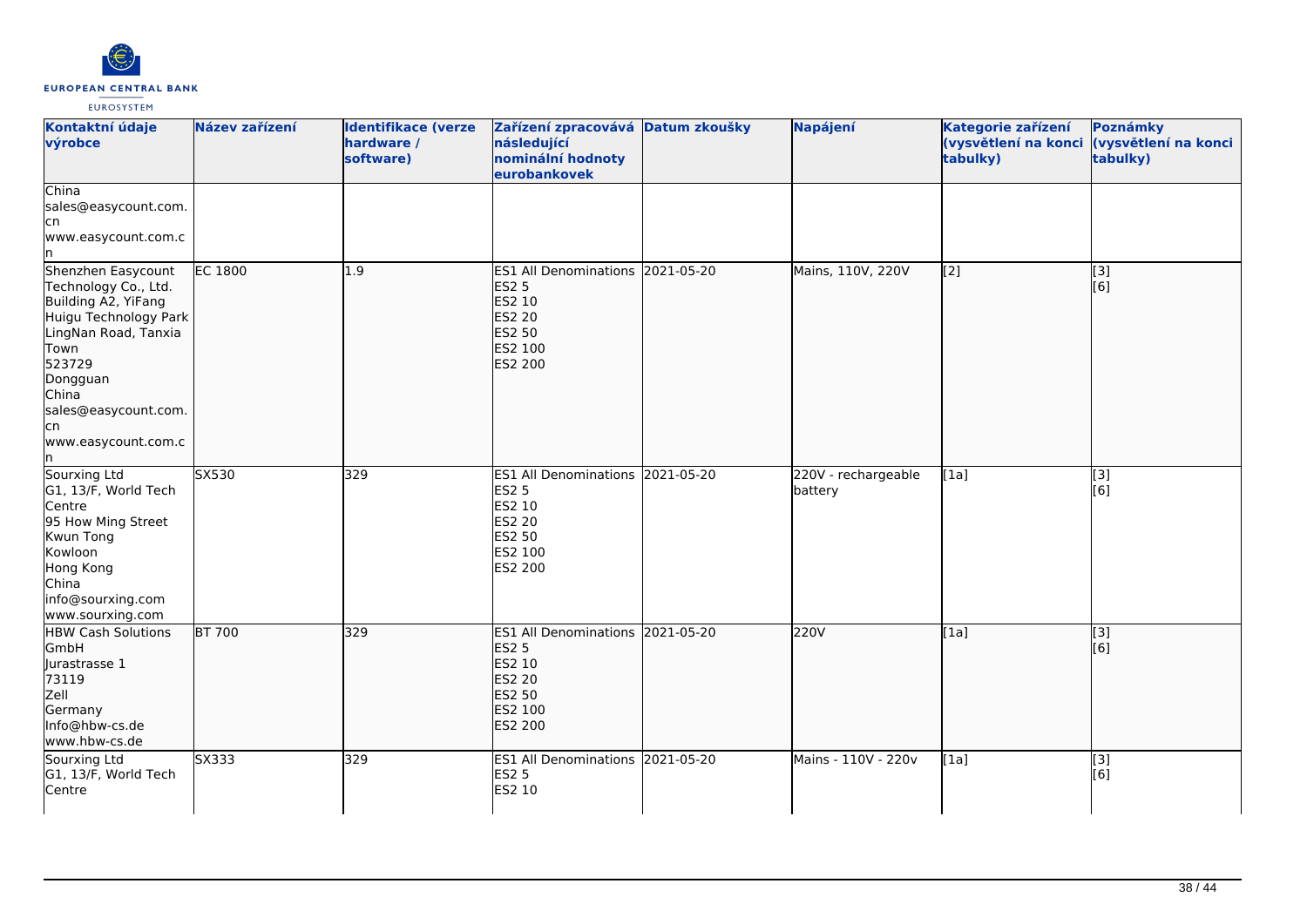

| Kontaktní údaje<br>výrobce                                                                                                                                                                                     | Název zařízení | <b>Identifikace (verze</b><br>hardware /<br>software) | Zařízení zpracovává Datum zkoušky<br>následující<br>nominální hodnoty<br>eurobankovek                              |            | Napájení                       | Kategorie zařízení<br>(vysvětlení na konci<br>tabulky) | Poznámky<br>(vysvětlení na konci<br>tabulky) |
|----------------------------------------------------------------------------------------------------------------------------------------------------------------------------------------------------------------|----------------|-------------------------------------------------------|--------------------------------------------------------------------------------------------------------------------|------------|--------------------------------|--------------------------------------------------------|----------------------------------------------|
| 95 How Ming Street<br>Kwun Tong<br>Kowloon<br>Hong Kong<br>China<br>info@sourxing.com<br>www.sourxing.com                                                                                                      |                |                                                       | <b>ES2 20</b><br>ES2 50<br>ES2 100<br>ES2 200                                                                      |            |                                |                                                        |                                              |
| Sourxing Ltd<br>G1, 13/F, World Tech<br>Centre<br>95 How Ming Street<br>Kwun Tong<br>Kowloon<br>Hong Kong<br>China<br>info@sourxing.com<br>www.sourxing.com                                                    | SX580          | 329                                                   | ES1 All Denominations 2021-05-20<br><b>ES2 5</b><br>ES2 10<br>ES2 20<br>ES2 50<br>ES2 100<br>ES2 200               |            | 220V - rechargeable<br>battery | [1a]                                                   | [3]<br>[6]                                   |
| Shenzhen Easycount<br>Technology Co., Ltd.<br>Building A2, YiFang<br>Huigu Technology Park<br>LingNan Road, Tanxia<br>Town<br>523729<br>Dongguan<br>China<br>sales@easycount.com.<br>cn<br>www.easycount.com.c | <b>EC600</b>   | 329                                                   | ES1 All Denominations 2021-05-20<br><b>ES2 5</b><br>ES2 10<br><b>ES2 20</b><br>ES2 50<br>ES2 100<br>ES2 200        |            | Mains, 110V, 220V              | [1a]                                                   | $\overline{[3]}$<br>[6]                      |
| POSIFLEX NORESTE SL Mustek D8<br>C/ Entenza, 202<br>08029<br>Barcelona<br>Spain<br>compras@posiflex.es<br>www.posiflex.es                                                                                      |                | 329                                                   | ES1 All Denominations 2021-05-20<br><b>ES2 5</b><br>ES2 10<br><b>ES2 20</b><br><b>ES2 50</b><br>ES2 100<br>ES2 200 |            | 220V                           | [1a]                                                   | [3]<br>[6]                                   |
| <b>HBW Cash Solutions</b>                                                                                                                                                                                      | VC 4040        | L.9                                                   | <b>ES1 All Denominations</b>                                                                                       | 2021-05-20 | Mains - 110V - 220V            | [2]                                                    | [3]                                          |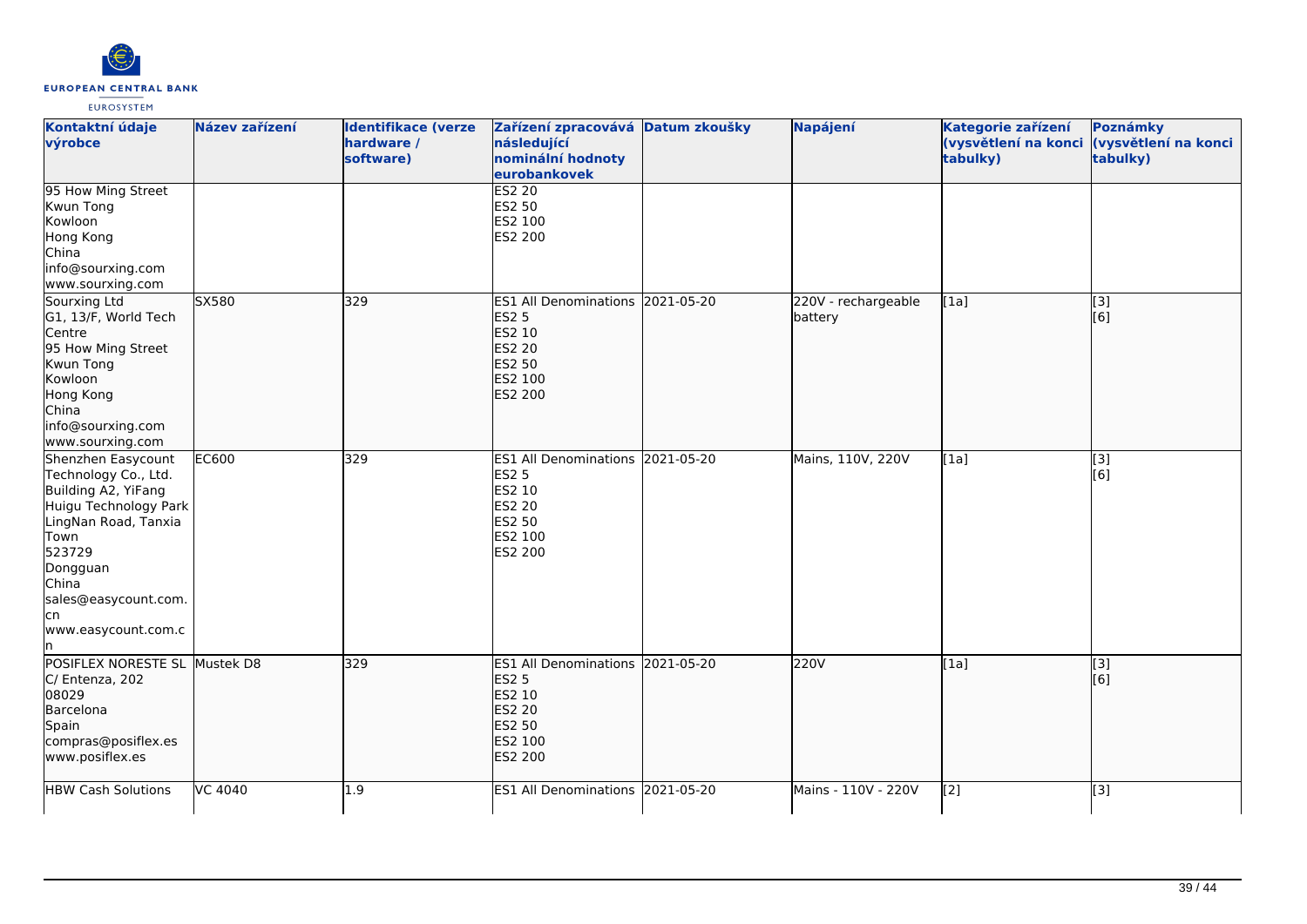

| Kontaktní údaje<br>výrobce                                                                                                   | Název zařízení   | <b>Identifikace (verze</b><br>hardware /<br>software) | Zařízení zpracovává Datum zkoušky<br>následující<br>nominální hodnoty<br>eurobankovek                       | Napájení                       | Kategorie zařízení<br>tabulky) | Poznámky<br>(vysvětlení na konci (vysvětlení na konci<br>tabulky) |
|------------------------------------------------------------------------------------------------------------------------------|------------------|-------------------------------------------------------|-------------------------------------------------------------------------------------------------------------|--------------------------------|--------------------------------|-------------------------------------------------------------------|
| GmbH<br>Jurastrasse 1<br>73119<br>Zell<br>Germany<br>Info@hbw-cs.de<br>www.hbw-cs.de                                         |                  |                                                       | ES2 <sub>5</sub><br>ES2 10<br><b>ES2 20</b><br>ES2 50<br>ES2 100<br>ES2 200                                 |                                |                                | $\overline{[6]}$                                                  |
| POSIFLEX NORESTE SL Mustek C1800<br>C/ Entenza, 202<br>08029<br>Barcelona<br>Spain<br>compras@posiflex.es<br>www.posiflex.es |                  | 1.9                                                   | ES1 All Denominations 2021-05-20<br><b>ES2 5</b><br>ES2 10<br><b>ES2 20</b><br>ES2 50<br>ES2 100<br>ES2 200 | Mains-110V-220V                | [2]                            | [3]<br>[6]                                                        |
| POSIFLEX NORESTE SL Mustek D9<br>C/ Entenza, 202<br>08029<br>Barcelona<br>Spain<br>compras@posiflex.es<br>www.posiflex.es    |                  | 329                                                   | ES1 All Denominations 2021-05-20<br><b>ES2 5</b><br>ES2 10<br>ES2 20<br>ES2 50<br>ES2 100<br>ES2 200        | 220V                           | [1a]                           | [3]<br>[6]                                                        |
| Francopost srl<br>Via Prina 15<br>20154<br>Milano<br>Italy<br>www.francopost.it                                              | <b>SPEEDY UV</b> | 329                                                   | ES1 All Denominations 2021-05-20<br><b>ES2 5</b><br>ES2 10<br>ES2 20<br>ES2 50<br>ES2 100<br><b>ES2 200</b> | 220V - Rechargeable<br>battery | [1a]                           | $\overline{[3]}$<br>[6]                                           |
| Francopost srl<br>Via Prina 15<br>20154<br>Milano<br><b>Italy</b><br>www.francopost.it                                       | <b>SPEEDY</b>    | 329                                                   | ES1 All Denominations 2021-05-20<br><b>ES2 5</b><br>ES2 10<br>ES2 20<br>ES2 50<br>ES2 100<br>ES2 200        | 220V - Rechargeable<br>battery | [1a]                           | [3]<br>[6]                                                        |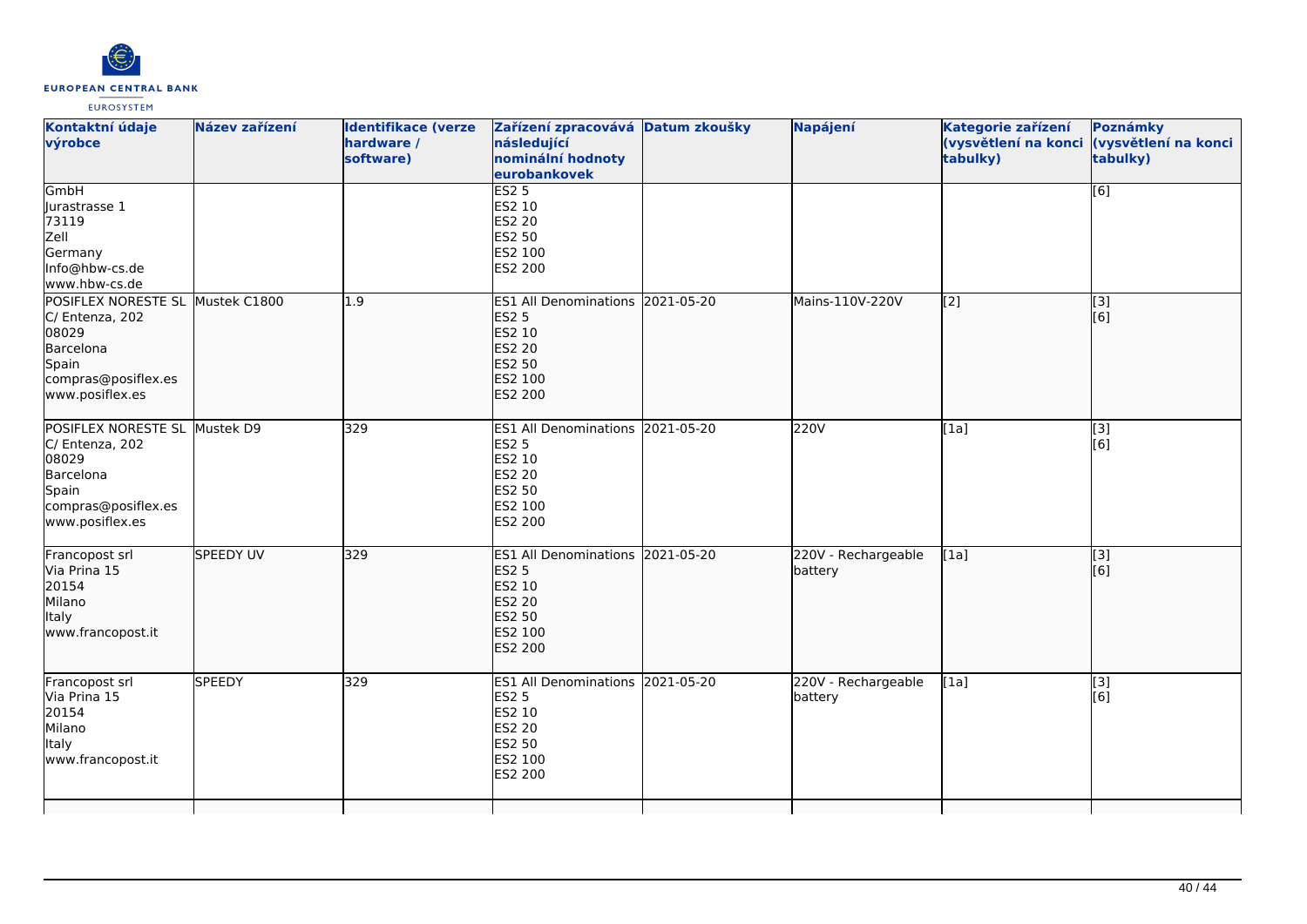

| Kontaktní údaje<br>výrobce                                                                                                                                                                                           | Název zařízení                           | <b>Identifikace (verze</b><br>hardware /<br>software) | Zařízení zpracovává Datum zkoušky<br>následující<br>nominální hodnoty<br>eurobankovek                                     | Napájení            | Kategorie zařízení<br>tabulky) | Poznámky<br>(vysvětlení na konci (vysvětlení na konci<br>tabulky) |
|----------------------------------------------------------------------------------------------------------------------------------------------------------------------------------------------------------------------|------------------------------------------|-------------------------------------------------------|---------------------------------------------------------------------------------------------------------------------------|---------------------|--------------------------------|-------------------------------------------------------------------|
| MBS s.r.l.<br>Via Cosenza, 5<br>81030<br>Succivo (CE)<br>Italy<br>info@mbs-srl.com<br>www.mbs-srl.com                                                                                                                | <b>EASYCONTROL NEW</b><br><b>AGE PRO</b> | 329                                                   | ES1 All Denominations 2021-05-20<br><b>ES2 5</b><br>ES2 10<br>ES2 20<br>ES2 50<br>ES2 100<br>ES2 200                      | 220v                | [1a]                           | $\overline{[3]}$<br>[6]                                           |
| MBS s.r.l.<br>Via Cosenza, 5<br>81030<br>Succivo (CE)<br>Italy<br>info@mbs-srl.com<br>www.mbs-srl.com                                                                                                                | <b>MBS 1800N</b>                         | 1.9                                                   | ES1 All Denominations 2021-05-20<br><b>ES2 5</b><br>ES2 10<br><b>ES2 20</b><br>ES2 50<br>ES2 100<br>ES2 200               | mains-110v-220v     | [2]                            | [3]<br>[6]                                                        |
| <b>DISTRIBUCIONES</b><br>MYLAR S.A.U.<br>Avda. De la Industria 1,<br>Pol. Ind. Guadalquivir<br>41120<br>Gelves<br>Spain<br>mariaj@mylar.es<br>www.mylar.es                                                           | appBILLDETECTOR                          | 329                                                   | ES1 All Denominations 2021-05-20<br><b>ES2 5</b><br><b>ES2 10</b><br><b>ES2 20</b><br>ES2 50<br>ES2 100<br><b>ES2 200</b> | Mains - 110V - 220V | [1a]                           | $\vert$ [3]<br>[6]                                                |
| Guangzhou SuperEyes SE330<br>Electronics Technology<br>Co. Ltd<br>3/F, No. 5, East Eleven<br>Heng Road, Xingye<br>Avenue, Chenchong Vil<br>511400<br>Guangzhou<br>China<br>info@super-eyes.com<br>www.super-eyes.com |                                          | 329                                                   | <b>ES1 All Denominations 2021-05-20</b><br><b>ES2 5</b><br>ES2 10<br><b>ES2 20</b><br>ES2 50<br>ES2 100<br><b>ES2 200</b> | Mains - 110V - 220V | [1a]                           | [3]<br>[6]                                                        |
| Guangzhou SuperEyes SE350<br>Electronics Technology<br>Co. Ltd                                                                                                                                                       |                                          | 329                                                   | ES1 All Denominations 2021-05-20<br><b>ES2 5</b><br><b>ES2 10</b>                                                         | Mains - 110V - 220V | [1a]                           | $\vert$ [3]<br>[6]                                                |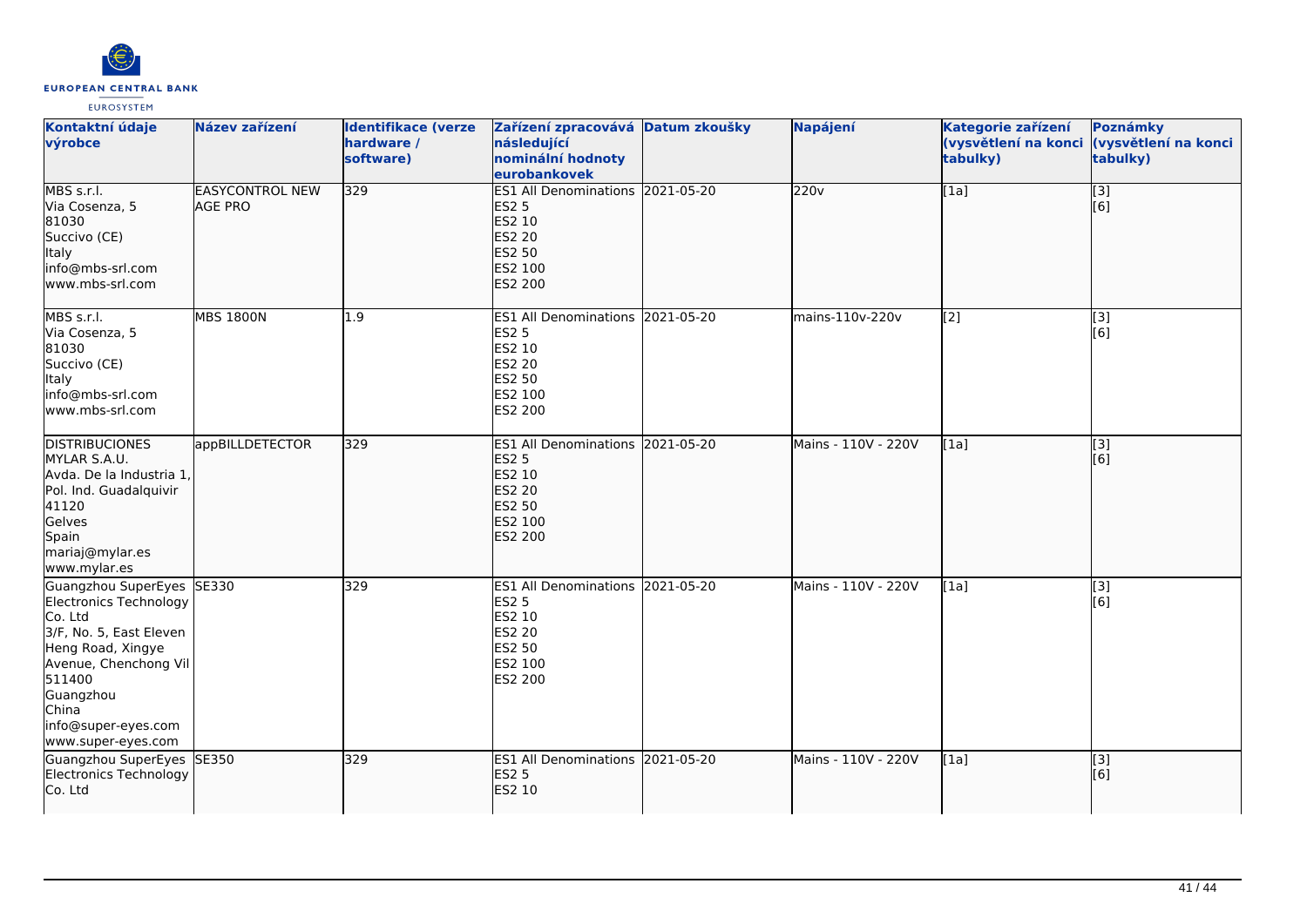

| Kontaktní údaje<br>výrobce                                                                                                                                                                                           | Název zařízení | <b>Identifikace (verze</b><br>hardware /<br>software) | Zařízení zpracovává Datum zkoušky<br>následující<br>nominální hodnoty<br>eurobankovek                              | Napájení            | Kategorie zařízení<br>(vysvětlení na konci<br>tabulky) | Poznámky<br>(vysvětlení na konci<br>tabulky) |
|----------------------------------------------------------------------------------------------------------------------------------------------------------------------------------------------------------------------|----------------|-------------------------------------------------------|--------------------------------------------------------------------------------------------------------------------|---------------------|--------------------------------------------------------|----------------------------------------------|
| 3/F, No. 5, East Eleven<br>Heng Road, Xingye<br>Avenue, Chenchong Vil<br>511400<br>Guangzhou<br>China<br>info@super-eyes.com<br>www.super-eyes.com                                                                   |                |                                                       | <b>ES2 20</b><br>ES2 50<br>ES2 100<br>ES2 200                                                                      |                     |                                                        |                                              |
| Guangzhou SuperEyes SE500<br>Electronics Technology<br>Co. Ltd<br>3/F, No. 5, East Eleven<br>Heng Road, Xingye<br>Avenue, Chenchong Vil<br>511400<br>Guangzhou<br>China<br>info@super-eyes.com<br>www.super-eyes.com |                | 329                                                   | ES1 All Denominations 2021-05-20<br><b>ES2 5</b><br>ES2 10<br>ES2 20<br>ES2 50<br>ES2 100<br>ES2 200               | Mains - 110V - 220V | [1a]                                                   | [3]<br>[6]                                   |
| Guangzhou SuperEyes SE580<br>Electronics Technology<br>Co. Ltd<br>3/F, No. 5, East Eleven<br>Heng Road, Xingye<br>Avenue, Chenchong Vil<br>511400<br>Guangzhou<br>China<br>info@super-eyes.com<br>www.super-eyes.com |                | 329                                                   | ES1 All Denominations 2021-05-20<br><b>ES2 5</b><br>ES2 10<br><b>ES2 20</b><br><b>ES2 50</b><br>ES2 100<br>ES2 200 | Mains - 110V - 220V | [1a]                                                   | $\overline{[}3]$<br>[6]                      |
| Guangzhou SuperEyes<br>Electronics Technology<br>Co. Ltd<br>3/F, No. 5, East Eleven<br>Heng Road, Xingye<br>Avenue, Chenchong Vil<br>511400<br>Guangzhou<br>China<br>info@super-eyes.com                             | SE600          | 329                                                   | ES1 All Denominations 2021-05-20<br><b>ES2 5</b><br><b>ES2 10</b><br><b>ES2 20</b><br>ES2 50<br>ES2 100<br>ES2 200 | Mains - 110V - 220V | [1a]                                                   | [3]<br>[6]                                   |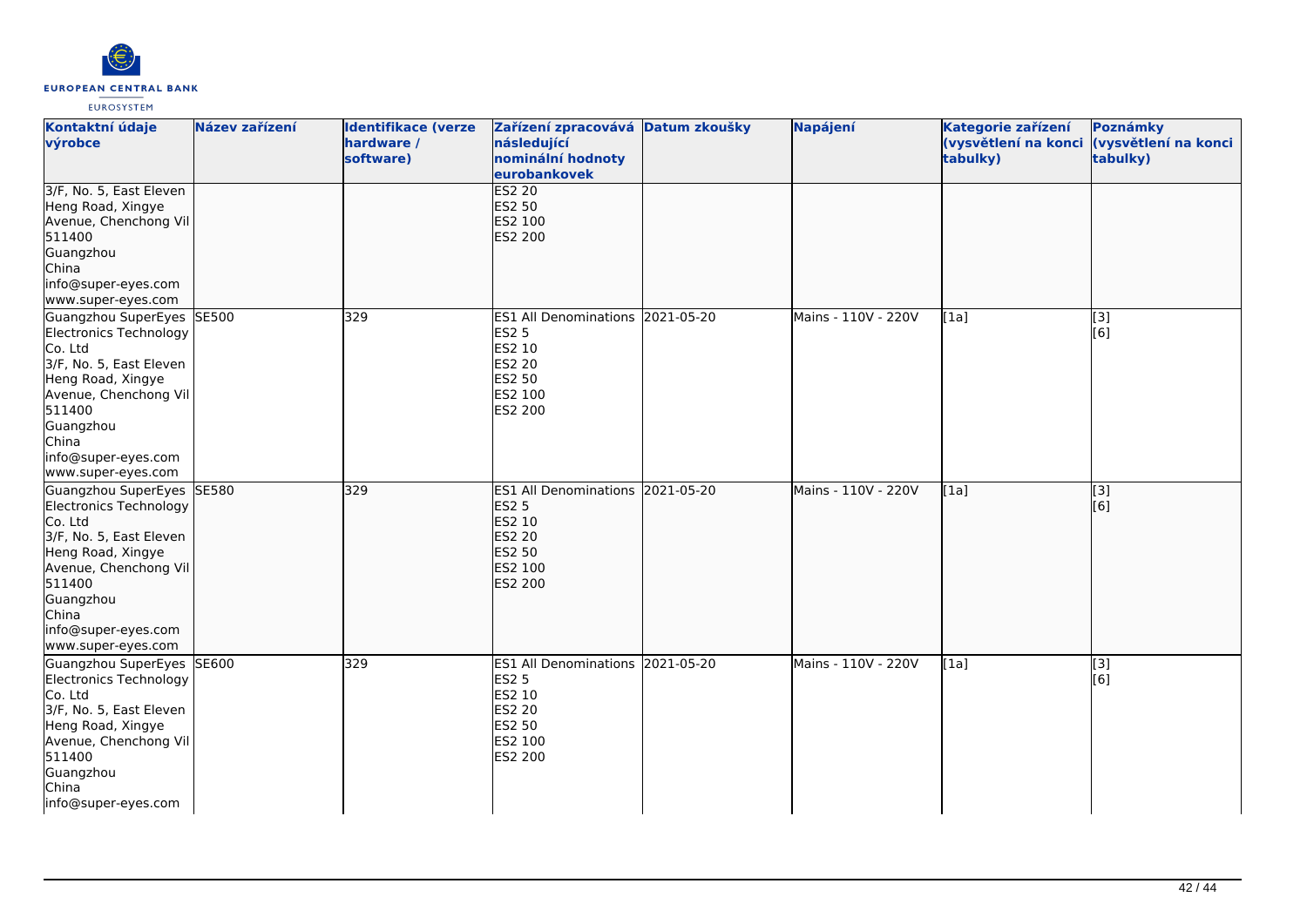

| Kontaktní údaje<br>výrobce                                                                                                                                                                                             | Název zařízení | <b>Identifikace (verze</b><br>hardware /<br>software) | Zařízení zpracovává Datum zkoušky<br>následující<br>nominální hodnoty<br>eurobankovek                                     | Napájení            | Kategorie zařízení<br>(vysvětlení na konci<br>tabulky) | Poznámky<br>(vysvětlení na konci<br>tabulky) |
|------------------------------------------------------------------------------------------------------------------------------------------------------------------------------------------------------------------------|----------------|-------------------------------------------------------|---------------------------------------------------------------------------------------------------------------------------|---------------------|--------------------------------------------------------|----------------------------------------------|
| www.super-eyes.com                                                                                                                                                                                                     |                |                                                       |                                                                                                                           |                     |                                                        |                                              |
| Guangzhou SuperEyes SE3020<br>Electronics Technology<br>Co. Ltd<br>3/F, No. 5, East Eleven<br>Heng Road, Xingye<br>Avenue, Chenchong Vil<br>511400<br>Guangzhou<br>China<br>info@super-eyes.com<br>www.super-eyes.com  |                | 1.9                                                   | ES1 All Denominations 2021-05-20<br><b>ES2 5</b><br><b>ES2 10</b><br><b>ES2 20</b><br><b>ES2 50</b><br>ES2 100<br>ES2 200 | Mains - 110V - 220V | $\left[2\right]$                                       | [3]<br>[6]                                   |
| Hyundai MIB<br>International Co. Ltd.<br>3301, A Bld, 17, Gosan-<br>ro 148beon-gil<br>15850<br>Gunpo-si, Gyeonggi-do,<br>15850, Gunpo City<br>KOREA (Republic)<br>sjpark5423@hyundaim<br>lib.com<br>www.hyundaimib.com | MIB-1S         | Main: 5.5; Image: 3.0                                 | ES1 All Denominations 2021-05-17<br><b>ES2 5</b><br>ES2 10<br><b>ES2 20</b><br>ES2 50<br>ES2 100<br>ES2 200               | <b>Mains</b>        | [2]                                                    | [3]<br>[6]                                   |

# **Kategorie zařízení**

- [1a] 1a. samostatná zařízení pro ověřování pravosti bankovek s individuálním vkládáním bankovek automatická.
- [1b] 1b. přijímače bankovek s individuálním vkládáním bankovek.
- [2] 2. zařízení k hromadnému zpracování.

### **Poznámky**

- [1] Není zřejmé, zda zařízení splňuje všechny příslušné hygienické a bezpečnostní právní předpisy platné na vnitrostátní úrovni nebo na úrovni Evropské unie.
- [2] Zařízení nezpracovává všechny nominální hodnoty. S žádostí o informace, které nominální hodnoty zařízení zpracovává, se prosím obraťte na dodavatele.
- [3] Zařízení umožňuje vkládání bankovek všemi směry.
- [4] Zařízení umožňuje vkládání bankovek pouze jedním směrem.
	- [4.1] Správný směr vkládání bankovek je na zařízení zřetelně vyznačen.
	- [4.2] Správný směr vkládání bankovek není na zařízení (zřetelně) vyznačen.
- [5] Spulečnost neposkytla údaje o tom, které ochranné prvky zařízení kontruluje.